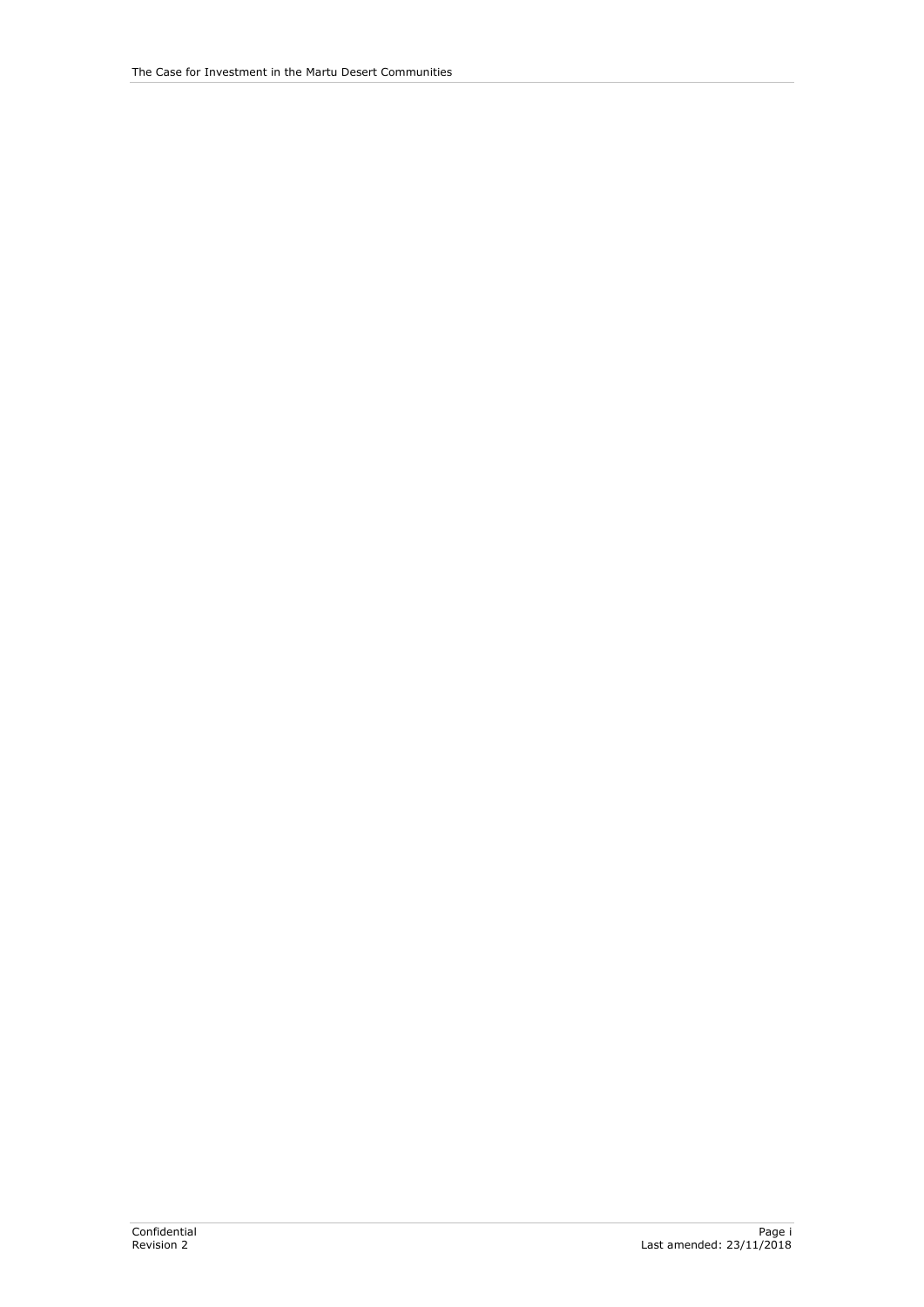# **Table of Contents**

| 1.                                                        |  |  |  |  |
|-----------------------------------------------------------|--|--|--|--|
| 2.                                                        |  |  |  |  |
| 2.1.                                                      |  |  |  |  |
| 2.2.                                                      |  |  |  |  |
| 2.3.                                                      |  |  |  |  |
| 2.4.                                                      |  |  |  |  |
| 2.5.                                                      |  |  |  |  |
| 2.6.                                                      |  |  |  |  |
| 2.7.                                                      |  |  |  |  |
| 2.8.                                                      |  |  |  |  |
| 2.9.                                                      |  |  |  |  |
|                                                           |  |  |  |  |
| The Context for Investment in Remote Communities 16<br>3. |  |  |  |  |
| 3.1.                                                      |  |  |  |  |
| 3.2.                                                      |  |  |  |  |
| 3.3.                                                      |  |  |  |  |
| 3.4.                                                      |  |  |  |  |
| 3.5.                                                      |  |  |  |  |
| 3.6.                                                      |  |  |  |  |
| 3.7.                                                      |  |  |  |  |
| 3.8.                                                      |  |  |  |  |
| Opportunity Costs of Failing to Invest 29<br>4.           |  |  |  |  |
| 4.1.                                                      |  |  |  |  |
| 4.2.                                                      |  |  |  |  |
|                                                           |  |  |  |  |
| 44                                                        |  |  |  |  |
| 4.5.                                                      |  |  |  |  |
| 4.6.                                                      |  |  |  |  |
|                                                           |  |  |  |  |
| 5.                                                        |  |  |  |  |
| 5.1.                                                      |  |  |  |  |
|                                                           |  |  |  |  |
|                                                           |  |  |  |  |
| Wama Wangka - A Martu Alcohol Program<br>38               |  |  |  |  |
|                                                           |  |  |  |  |
|                                                           |  |  |  |  |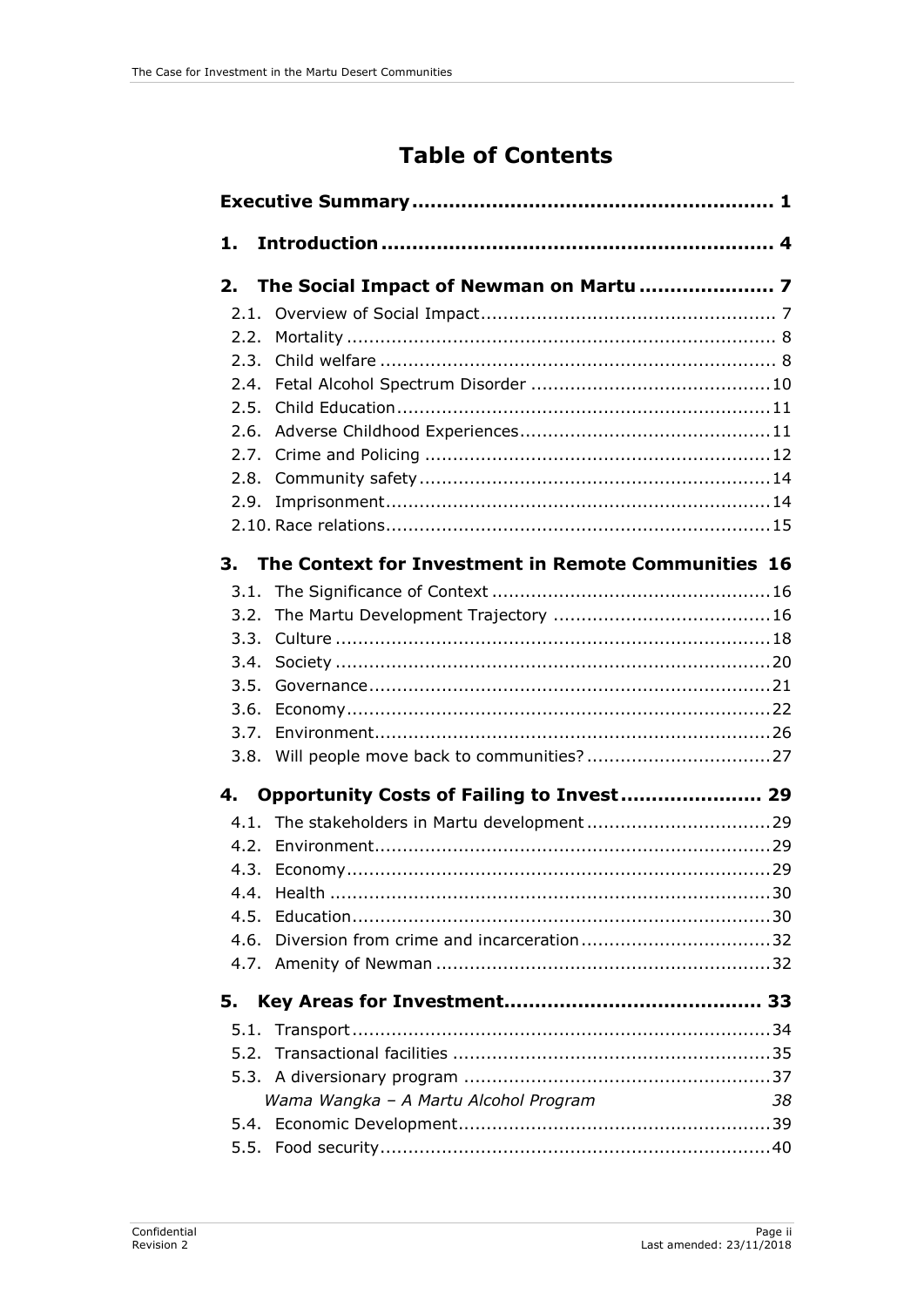|--|--|--|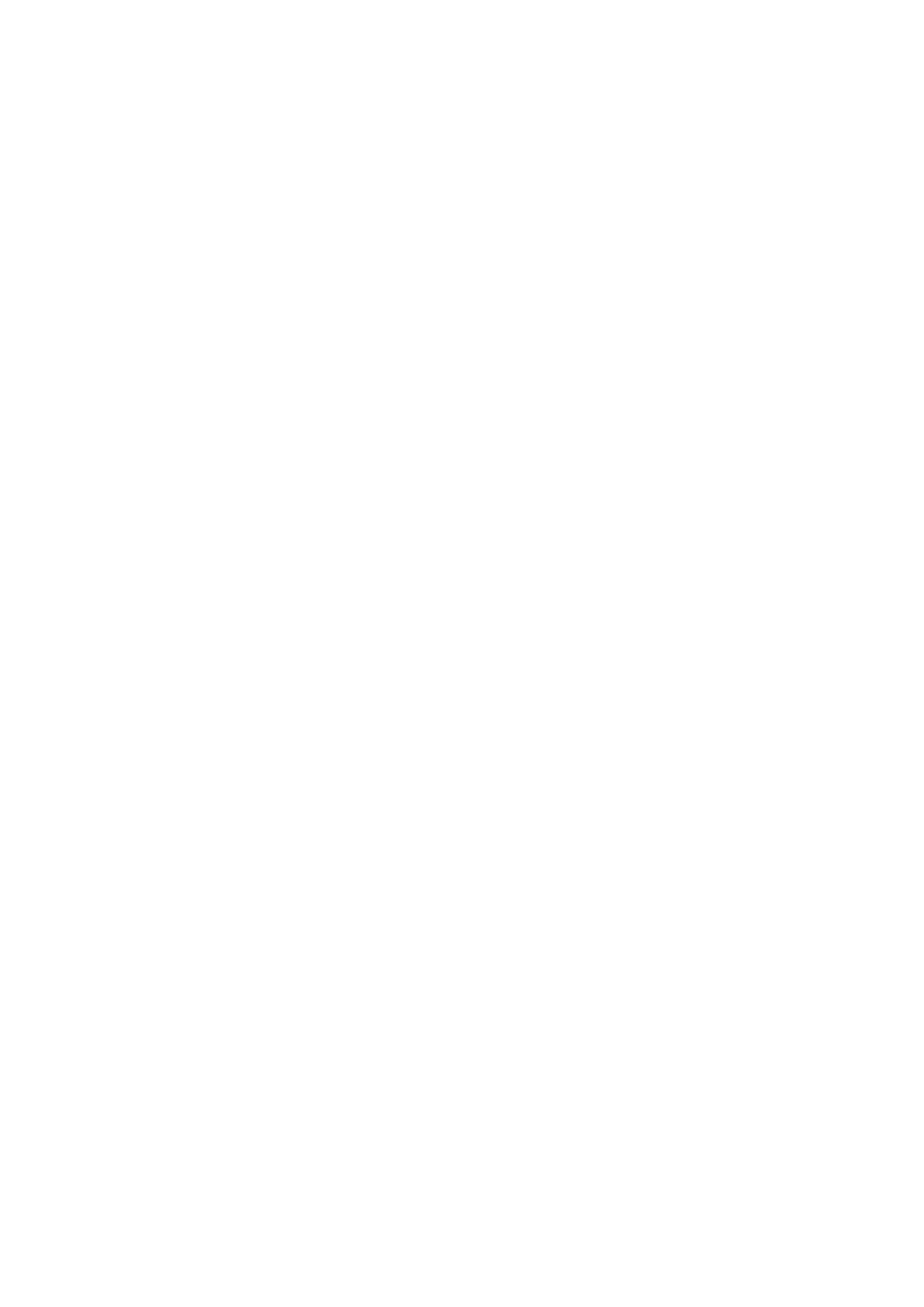## <span id="page-6-0"></span>**Executive Summary**

This report complements a cost-benefit analysis prepared by Social Ventures Australia, *Investing in Very Remote Aboriginal Communities – A Cost Benefit Analysis* (henceforth, 'the SVA analysis')*.* It complements the SVA analysis in three ways.

First, this report provides an expanded argument to justify the recommended government investment. This importantly includes the powerful social case for encouraging Martu to live in desert communities rather than in Newman.

Secondly, this report provides detail on social programs required to complement any investment in remote community housing, if the savings predicted in the SVA analysis are to be secured.

Thirdly, the report identifies some ancillary initiatives that do not require State Government investment but that ground a comprehensive strategy for continuing a healthy trajectory of social and economic development in the Martu desert communities.

#### **An Expanded Argument for Government Investment**

The SVA analysis addresses a threshold issue for investment in a remote Martu community: is it financially responsible? It answers that question affirmatively.

This report recognises that financial prudence is not, alone, a sufficient basis for investment. This report makes the following expanded argument:

- 1. There is a compelling **social case** for investing in Martu desert communities (see section 2);
- 2. There is a **policy context** in which investing in those communities is prudent (see section 3);
- 3. There are significant **opportunity costs** involved in failure by the Western Australian Government to make that investment (see section 4).

These four elements, together, can ground good strategic policy decisions. They ground those decisions in a comprehensive assessment of a particular place and society. Together they represent a model for framing a place-based strategy.

## **Investment Required to Secure Savings**

The SVA analysis outlines the financial effects for the Western Australian Government of various investment scenarios in one remote Aboriginal community, Parnngurr. It forecasts several major drivers for increased government costs over the next 10 years in the nearest town, Newman, unless the government commits to some strategic investments in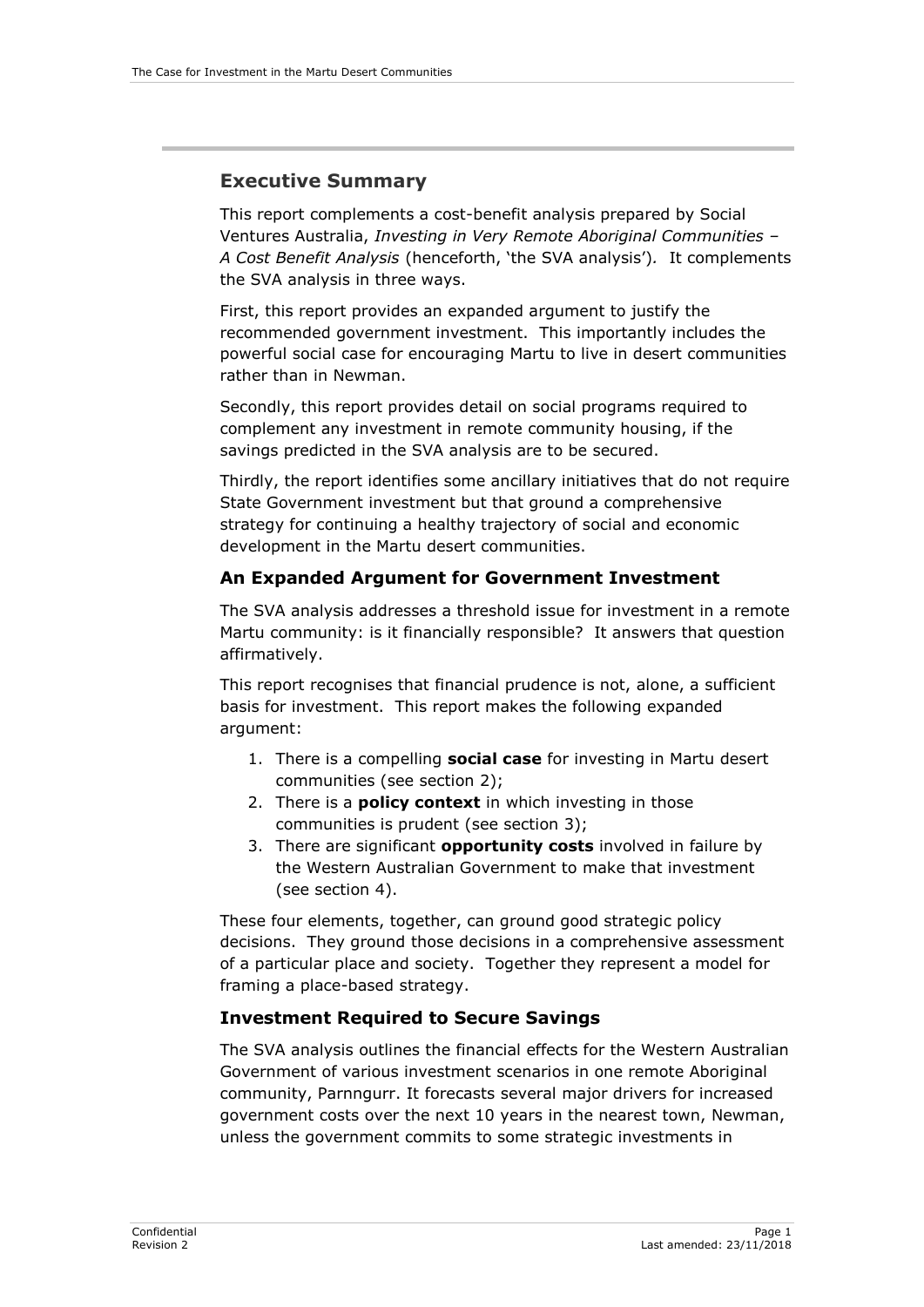Parnngurr. These costs particularly include substantially increased costs for policing and imprisonment.

Three areas of investment are contemplated in the SVA analysis: provision of improved housing, a diversionary program and modest investment in community administration and development. These initiatives are tightly linked.

As the SVA analysis notes, the investment in remote community housing is an essential precondition to generating the forecast government savings, but it is not sufficient. Diversion and community development are essential to securing the forecast savings.

Costs for each of those investments were incorporated in the SVA analysis. That analysis outlined the nature and cost of the required investment in housing.

This report goes further, providing in section 5 additional detail on the nature and costs of the diversionary and community development programs.

#### **Structure of this Report**

This report is primarily organised along the following lines. The introduction sets the scene for this report in the context of the SVA analysis, and emphasises the critical threshold issue of not allowing any one of the desert communities to fail. Such a failure, which can readily happen through inaction rather than explicit policy, will lead to an immediate, substantial and irreversible spike in Government costs.

Section 2 describes the past social consequences of Martu living or spending time in Newman and the predictable effects that increased presence in Newman will have for a variety of stakeholders. This principally focuses on the destructive impact of alcohol on Martu families and other stakeholders. This impact is broad and deep, including high mortality and chronic disease, high crime rates and incarceration, poor education and employment outcomes and serious child neglect.

Section 3 outlines the substantial cultural, social, governance, economic and environmental advances that Martu have secured over the past decade in and from their remote communities. This strong platform provides a policy context in which relatively modest investment can have rapid returns, both financially and socially, in Martu desert communities.

Section 4 identifies the significant range of benefits that the State Government can leverage if remote Martu communities are not simply viable but vibrant, and therefore the opportunity cost of failing to support those communities adequately. These include the leveraging of large-scale, long-term Commonwealth and corporate investment, which will be lost if remote Martu communities become moribund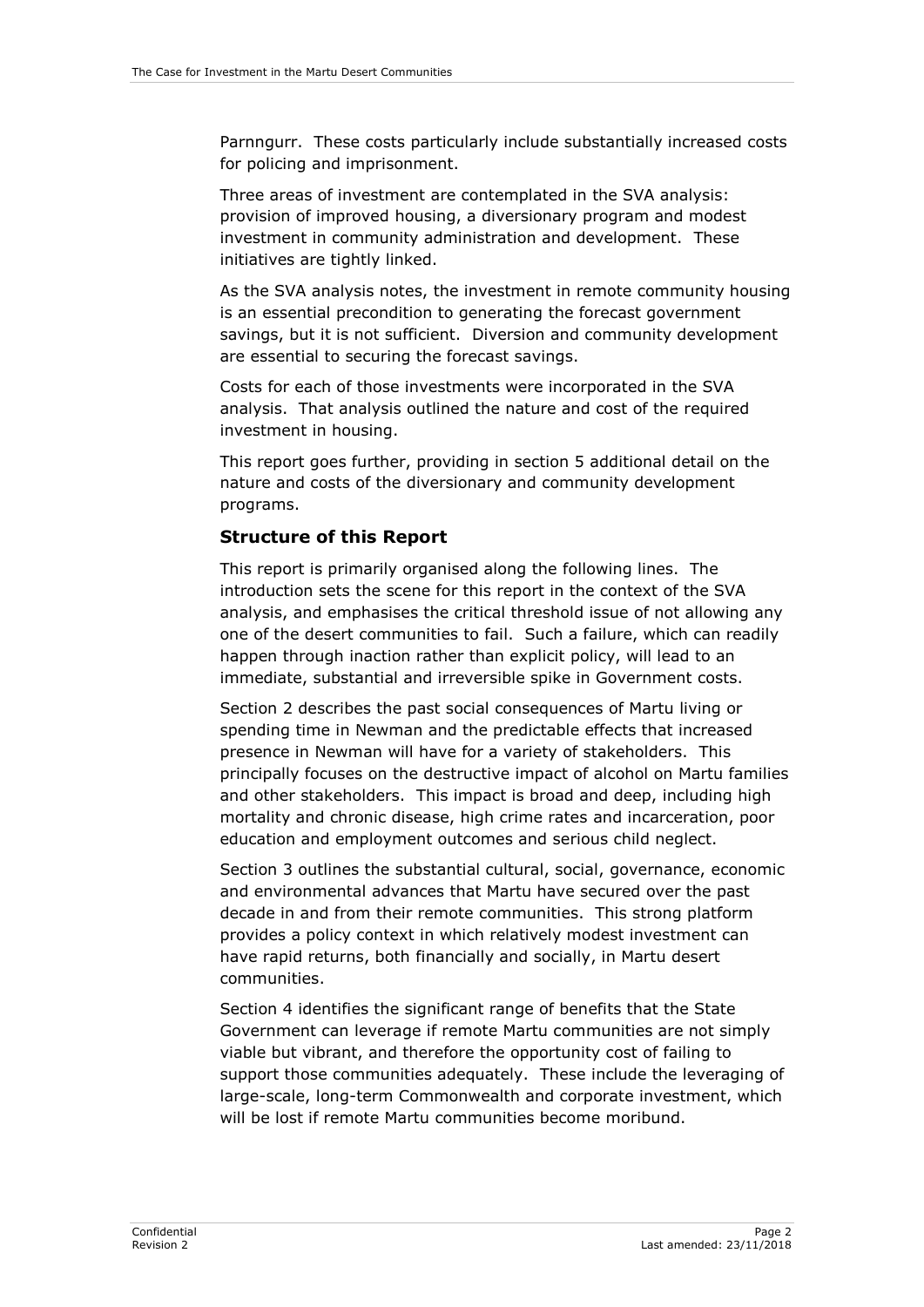Section 5 identifies the key elements of a strategy for continuing social, cultural and economic development in these Martu communities. These include an elaboration of the diversionary program and community development initiatives contemplated (and costed) in the SVA analysis. It also explores two additional and essential strategic initiatives for longterm wellbeing of remote communities, but which do not require WA Government investment: development of an expanded and more diverse Martu economy and the need for food security in remote communities.

#### **A New Strategy for Development of Remote Communities**

The SVA analysis and this report provide a foundation for good policy decisions. They gather together:

- rigorous financial modelling of medium-term policy challenges and options;
- detailed data on an array of social problems that the Government wishes to address;
- an elaboration of the capacity of the relevant communities to take on social and economic development;
- complementary investments from which the State Government can benefit;
- a range of complementary strategic initiatives across multiple portfolios and levels of government that can realistically achieve the aspirations of both Martu and the WA Government.

While these studies are explicitly focused on a particular geographic and social context, the method and approach used in these studies can be applied elsewhere. They provide a template for determining the viability and sufficiency of a place-based strategy.

The investment package sought through these reports can ground a pilot to test assumptions and this overall approach. The accuracy of projected costs, measures of social and economic development and measures of return on Government investment could all be tested.

Such a pilot could then reliably ground a new strategic approach to investment in remote communities and a new strategy for the development of those communities.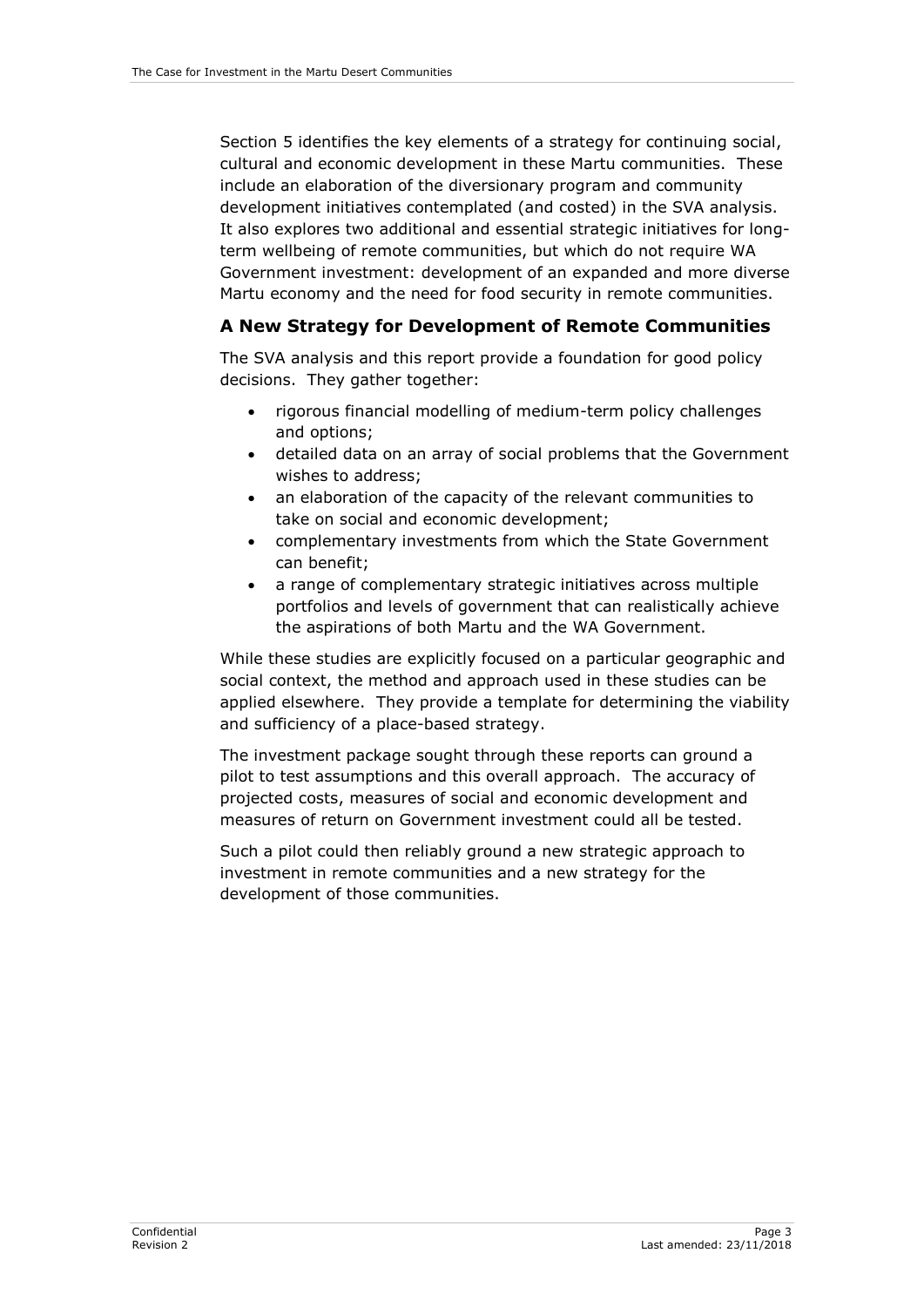## <span id="page-9-0"></span>**1. Introduction**

This report has been prepared by Kanyirninpa Jukurrpa (KJ) to complement the SVA analysis That report presents the financial case for investment in remote, alcohol-free Martu desert communities in order to avoid the increasing costs caused by the ready access to alcohol in Newman. While the SVA analysis focuses on the quantitative benefits of investment in communities, this report describes in more detail the negative social impacts on Martu living in, or visiting, Newman; and the critical importance of the remote communities in supporting the cultural, social and economic development of Martu.

Town (Newman) is a destructive place for most Martu, due to the long term, pervasive influence of alcohol and drugs. There are very few appropriate employment opportunities in Newman for Martu, a high proportion of children do not attend school and are subject to neglect and abuse by alcohol affected parents. There is no sense of community for Martu and they lack the cultural and emotional support of being on their country. To embrace the potential opportunities that might be available in centres such as Newman, Martu need to be supported and engaged. Long experience has shown that effective engagement is not possible in an alcohol-fuelled environment.

On the other hand, the three Martu desert communities (Parnngurr, Punmu and Kunawarritji) are where Martu can be supported into productive economic pathways that ultimately can lead to mainstream employment. Communities are where their children can grow up in a safe, supportive family environment, where they will go to school because the curriculum and teaching environment resonates with their culture and their priorities. Communities are the answer to the intractable social problems and rapidly increasing costs in Newman. The quantitative cost-benefit analysis prepared by SVA demonstrates that investment in housing infrastructure and community development initiatives in communities can result in rapid payback and ongoing cost savings that are multiples of the modest investment proposed.

In addition to the substantial cost savings in Newman that can be achieved by investment in the Martu desert communities, there are also very significant, but less easily quantified, social benefits that will be derived from that investment. That is the thrust of this document: to make the social case for investment in the Martu desert communities, as the solution for tackling the social problems in Newman.

However, for that solution to have a chance of being successful, it is first critically important to ensure that those communities do not unintentionally fail as a result of government inaction.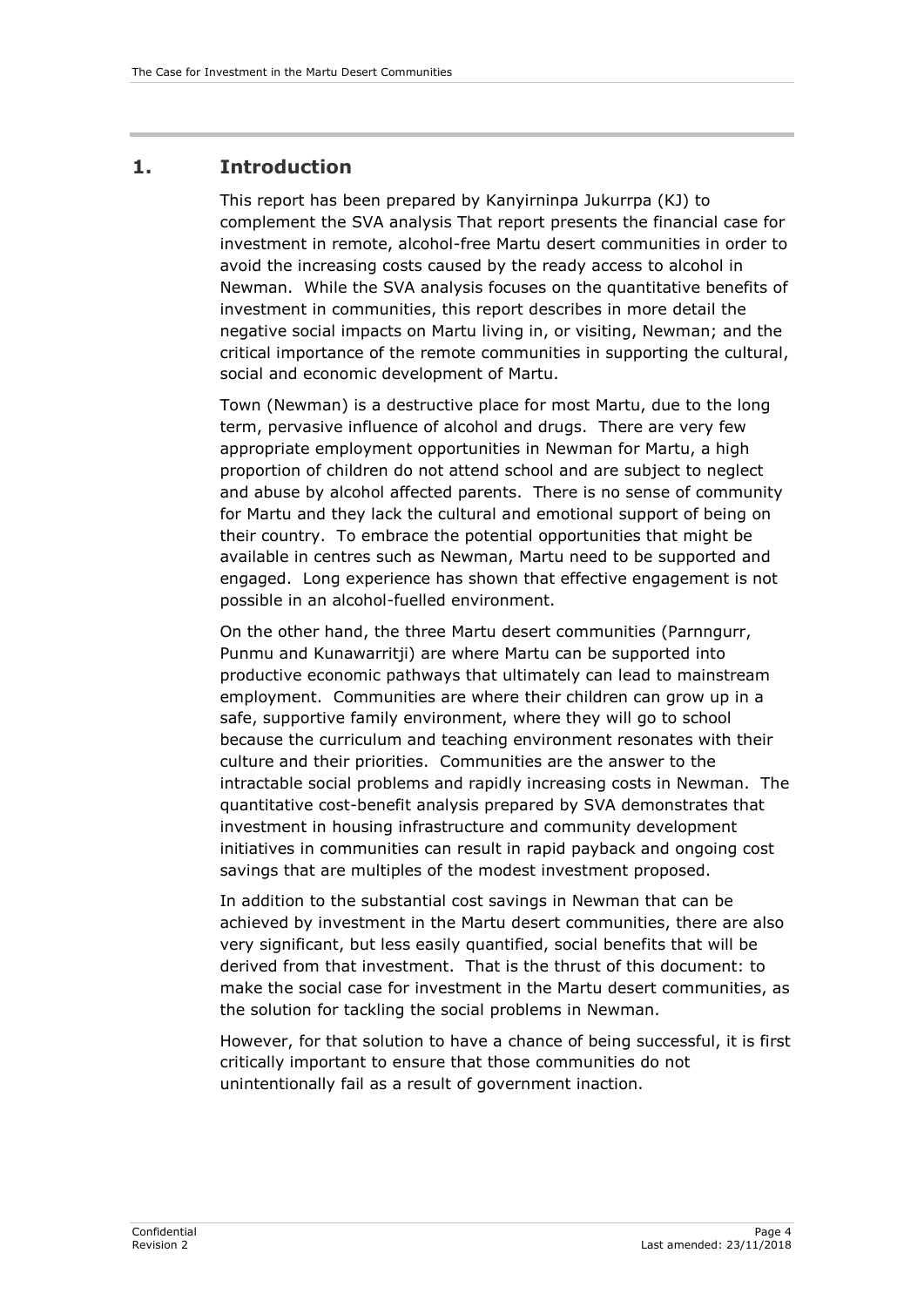#### **The risk of unintentional community closure**

While the three Martu desert communities (Parnngurr, Punmu and Kunawarritji) can be the solution to the social issues in Newman, if not handled appropriately, they also constitute a risk: a risk that could result in costs to the WA government that are much greater than the costs currently being incurred in Newman. The risk is that, due to government inaction, one or more of the desert communities will close, resulting in the transfer of the Martu population into Newman. This will precipitate an urgent need for additional public housing and will lead to a significant increase in anti-social behaviour and resultant policing and imprisonment costs.

The risk of unintentional community closure may not be readily apparent to people who do not have close, regular contact with Martu living in the desert communities. The authors of this paper have had a close, personal association with the desert communities over the past 15 years, in particular with the community of Parnngurr, the focus of the study documented in the SVA analysis. They have been observing and listening to the reactions of Parnngurr residents to the gradual deterioration in housing conditions over this time:

- Parnngurr residents have difficulty in reconciling the standard of their houses with the public housing provided to other Martu (often family members) in Newman.
- They see new houses being built in Jigalong, but not in Parnngurr.
- They understand that Parnngurr being in the national park is an issue, but do not understand why the problem cannot be fixed. To them it is very simple: you just redraw the lines that whitefellas drew originally to create the national park.
- And, if a new health clinic can be built in Parnngurr, why can't the government build more houses?
- No-one from government comes to talk with them, to explain the situation.

There is a growing feeling among Parnngurr residents that they have been abandoned, that nothing will be done and, for some, the only option is to move into Newman. If nothing is done to change this view, the likely outcome is that this loss of hope, along with inevitable further deterioration of housing conditions, will accelerate the move into town. Eventually, the pull of family members in better houses in town and the declining population of Parnngurr will generate social forces that cause a mass, irreversible relocation. This is the scenario that is contemplated in the Base Case analysed in the quantitative cost benefit analysis. And, if one of these communities were to close, it is likely that the others would quickly follow.

It is critically important for the WA government to prevent this scenario from occurring. Not only would it cause a substantial increase in costs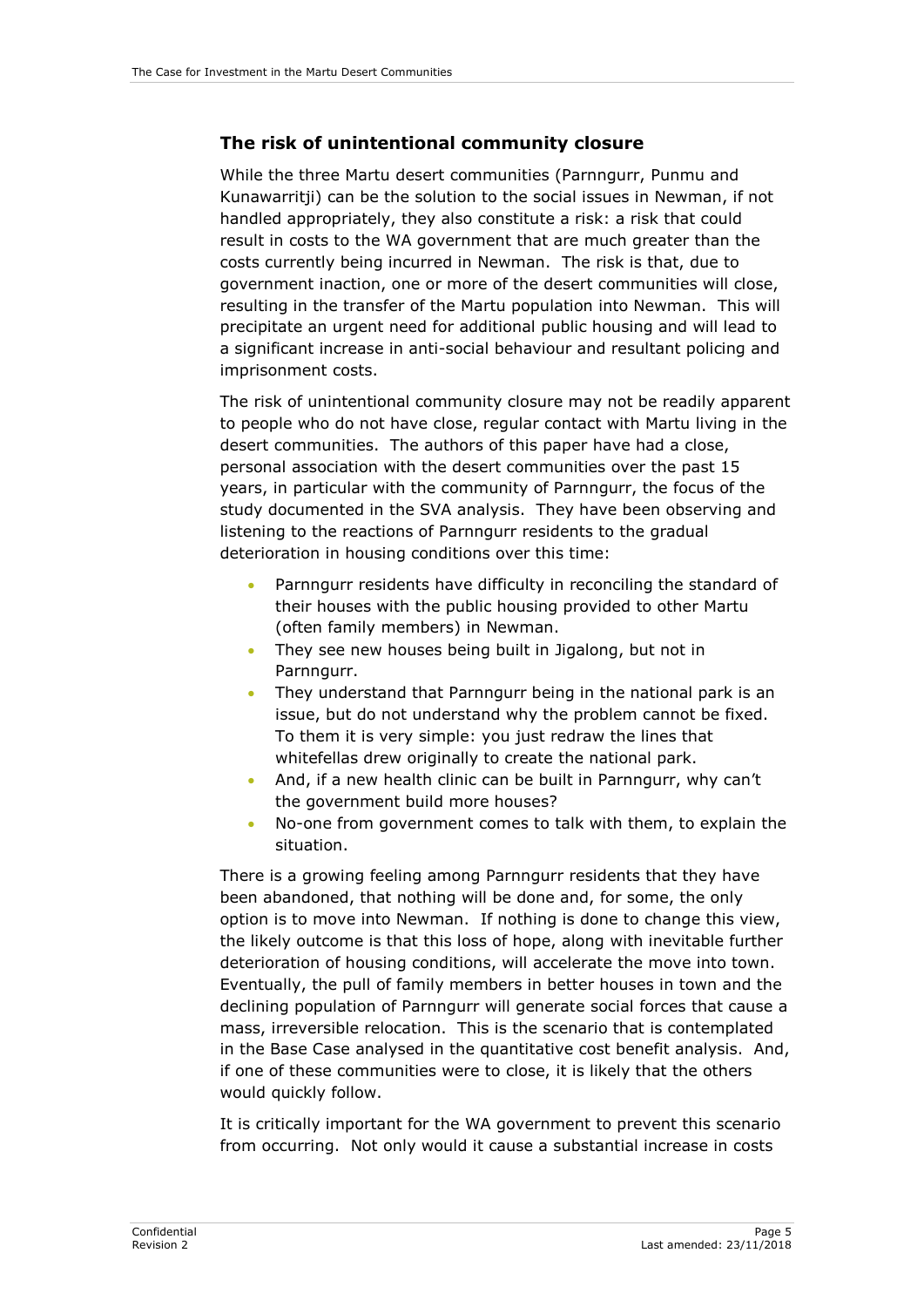in Newman, but the only practical solution to the social problems and associated costs in Newman would be lost. These communities must not be allowed to fail.

There are relatively low cost initiatives that can be taken immediately that will go a long way towards preventing this scenario from occurring:

- Positive action to remedy the land tenure issue for Parnngurr and Punmu, and engagement of Martu in that process, would provide confirmation that the government is listening to their concerns.
- Community development and administrative initiatives could be implemented independently of the land tenure issue, which would provide positive outcomes for community residents, would help to address some of the social issues and costs in Newman and, most importantly, would give people hope for the future of their community. These initiatives are outlined in this paper.

These initiatives are outlined in this paper.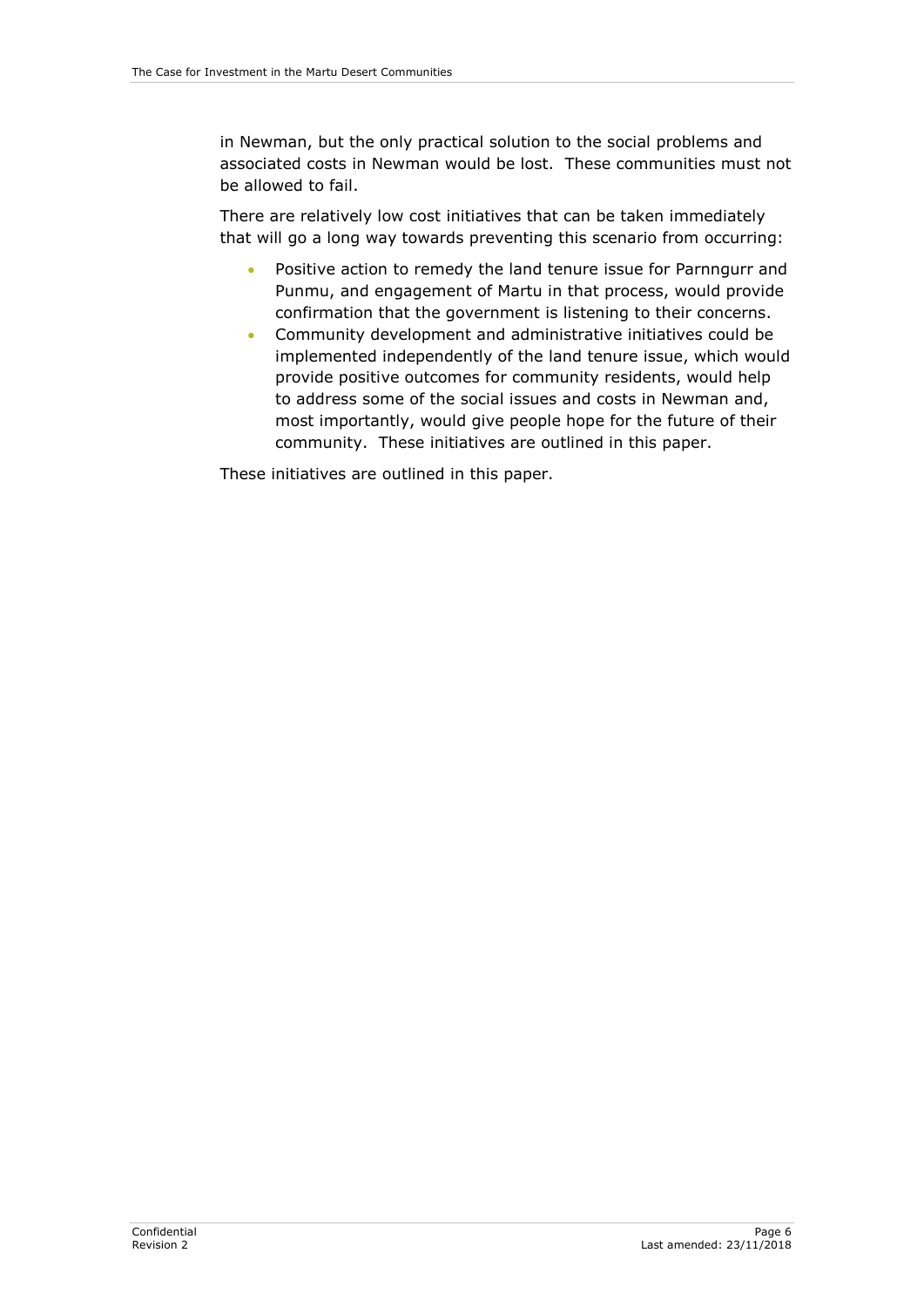## <span id="page-12-0"></span>**2. The Social Impact of Newman on Martu**

#### <span id="page-12-1"></span>**2.1. Overview of Social Impact**

The overwhelming perception of Martu<sup>1</sup> and of service providers who work with Martu, and the overwhelming quantitative evidence available indicate that town is a dangerous place for Martu and that communities are safer and healthier.

The following examination of social indicators illustrates this. On virtually every indicator, outcomes are markedly worse for Martu in Newman than in the remote communities. In every case, the predominant root cause of these poor social outcomes for Martu in Newman is abuse of alcohol.

The material in this section of the report is based on consultations with a number of non-government agencies that work intensively with Martu people<sup>2</sup> and with WA Police in Newman.

It is in the nature of qualitative analysis on social factors that it will reference impression and opinion to some extent. However, where possible, this study has included quantitative material from consultations and analysis conducted or commissioned over recent years by these agencies working with Martu.

The abuse of alcohol in Newman has serious effects on the quality of life for individual Martu and for communities, the welfare and long-term health of children, the safety of women and children, the potential for social and economic development in the Martu population, the amenity of towns and the capacity for both the Australian Government and the Western Australian Government to achieve policy outcomes that have long been espoused but have not been successful.

The culture of widespread alcohol abuse in Newman is toxic for Martu. Local service providers and police state that the best chances for solutions to alcohol abuse will only be found in dry, remote communities.

All Martu communities have implemented regulations banning alcohol. While these regulations are occasionally breached, the communities are, on the whole, alcohol-free.

 $1$  As documented in consultations conducted in the Martu desert communities by Kanyirninpa Jukurrpa in November 2017

<sup>2</sup> Kanyirninpa Jukurrpa, Puntukurnu Aboriginal Medical Service, Newman Women's Shelter, Newman Reference Group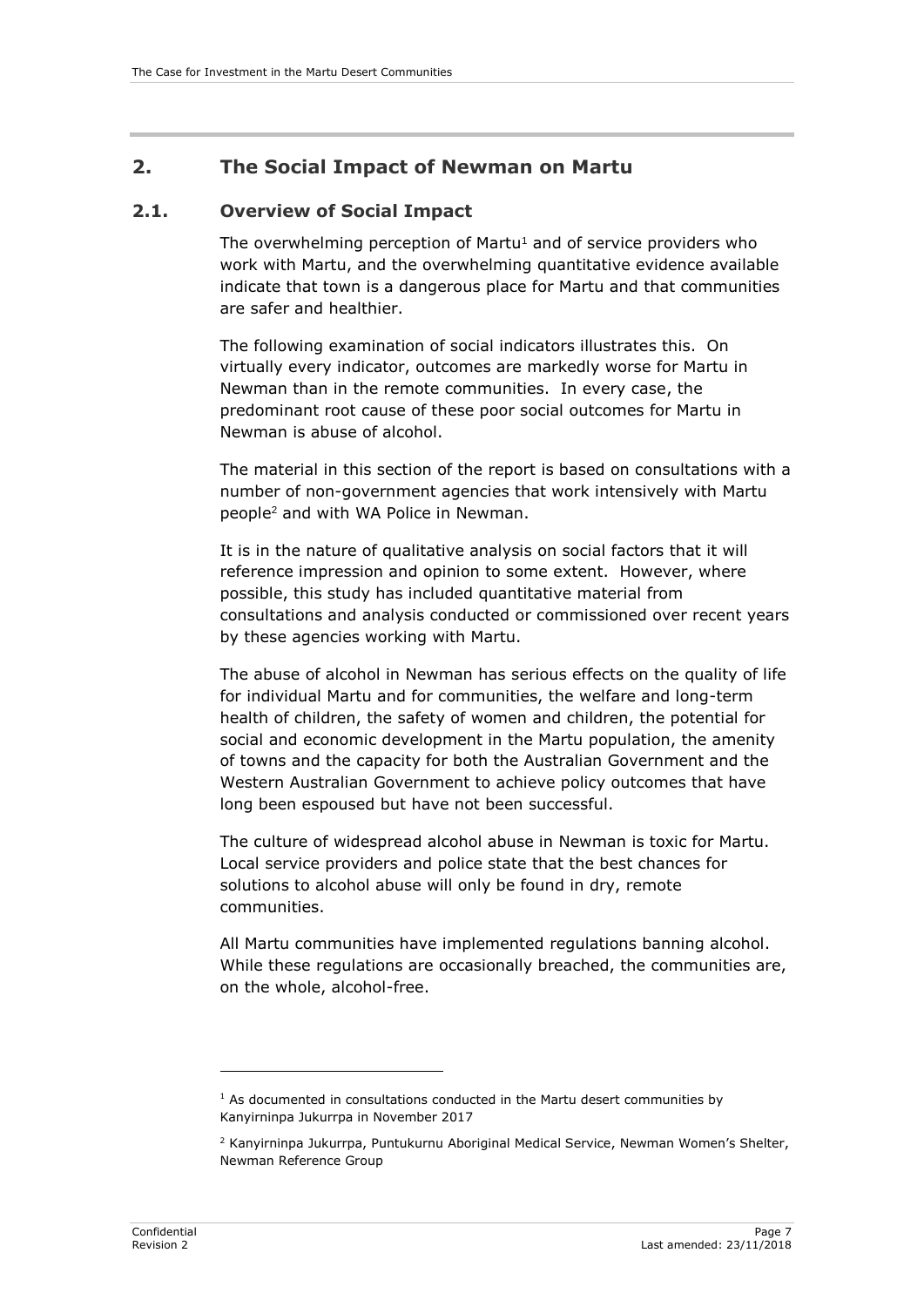#### <span id="page-13-0"></span>**2.2. Mortality**

In 2016, Social Ventures Australia prepared a report on Martu mortality, using data collected over the previous 10 years by the Newman Women's Shelter<sup>3</sup> . That report identified:

- the median age of death for a Martu woman over that period was 37, compared to 85 in the general population;
- the median age of death for a Martu man was 43.5;
- 51% of all Martu deaths were caused by alcohol-related illnesses;
- 90% of deaths were attributable directly or indirectly to alcohol (including violence and suicide).

The major causes of death were alcohol-related illness (51%), family violence (14%), diabetes (14%) and suicide (11%).

These findings on mortality are in line with a report by the Department of Indigenous Affairs in 2011, which looked at the impact of alcohol in Newman. That report stated:

Death and chronic illnesses amongst the Martu (including those in their 20s and 30s) as a consequence of alcohol, are devastating<sup>4</sup>.

#### <span id="page-13-1"></span>**2.3. Child welfare**

Alcohol abuse by parents leads to child neglect. Consultations conducted by Kanyirninpa Jukurrpa in the desert communities in 2017 identified this as a major problem that Martu perceived with town. The following are quotes from community responses to the question 'What is hard about town?'

- Kids go hungry
- Kids wandering the streets
- Kids don't go to school
- Parents don't control their kids

In 2016, the teacher of the Martu class at Newman Senior High School conducted an exercise in which her students identified what they saw, heard and felt living in Newman<sup>5</sup> compared to what they saw, heard and felt in a film about Martu on country. Their responses (in the children's own words) eloquently illustrated Martu children's perceptions of town:

**What kids see***: people drinking, people fighting, people bleeding, people sick, people drunk;*

<sup>3</sup> *Analysis of Martu Deaths in the East Pilbara*, SVA Consulting, 2016

<sup>4</sup> *Newman Discussion Paper 2011 – A focus on the impact of alcohol and remote visitors,*  prepared by Helen Shanks, DIA Director Operations - Central, Department of Indigenous Affairs, 2011 at 5

<sup>5</sup> See Attachment 1, *On Country – In Town*, 2016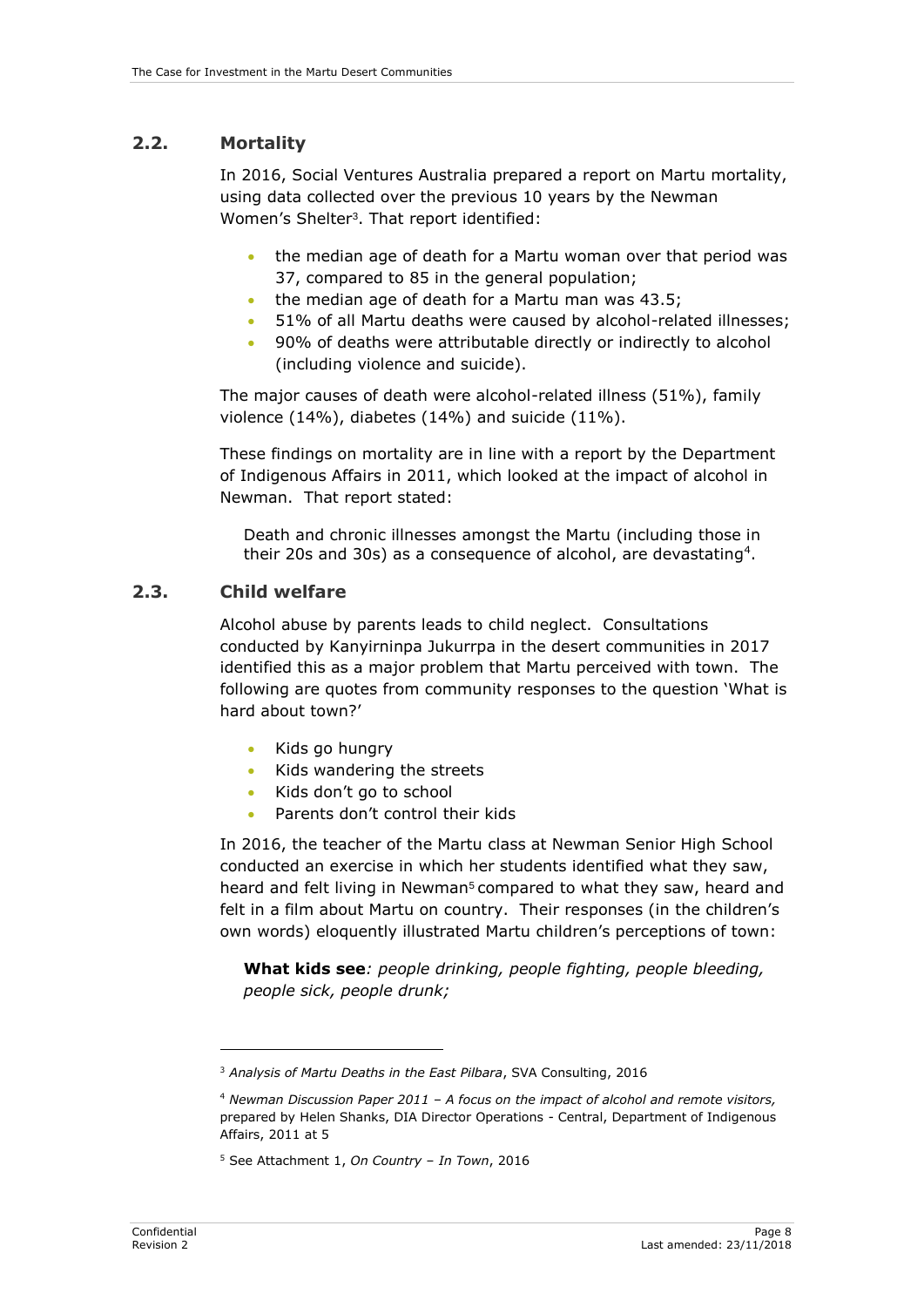#### **What kids hear***: screaming, yelling, fighting, crying;*

#### **What kids feel***: shame, sad, hurt, sick, scared.*

In 2017, the WA Police convened a Youth Summit in Newman, attended by 60 representatives of local government and non-government service providers, to discuss issues for children and youth in Newman. A background paper for the summit prepared by the local police officer-incharge<sup>6</sup> included collated feedback from Newman service providers. This feedback was summarised in the following terms:

Collated feedback from Newman service providers (Police, YMCA, Newman Women's Shelter):

- High rates of anti-social and criminal behaviour<sup>7</sup> amongst young people within the East Pilbara area
- Increase in substance, sniffing and alcohol misuse. Kids as young as 11 and 12 smoking gunja regularly
- Decline in school attendance
- Level of interagency collaboration and short-lived program delivery
- Lack of parenting. Subsequent feeling of instability of the youth
- Breakdown in family structure
- Youth boredom
- Lack of sustainable and current programs that can assist a juvenile in diverting them from crime and changing their behaviour
- Child safety and lack of front line services to address these issues (after hours) – there is sometimes no safe place for the kids to go
- Active sexual behaviour that is often not appropriate and leads to STIs, jealousy, partner violence. Some of the young women (as young as 14 to 20) have been physically locked in their rooms, with no toilet, not being fed – by their partners. Increased level of control being asserted by the young men over the girls. This violence tends to be very "nasty" e.g. biting cheeks
- Young girls (more than a dozen in 6 months) that have presented to the Women's Shelter, intoxicated and beaten up. The issue of FASD children in the future as a consequence.

<sup>6</sup> *Youth in Newman – Background Paper for the August 8 2017 Youth Summit,* Senior-Sergeant Mark Fleskens, July 2017

 $7$  Youth Policing Toolkit on the SAS portal data identified that in 2016 (YTD), 16 juveniles were processed for burglary on a dwelling. In 2017 (YTD) that figure increased by 218% to 51 (48 indigenous 3 non-indigenous). These figures reflect the apprehension rate, however do not represent a true reflection on the offending rate for juveniles not apprehended.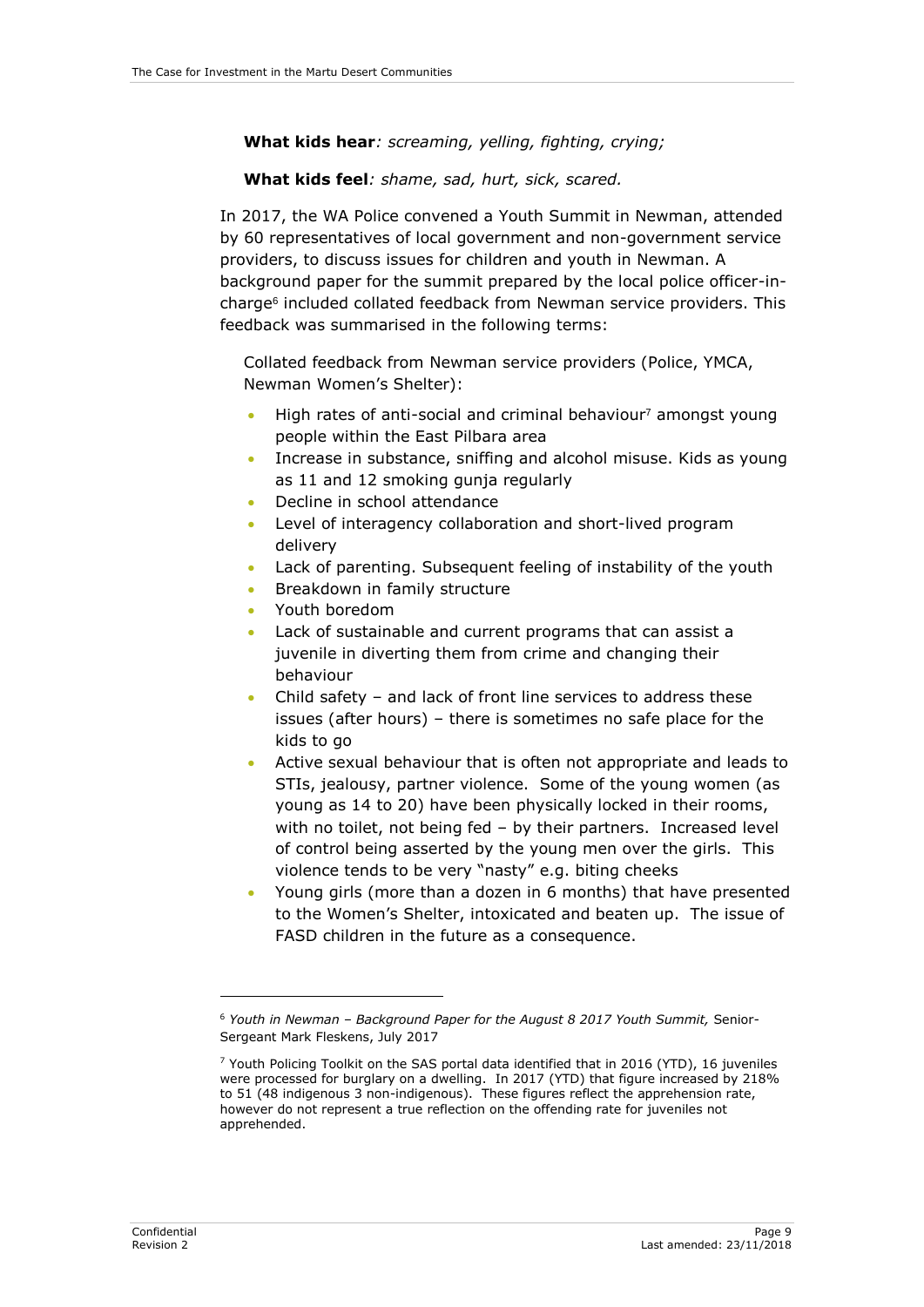In 2016, there were 16 juveniles on the Newman police computer system. By 2017, there were 51. Newman police data identifies that 98% of juvenile arrests in 2017/18 were of young Martu offenders.<sup>8</sup>

#### <span id="page-15-0"></span>**2.4. Fetal Alcohol Spectrum Disorder**

Newman Women's Shelter (NWS) is reporting a dramatic increase in the incidence of births with Fetal Alcohol Spectrum Disorder (FASD). As at July 2018, the last eleven pregnant women clients of NWS to give birth all drank throughout pregnancy, with three of the children now in care.<sup>9</sup> NWS was at that time monitoring another four pregnancies in which all mothers were drinking through pregnancy.

The NWS Manager identifies the most effective means of addressing FASD as being education and employment of young men in remote communities. 10 This solution, which may appear counter-intuitive to mainstream agencies, would focus on changing the behaviour of young men, reducing the time that they spend in town, as a pragmatic path to reducing the incidence and severity of drinking by young women.

NWS also reports the emergence of a disturbing long-term correlation between youth suicides and FASD. The Telethon Institute is currently studying NWS data to explore the long-term implications of high levels of FASD in a population.

The manager of the NWS sees the increasing incidence of FASD as particularly alarming when contemplating a significant increase in the Martu population in Newman. She believes that this will lead to a dramatic escalation in the incidence of FASD, with all of the long-term social and economic costs that entails.

Due to a lack of specific data, the potential long-term costs arising from FASD have not been included in the SVA analysis. However, studies and cost data that are becoming available from both overseas and local sources suggest that this cost could be very significant $11$ . These are summarised in the SVA analysis.

<sup>8</sup> *Newman Arrest Statistics*, a data report prepared by WA Police, July 2018

<sup>9</sup> Personal communication with Maggie Lewis, July 2018

<sup>10</sup> Personal communication with Maggie Lewis, July 2018

<sup>&</sup>lt;sup>11</sup> Thanh NX, Jonsson E. (2009), Costs of Fetal Alcohol Spectrum Disorder in Alberta, Canada; Lupton, Burd, and Harwood (2004), *Cost of Fetal Alcohol Spectrum Disorders;*  Stade et al. (2009), *The burden of prenatal exposure to alcohol: revised measurement of cost;* Popova, Lange, Burd, and Rehm (2016), *The economic burden of Fetal Alcohol Spectrum Disorder in Canada in 2013;* Popova, Lange, Burd, and Rehm (2014). *Canadian Children and Youth in Care: The Cost of Fetal Alcohol Spectrum Disorder.*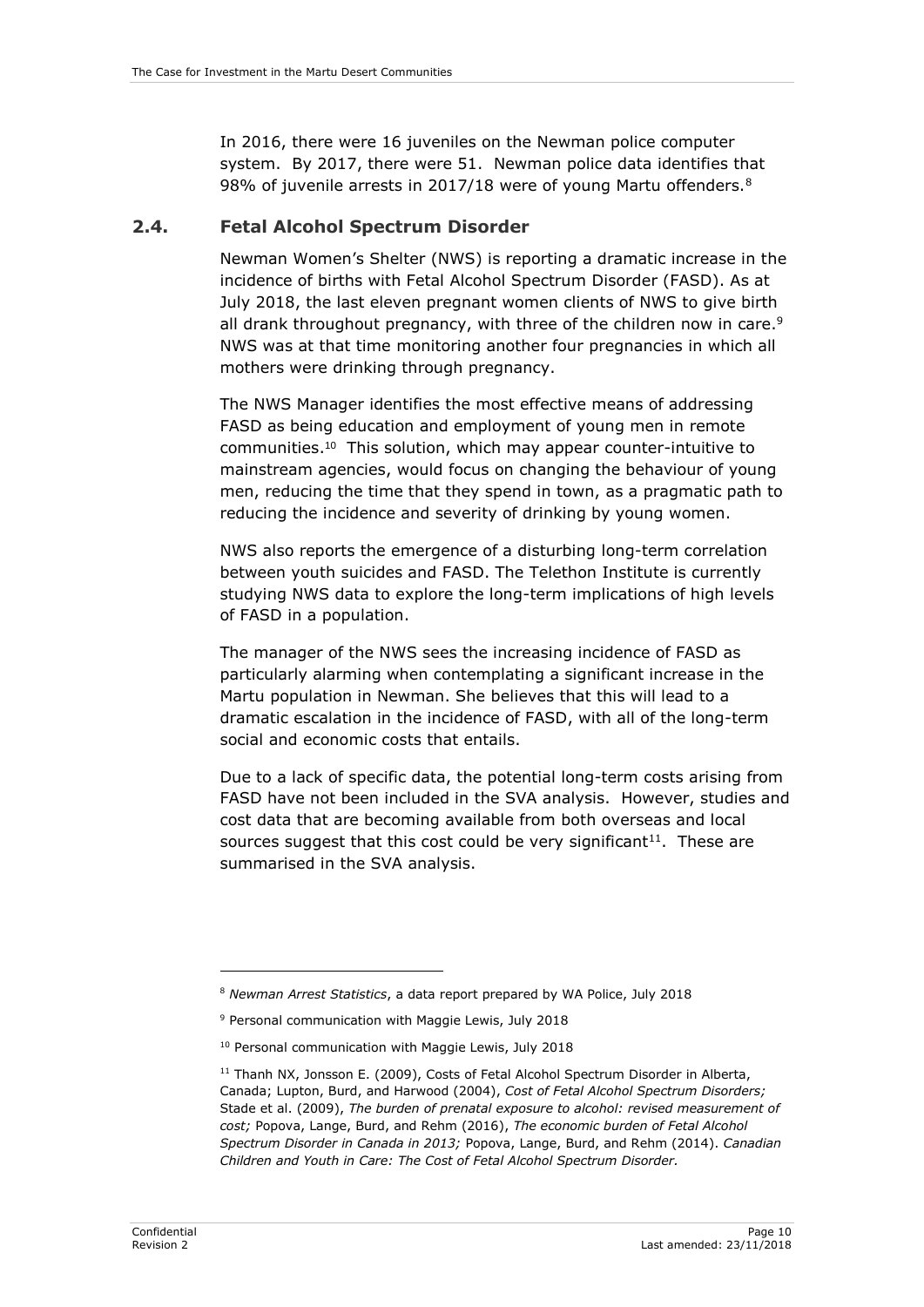# <span id="page-16-0"></span>**2.5. Child Education**

Virtually no Martu children in Newman regularly attend high school. The teacher of the Martu class at Newman Senior High School for 2015 and 2016 (after working at Jigalong school in previous years) commented:

The attendance rate for Martu at the [Newman] high school was below 5%. Short bursts of attendance were invariably followed by long periods of non-attendance. When students did attend, their learning was hindered by hunger and lack of sleep due to the dramas of town life. This meant that very little meaningful learning took place which in turn led to further disengagement<sup>12</sup>.

On the other hand, discussions with the Principals of the schools in Parnngurr, Punmu and Kunawarritji confirmed that, in those communities, if children are in the community they attend school<sup>13</sup>. Since the beginning of 2016, the introduction of a ranger program in Kunawarritji has led to many families returning to the community, with school attendance doubling from an average of 8-12 children to 20-24 children<sup>14</sup> .

The Parnngurr school principal has advised that attendance rates at the school are now over 70%<sup>15</sup>. The school also runs a secondary school program, with 18 students enrolled, of which four have recently enrolled at the Wongutha Aboriginal School near Esperance to continue their education and to participate in Vocational Education Training, a workplace learning program to gain skills that will fit them for future employment. The program has generated strong interest from other Martu communities, many Martu indicating that they want this program for their own students.

# <span id="page-16-1"></span>**2.6. Adverse Childhood Experiences**

The Adverse Childhood Experiences Study<sup>16</sup> in the USA and subsequent similar studies have identified significant correlations between a limited number of adverse childhood experiences and a range of later-life chronic health conditions, mental health problems, substance abuse and suicide.

<sup>&</sup>lt;sup>12</sup> Personal communication (email) with Kylie Wiersma, 10 December 2017

<sup>&</sup>lt;sup>13</sup> Personal communication with school principals, Sarah Mortimer, 2017 and Todd Flanagan, 2018

<sup>14</sup> Personal communication with school principal, Sarah Mortimer, 2017

<sup>15</sup> Personal communication with school principal, Todd Flanagan, 2018

<sup>&</sup>lt;sup>16</sup> Relationship of Childhood Abuse and Household Dysfunction to Many of the Leading *Causes of Death in Adults*, Felitti, Anda, Nordenberg, Williamson, Spitz, Edwards, Koss and Marks, 1998 American Journal of Preventative Medicine, Volume 14, No 4 at 245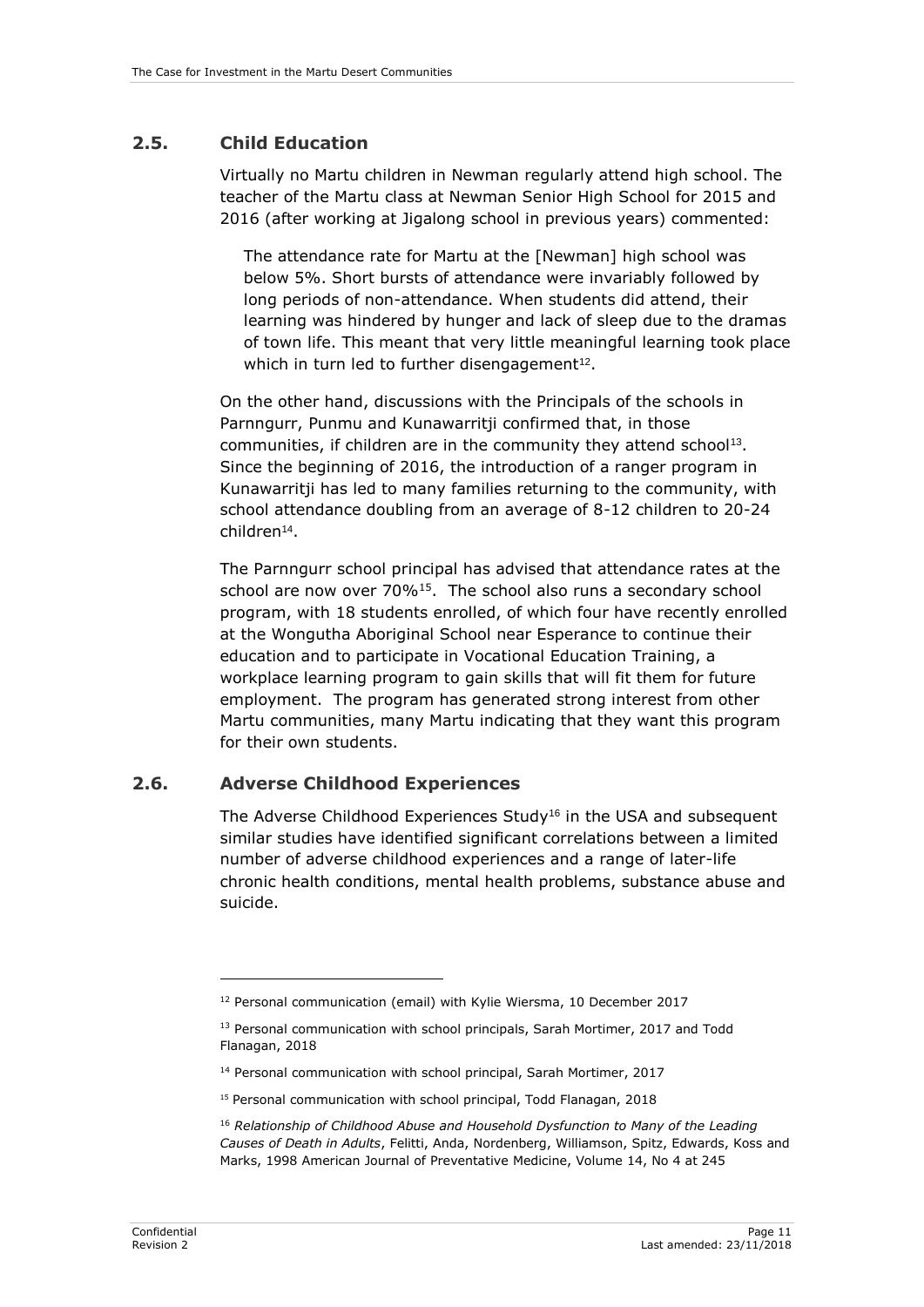The adverse childhood experiences listed by the original study are:

- psychological abuse including fear of violence;
- physical abuse;
- sexual abuse;
- family substance abuse (alcohol or drugs);
- family depression or mental illness;
- family suicide or attempted suicide;
- violence against the child's mother;
- imprisonment of a family member.

The presence of one of these factors increased the risk of later-life disease, mental health problems or suicide. As the number of factors experienced increased, the risks of later-life harm also increased. As the study stated in its conclusions:

We found a strong graded relationship between the breadth of exposure to abuse or household dysfunction during childhood and multiple risk factors for several of the leading causes of death in adults<sup>17</sup>.

The elaboration of the detail of these studies, including the methodology, the later-life conditions and the statistical analysis, is beyond the scope of this paper. However, the following points are salient. First, local agencies report that virtually all Martu children are exposed to at least one of these adverse experiences, with many children exposed to several. Secondly, the risk of exposure to these adverse experiences is identified as being dramatically increased in Newman, because of the widespread abuse of alcohol and the consequences of that abuse.

## <span id="page-17-0"></span>**2.7. Crime and Policing**

To inform the SVA analysis, WA Police extracted data on offences committed between 1 January 2014 and 31 May 2017 in Newman<sup>18</sup>. In that period, 42% of all offences committed by Aboriginal people<sup>19</sup> in Newman involved alcohol. However, 75% of domestic violence-related crimes committed by Aboriginal people involved alcohol<sup>20</sup>.

WA Police also collated data on arrests in Newman over a four year period to 2017/18<sup>21</sup>. In 2017/18, 80% of arrested adult offenders and 98% of arrested juvenile offenders were Aboriginal. Martu make up a

-

<sup>20</sup> Extract of data prepared by the Business Intelligence Unit of WA Police, 11 July 2017

<sup>21</sup> *Newman Arrest Statistics*, a data report prepared by WA Police, July 2018

 $17$  Ibid at 245

<sup>&</sup>lt;sup>18</sup> Extract of data prepared by the Business Intelligence Unit of WA Police, 11 July 2017

 $19$  The data is not sufficiently fine-grained to separate Martu from other Aboriginal people, but particularly during this period, the vast majority of Aboriginal people at any time in Newman were Martu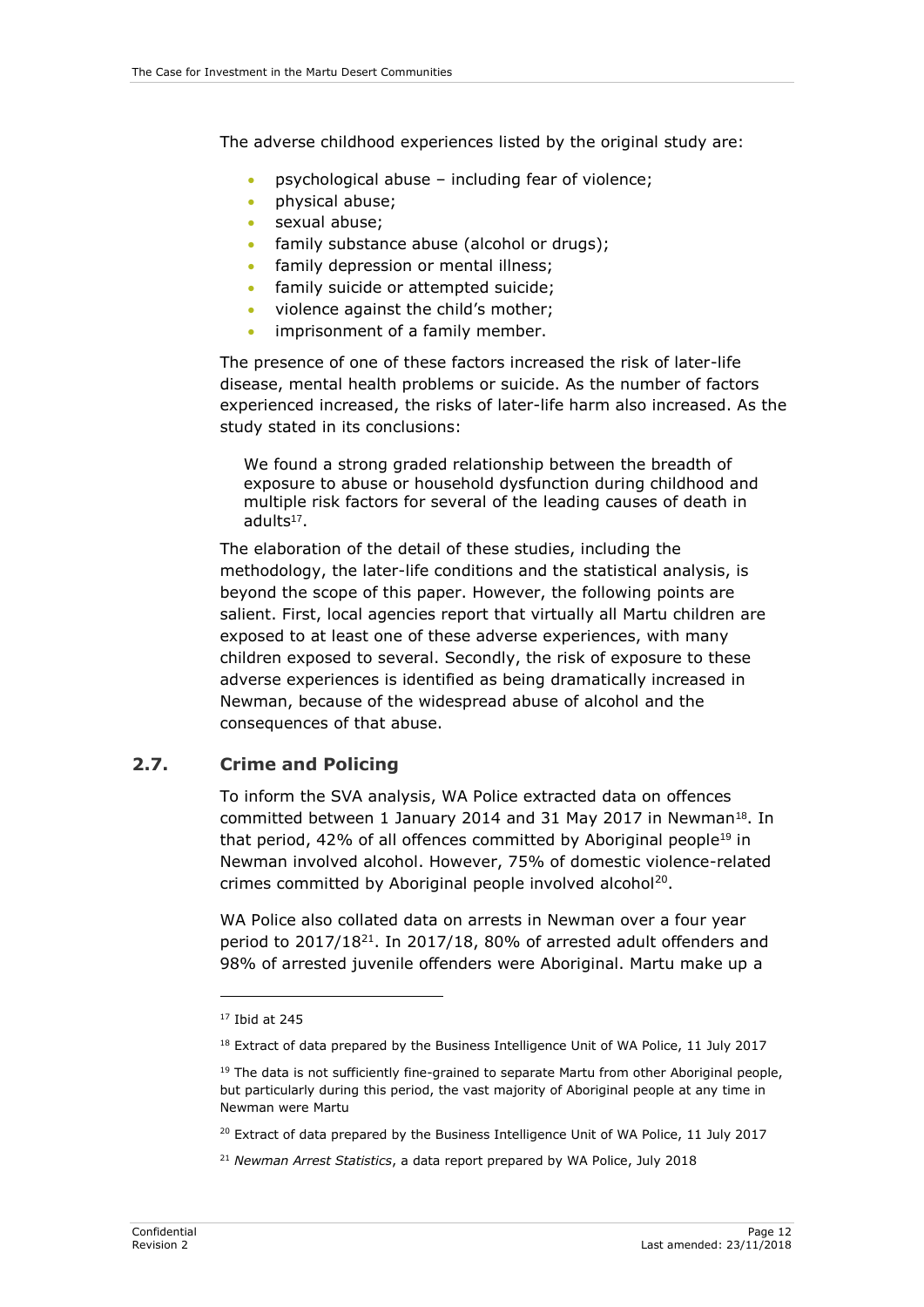majority of Aboriginal people in Newman, but only 7% of the town's population.

As indicated throughout this report, Newman police consistently estimate that in 90% of total police callouts in Newman (which do not always result in arrest or charges), the offenders are Martu<sup>22</sup>.

This demonstrates a consistent historical pattern. In a study conducted by the WA Department of Indigenous Affairs in 2011, which looked at the impact of alcohol in Newman, it was reported that 85% of offences involved Aboriginal offenders<sup>23</sup>.

The arrest figures by month also highlight a significant effect. Each year, the major employment programs in the very remote communities wind down in November and are closed during December and January. Arrest figures are relatively low through the cooler months in which work in the communities is available, and spike for these hotter months, as the chart below (which aggregates monthly data over the last four years) indicates.



This chart confirms anecdotal evidence from both local police and the Newman Women's Shelter<sup>24</sup> that the summer months create particularly

<sup>&</sup>lt;sup>22</sup> Personal communication with Senior Sergeant Fleskens of WA Police, August 2017, after a survey of members of the Newman police station

<sup>23</sup> *Newman Discussion Paper 2011 – A focus on the impact of alcohol and remote visitors,*  prepared by Helen Shanks, DIA Director Operations - Central, Department of Indigenous Affairs, 2011

<sup>&</sup>lt;sup>24</sup> Personal communications with Senior Sergeant Fleskens of WA Police and Maggie Lewis, Manager of the Newman Women's Shelter, June 2017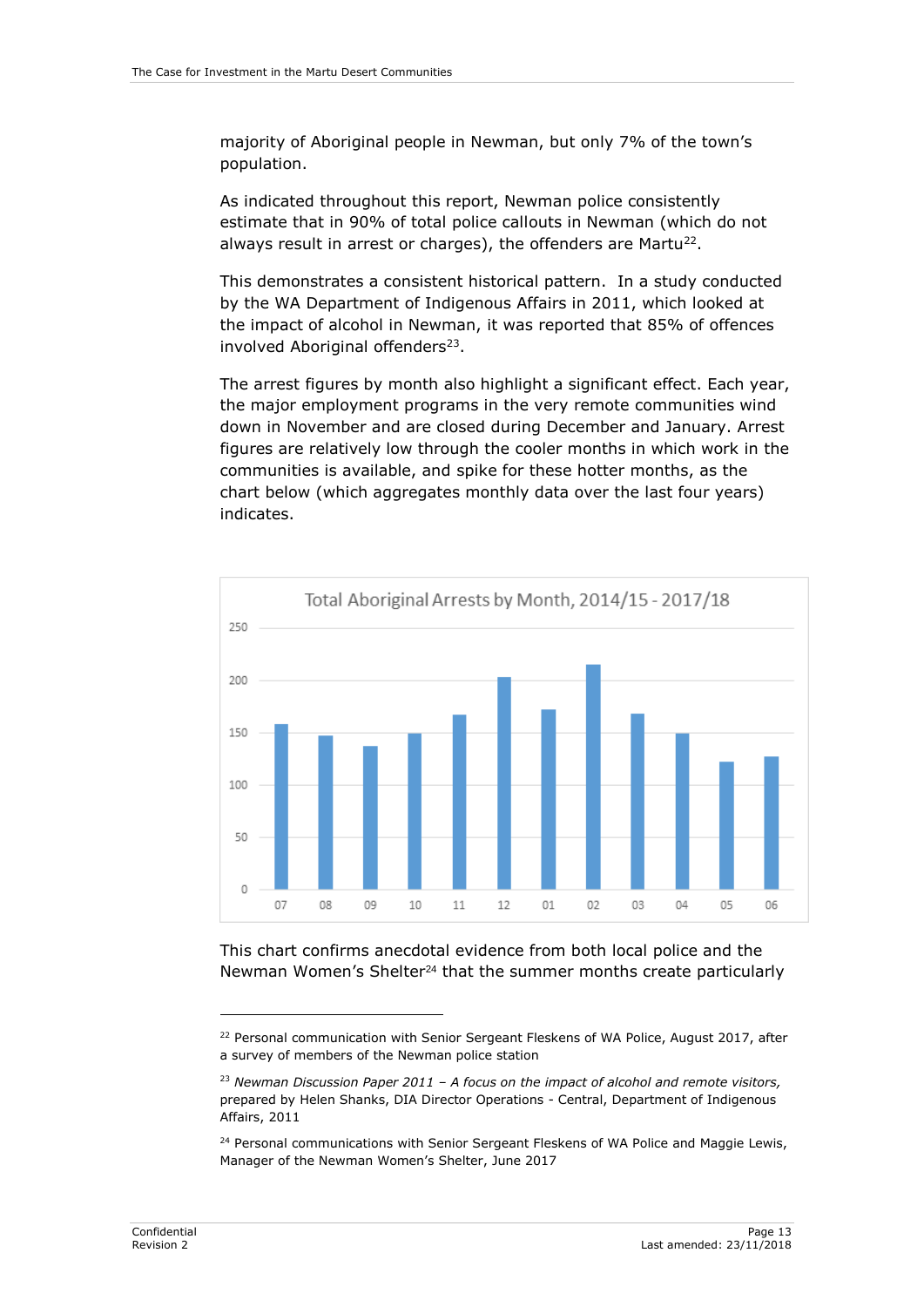heavy workloads for those agencies, because there are more Martu in town, drinking.

#### <span id="page-19-0"></span>**2.8. Community safety**

Martu feel safer in remote communities. In the 2017 community consultations conducted by KJ, Newman was invariably characterised by Martu as unsafe. Each community group was asked what was difficult about town. The top responses consistently listed alcohol, violence, fighting, police and lock-up.

On the other hand, in the same consultations in each community, 'safety' was consistently identified as one of the positive characteristics of the remote communities. As one group of young women identified in an earlier, similar consultation, 'It's good here [in Parnngurr] because I am safe and my kids are safe<sup>'25</sup>.

#### <span id="page-19-1"></span>**2.9. Imprisonment**

As part of this study, an analysis of Martu currently in prison was conducted. In June 2018, 89 Martu were incarcerated in 6 prisons around Western Australia.

| <b>Prison</b> | <b>Number</b> |
|---------------|---------------|
| Roebourne     | 55            |
| Derby         | 2             |
| Greenough     | 10            |
| Acacia        | 15            |
| Casaurina     | 4             |
| Kalgoorlie    | 3             |
| <b>Total</b>  | 89            |

The Newman Women's Shelter has kept figures on incarcerated Martu for a number of years. The current figure of 89 prisoners is relatively consistent with the long-term trend suggested by NWS that at any time 100-120 Martu are in prison $26$ .

<sup>&</sup>lt;sup>25</sup> Comment from documentation of consultations in Parnngurr Community by Kanyirninpa Jukurrpa, November 2008

<sup>&</sup>lt;sup>26</sup> Personal communication with the Manager, Newman Women's Shelter, Maggie Lewis, July 2016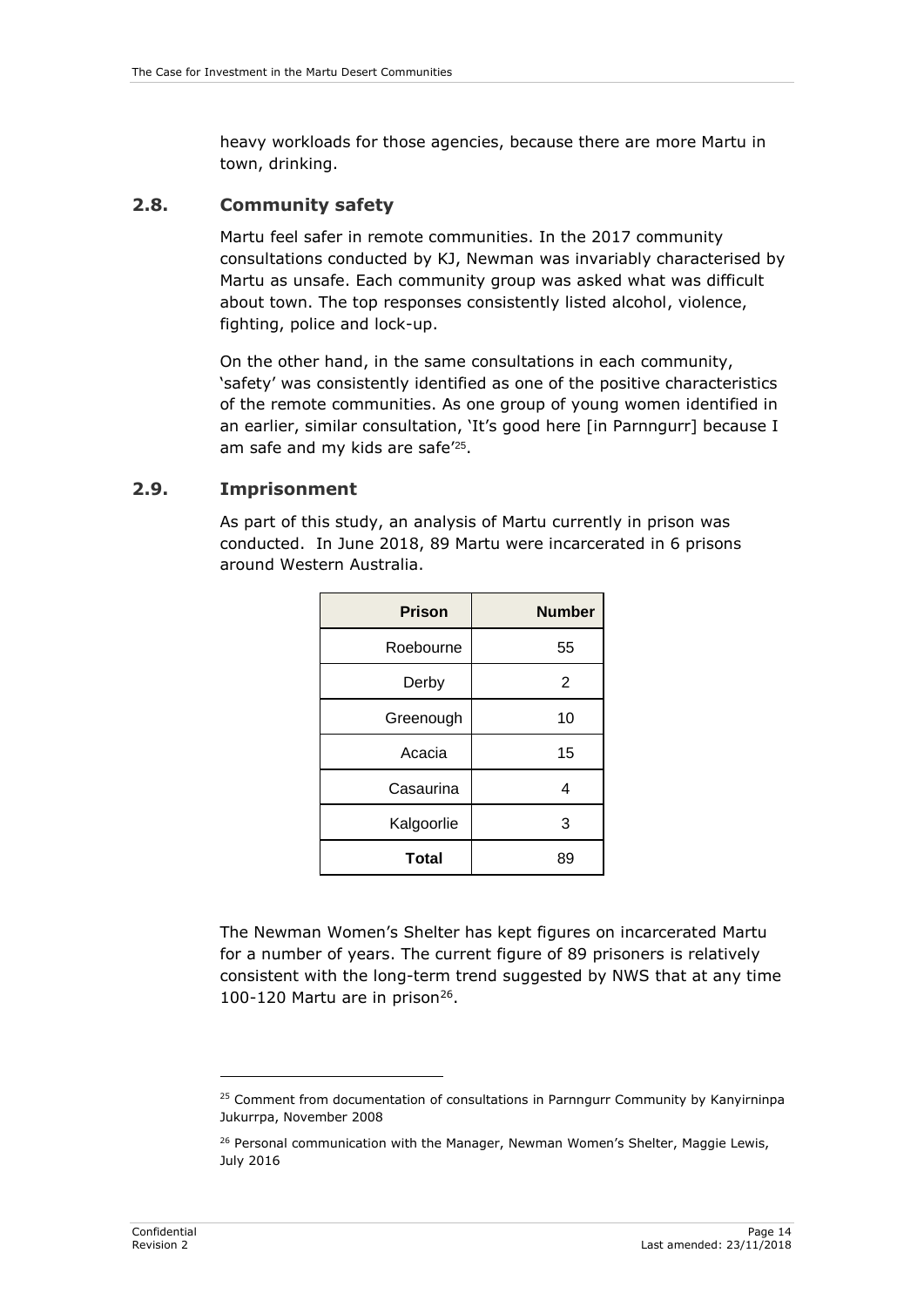As indicated earlier, local police advise that the great majority of these instances of imprisonment relate to alcohol-fuelled crimes in town.

A doubling of the population of Martu in Newman is likely to lead to at least double the number of Martu in prison. The ubiquitous access to alcohol combined with the lack of suitable activities, opportunities and pathways for Martu in Newman will likely lead to high rates of serious crime attracting imprisonment.

#### <span id="page-20-0"></span>**2.10. Race relations**

Newman agencies report that, thus far, mainstream perspectives on inter-racial tensions in Newman relate chiefly to perceptions of antisocial behaviour (public drinking, arguments, rubbish and noise) and burglaries or thefts. Burglaries and thefts in Newman have risen over the past four years<sup>27</sup>. There has been very little inter-racial violence, although this could change if the level of crime in Newman escalated, as this study postulates.

Anti-social behaviour has a very real impact on the amenity of the town for Martu and non-Martu residents. If this were to escalate substantially, this would become an increasing issue for stakeholders such as WA Police, the Shire of East Pilbara and the major employer in town, BHP. That in turn could lead to more significant and intractable problems for the WA Government and, at an extreme level, to a loss of government revenue.

On the other hand, Martu perspectives on inter-racial tensions in Newman focus on perceived instances of racism, discrimination and exploitation. In the 2017 community consultations, 'racism' was identified as a negative aspect of town by all community groups. In more detailed consultations conducted by the Martu Leadership Program in 2016 and 2017, Martu overwhelmingly described experiences of discrimination in various institutional settings: hospital, banks, shops, taxis, commercial service providers and government services.

The 2017 consultations identified that the major reasons that Martu from remote communities came to town were transactional: for health, licensing, police appointments, Centrelink, court, banking and other services. Increasing the capacity for these transactions to be conducted in remote communities is one part of the strategy of Newman agencies working with Martu or supporting those communities.

 $27$  Extract of data prepared by the Business Intelligence Unit of WA Police, 11 July 2017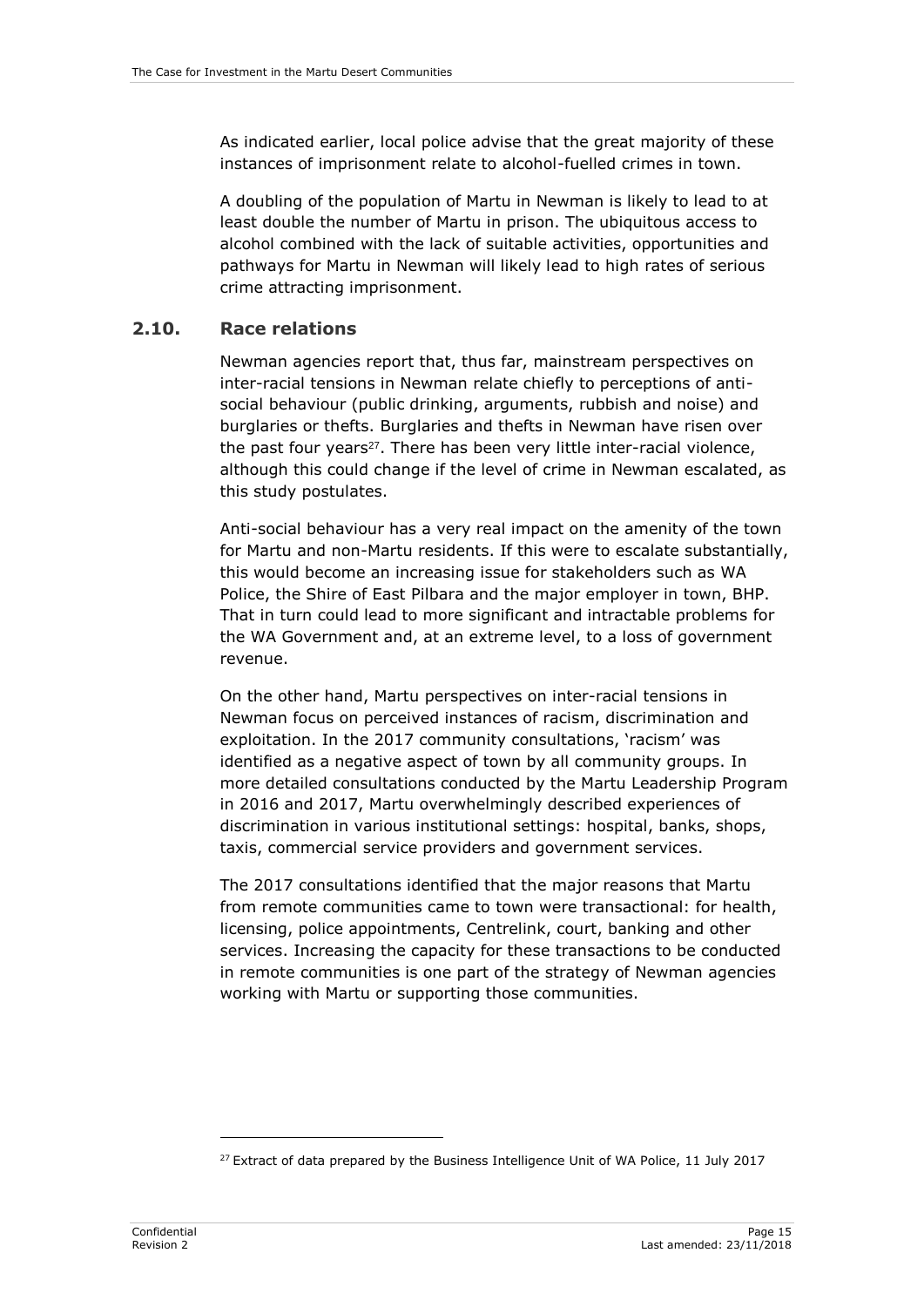## <span id="page-21-0"></span>**3. The Context for Investment in Remote Communities**

#### <span id="page-21-1"></span>**3.1. The Significance of Context**

The SVA analysis makes a purely financial case for investment in remote communities. The preceding section made a case based on the social costs of failing to invest. But these are not a sufficient basis for investment.

If the WA Government is to invest in any remote communities, there needs to be a context that will support long-term social and economic development. The government needs some assurance that the longterm interests of Martu will best be served by supporting remote communities.

This does not require a decision on permanent arrangements or outcomes. Rather it requires a judgement that the most effective pathway to a healthy future framed by Martu aspirations and wishes will be found in remote communities. For that to be true, those communities must be vibrant and filled with opportunities for Martu.

In addition, a common challenge when considering the need for government investment in social outcomes is that savings and outcomes are often likely to be realised only well after the investment is required. In the context of place-based initiatives in very remote Aboriginal communities, a high level of investment is often required in long-term capacity building initiatives, with social outcomes anticipated at a population level over a period of decades.

In the context of Martu desert communities, much of the capacity building required has already been implemented successfully over the past 10 years, and the governance and program management structures necessary to achieve further gains are already in place.

This section examines the current context of the remote Martu desert communities. After a summary of the Martu development trajectory, the benefits to Martu of living in remote communities is explored in five domains:

- the Cultural domain
- the Social domain
- the Governance domain
- the Economic domain and
- the Environmental domain.

#### <span id="page-21-2"></span>**3.2. The Martu Development Trajectory**

Virtually all Martu living in the remote desert communities are from the Manyjilyjarra or Warnman language groups. They or their forebears left the desert in the 1950s and 1960s. The majority of those people lived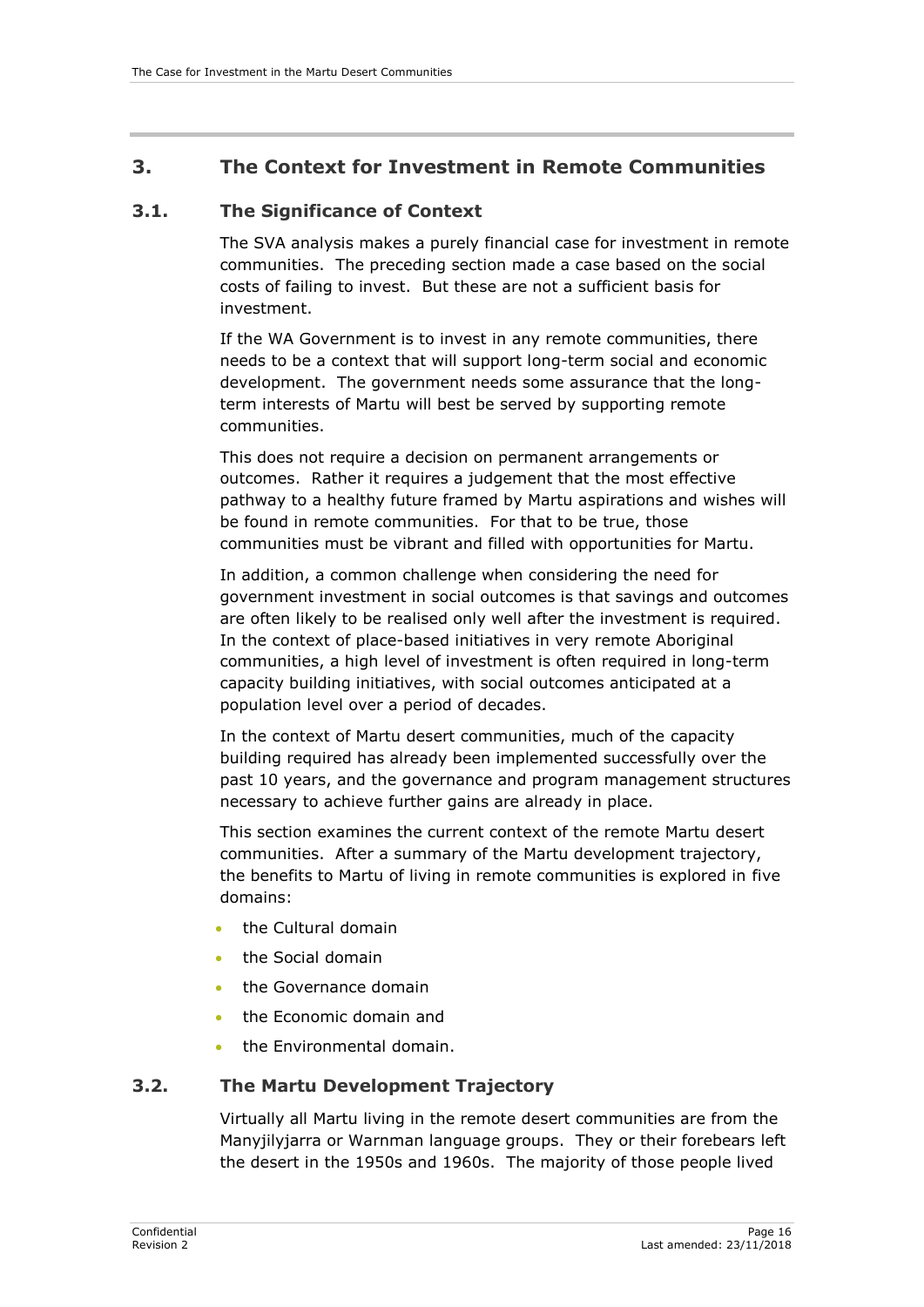initially in Jigalong and then in Strelley, from where they decided to return to the desert.

Martu began building their remote desert communities in the early 1980s: Punmu in 1981, Parnngurr in 1983, Kunawarritji in 1984. For the first twenty years, the primary focus of these communities was securing infrastructure and basic services: the construction of housing, schools and community buildings and the provision of municipal and essential services, including schools and clinics.

By 2002, when Martu secured native title over 136,000 square kilometres of desert country, most of this development of basic community infrastructure was complete. But essential elements of building a strong future were missing:

- **culturally**, Martu were practically unable to access and see their country, other than within a small radius of their communities;
- **socially**, Martu were required to engage with mainstream laws, structures and processes with relatively little understanding of these aspects of the Western world;
- in terms of **governance**, Martu were ill-equipped to engage effectively with mainstream regulatory requirements, negotiations with government, administration of finance and negotiation with mining companies and service providers;
- **economically**, there were few opportunities to make incomes other than through the Australian Government's income support system.

While Martu society, language and retained cultural knowledge remained strong, these were not sufficient to construct a vibrant life congruent with the modern context in what were sedentary communities. Development of social and economic understanding and structures that would provide Martu with control over their social trajectory required more. Without such development and with little to do in these communities, a common response was to travel into Newman and drink.

In 2011, the Department of Indigenous Affairs published a report backed by 18 months of research into the impact of alcohol on Martu – particularly Martu visitors from communities – in Newman.<sup>28</sup>

The report recommended:

A rethink of the way government (and other) investment is provided in the remote communities, focussing on targeted investment in function over dysfunction, and along the lines of recognised language and cultural blocs.

<sup>28</sup> *Newman Discussion Paper 2011 – A focus on the impact of alcohol and remote visitors,*  prepared by Helen Shanks, DIA Director Operations - Central, Department of Indigenous Affairs, 2011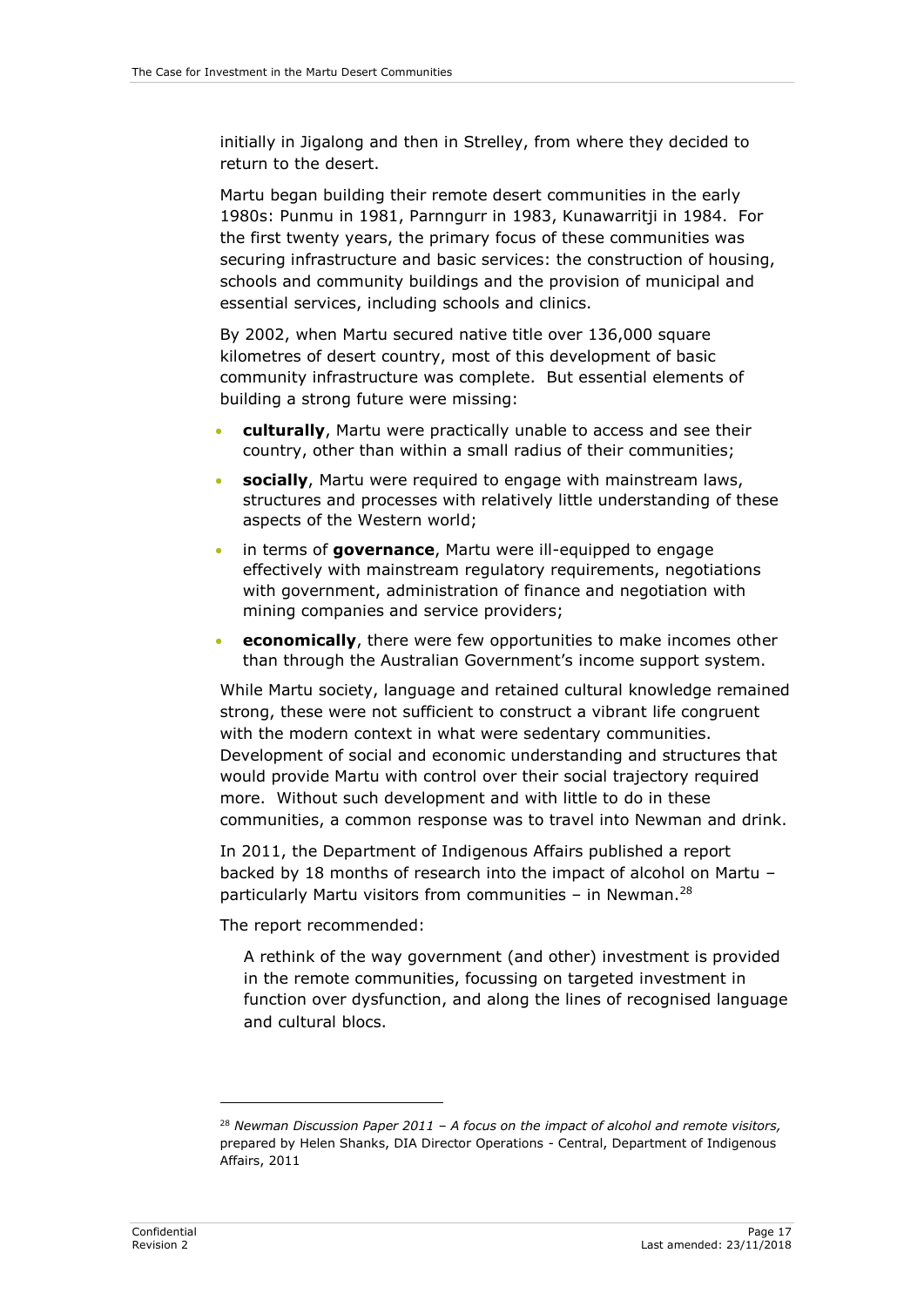- Targeted investment would support the remote communities being a place where Martu are more engaged and stability is increased through improved governance structures.
- It will also mean an agreement on how best to measure the social outcomes of the investment. (E.g. Sustained education outcomes, improved health outcomes, community safety measures, the level of community participation in the "world of work", and maintenance of culture).<sup>29</sup>

The conclusions of that report about the negative effects of alcohol on Martu in Newman were disturbing harbingers of the current situation. While the WA Government did not follow this recommendation to invest in remote communities, others have invested in cultural, social and environmental programs that have generated substantial benefits since the time of that report. Harnessing that investment, several non-Government organisations have developed these programs to a point of maturity.

As a result of that investment in these organisations' work, in the 10 years from 2009, Martu have achieved a great deal in developing their communities and in building a substantial and resilient platform for a distinctive and positive community-based society.

This section of the report outlines those advances and the current context. It includes data from a variety of sources as well as conclusions reached in three Social Return on Investment (SROI) studies that Social Ventures Australia have undertaken, assessing the impact of programs run by Kanyirninpa Jukurrpa<sup>30</sup>.

As this section indicates, significant benefits to Martu accrue from living in remote desert communities, rather than in Newman. Alcohol is the preeminent factor grounding this difference in qualitative, social outcomes: the remote desert communities are dry, whereas alcohol is both freely available to and widely abused by Martu in Newman. Alcohol is identified as the principal determinant of a broad range of negative social outcomes.

#### <span id="page-23-0"></span>**3.3. Culture**

-

Remote desert communities provide Martu with unique pathways to positive social, cultural and economic futures, integrating the mainstream world into their society in ways that work for them. Rather than being seen as 'cultural museums' as one former Australian

<sup>29</sup> *Newman Discussion Paper 2011 – A focus on the impact of alcohol and remote visitors,*  prepared by Helen Shanks, DIA Director Operations - Central, Department of Indigenous Affairs, 2011 at 6

<sup>30</sup> *Kanyirninpa Jukurrpa: social, economic and cultural benefits of on-country programs,*  SVA Consulting, 2011; *Kanyirninpa Jukurrpa: Social Return on Investment Report,* SVA Consulting, 2014; *The Martu Leadership Program,* SVA Consulting, 2017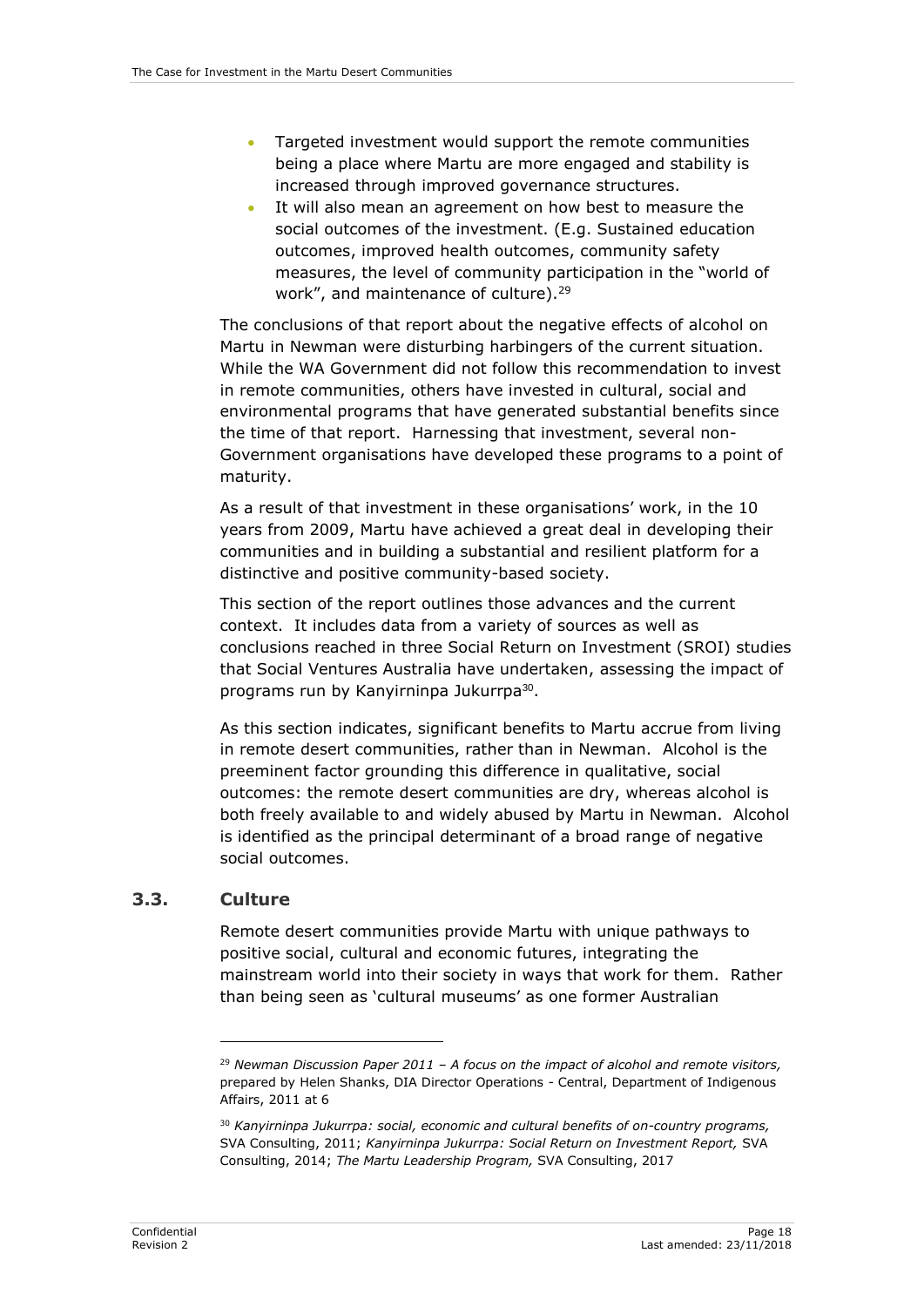Government Minister suggested $31$ , they can be seen as incubators if an appropriate strategic approach is taken to their development.

With the appropriate support, remote communities enable Martu to develop distinctive solutions to social issues, distinctive forms of economic participation and a distinctive role in broader Australian life. This is demonstrably possible, because this is happening now in Martu communities – their development over the last 10 years provides a case study for the dramatic social changes that are possible.

KJ's On-Country programs have generated transformative change across the Martu communities. Over the last five years, the programs have produced a wide range of Martu (social and economic) and Jukurrpa (cultural) outcomes. The achievement of these outcomes is entirely dependent on the engagement of Martu on-country. The more time that Martu spend on-country, the greater the value created by KJ's On-Country programs. 32

The retention of culture and a strong cultural identity has enabled traditional authority structures to re-emerge and be strengthened through the Martu Leadership Program, which is focused on developing capability in engaging the modern world $33$ . It has provided the essential foundation for that program, which now forms the engine-room for Martu social and economic development, for dramatically improved governance, for adult education across myriad mainstream issues, for addressing intractable social problems, for more effective engagement with government and for general community empowerment.

A Social Ventures Australia study of the impact of the first three years of the Martu Leadership Program stated:

'the MLP is putting in place the foundations that are necessary for Martu to be able to shape their own future…. Martu are empowered: they have the confidence, knowledge and social connections to work with each other and whitefellas to shape a new future for Martu in modern Australia.'<sup>34</sup>

Remote communities allow Martu agency and enhance capacity for governance. They provide a means by which Martu together can

<sup>31</sup> *Vanstone questions future of Indigenous 'cultural museums',* Senator Amanda Vanstone, reported by the ABC, 9 December 2005 at http://www.abc.net.au/news/2005-12- 09/vanstone-questions-future-of-indigenous-cultural/757866; and see transcript of interview between Senator Vanstone and Tony Eastley on AM, ABC radio on 9 December 2005 at http://www.abc.net.au/am/content/2005/s1527233.htm

<sup>32</sup> *Kanyirninpa Jukurrpa: Social Return on Investment Report*, SVA Consulting, 2014

<sup>33</sup> One outcome identified in an evaluation of the Martu Leadership Program: *The Martu Leadership Program – evaluation of a pilot program*, SVA Consulting, 2017

<sup>34</sup> *The Martu Leadership Program*, SVA Consulting, 2017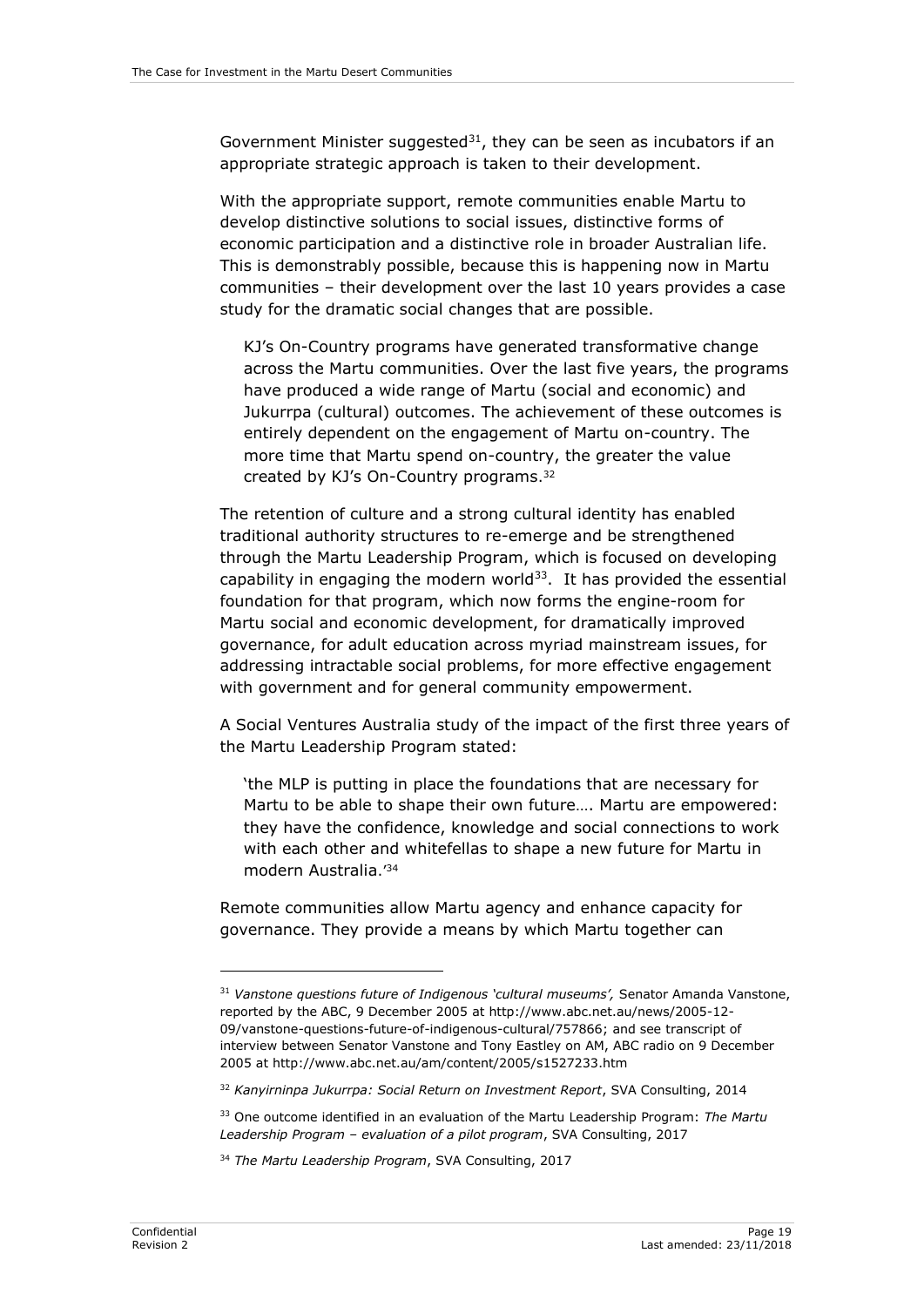exercise control of their future. Dispersal of Martu in a town environment militates against communal identity and action, even before the negative effects of other influences are taken into account. Martu belong to a very traditional desert society; most young Martu adults are one or two generations from a fully traditional desert life. In this context, communal strategies for social and economic development are more likely to succeed than simply leaving individuals to fend for themselves in a very unfamiliar mainstream environment, for which those individuals have been inadequately prepared.

#### <span id="page-25-0"></span>**3.4. Society**

The social benefits that accrue to Martu by living in remote communities are predominantly the converse of those negative factors listed in section 1 of this report. These can be quickly summarised.

**Mortality and chronic disease** are currently substantially determined by alcohol abuse. The less time Martu who drink spend in Newman, the greater their chances of being healthy and living longer.

**Child welfare** is improved in communities. Children have a far greater chance of living in a stable environment, with stable food and sleep, free from fear. Of course, adequate housing is fundamental to their welfare.

The **incidence of FASD** will be reduced if young women do not drink. The greatest chance of reducing young women's alcohol intake is to ensure that their alcohol-free communities are vibrant and engaged and that young men are occupied in communities and reduce their time in town.

**Child education** is improved in communities. School attendance is higher in communities, curricula and teaching methods can be fashioned to resonate with Martu children, culturally-based activities are possible and the school environment is Martu-friendly and safe.

**Adverse childhood experiences** in Martu society are significantly a function of alcohol abuse: physical and sexual abuse, an atmosphere of fear, family substance abuse, family incarceration, family death or separation. An alcohol-free environment for children will reduce the incidence of these experiences.

**Crime** is substantially a corollary of excess drinking. There are few police callouts to communities, whereas the vast majority of police callouts in Newman are to Martu households or locations. A reduction in crime means a reduction in trouble with police and in non-custodial sentences – fines, community hours and suspended sentences – with a resulting reduction in anxiety and family dysfunction.

**Safety** is enhanced in remote communities. Consultations confirm that communities are seen by Martu as safe havens, away from the perils of town. Women's safety and children's safety are significantly enhanced in the communities.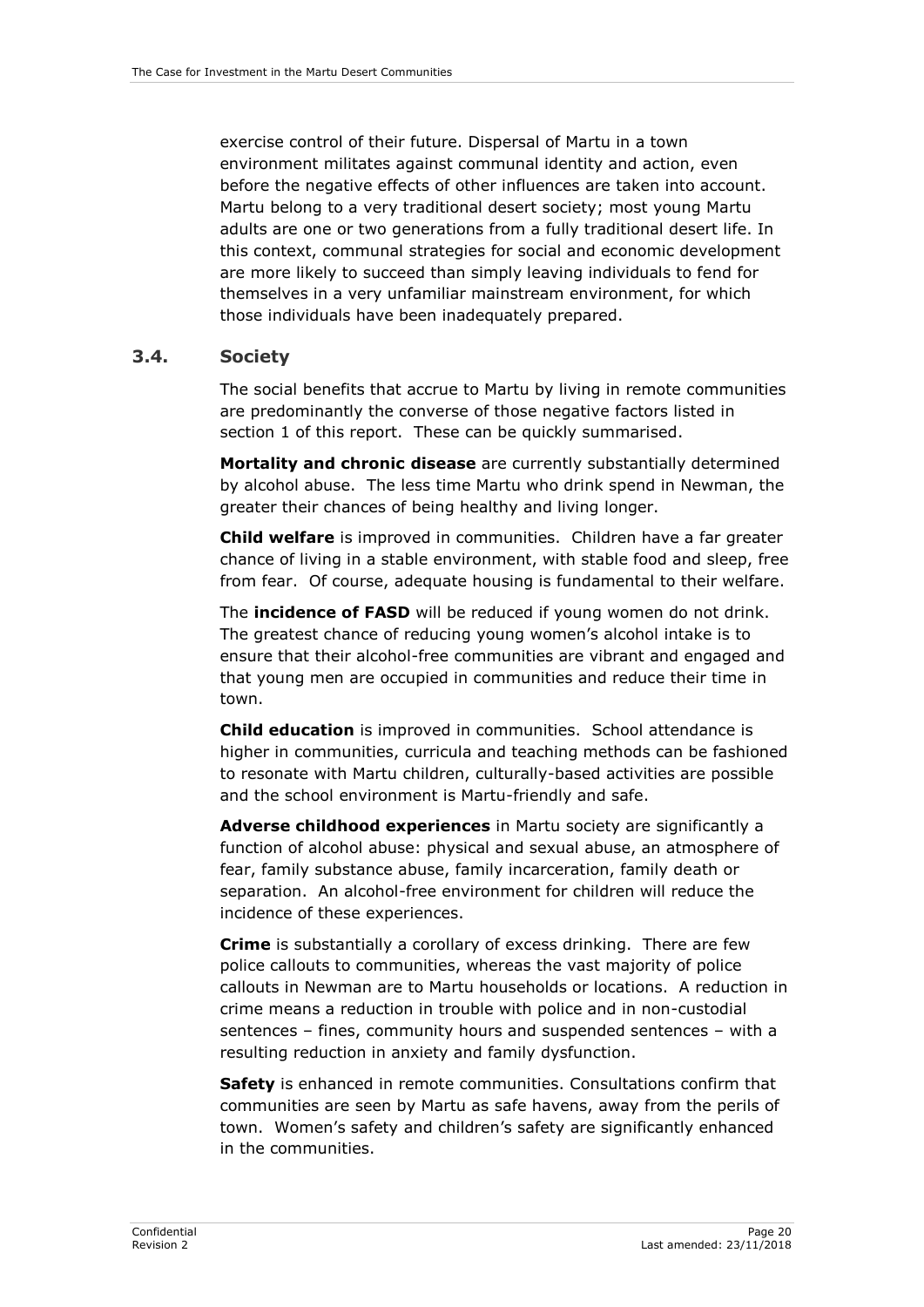**Incarceration** will be reduced if serious crime is reduced. The majority of crime leading to incarceration occurs in town and is caused or exacerbated by alcohol. Few Martu go to prison for crimes committed in communities.

**Race relations** are a significant concern in town, exacerbated by mainstream perceptions of anti-social behaviour by Martu. This pressure and the practical effects of discrimination are removed in remote communities.

The overall calculus is simple: Newman promotes alcohol abuse, which leads to these destructive social effects; remote communities are alcohol-free, so these effects are greatly lessened.

#### <span id="page-26-0"></span>**3.5. Governance**

Ten years ago, all Martu organisations were effectively run by a handful of powerful, middle-aged men and women. There was a widespread assumption throughout the Martu community that these people were 'the bosses' – they had held unchallenged power over Martu organisations and resources for 20 years.

The track record of achievement of those organisations during that period was sparse, despite overseeing total revenues of approximately \$20m per annum.<sup>35</sup> Remote community members remain angry that, throughout the exploration and development phase of several sites in Martu country during the mining boom and despite substantial revenues flowing into the Martu prescribed body corporate, virtually none of this revenue contributed to facilities or programs in those communities.

Over the past five years, the Martu Leadership Program has provided education and training to Martu adults on mainstream law, structures and processes. Corporate governance has been a key focus. This has led to a revolution in governance across almost all Martu organisations. In that five year period:

- several organisations overseen by those 'bosses' have been placed into liquidation, special administration or voluntary administration;
- the entire board of the largest organisation was banned from directorship of that organisation for three years – a ban which was recently extended for another three years by a 90% vote by the organisation's members at a special general meeting;
- most of that same cohort has been banned by the members of Kanyirninpa Jukurrpa from directorships of that company;

<sup>&</sup>lt;sup>35</sup> None of these organisations was responsible for securing Martu native title in 2002, the major achievement during this period. Martu did secure a \$20m windfall through negotiation in the sale of the Kintyre mine by Rio Tinto to Cameco and Mitsubishi, but this was chiefly attributable to the CEO of the Martu prescribed body corporate at the time.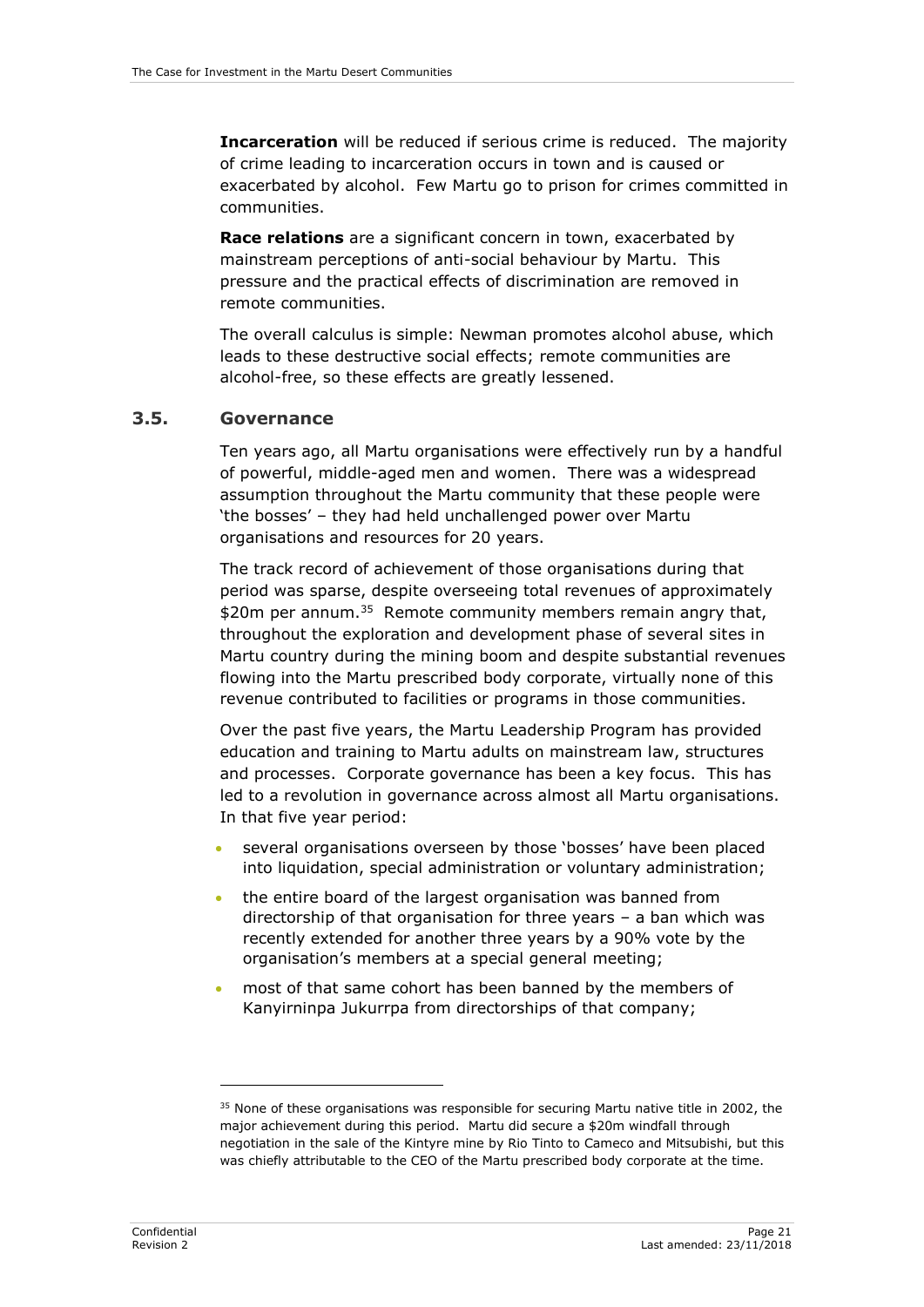- participants in the Martu Leadership Program comprise the bulk of directors in every community, including two who are chairmen of their remote communities;
- all of Kanyirninpa Jukurrpa's directors are participants in the Martu Leadership Program;
- Kanyirninpa Jukurrpa secured second placing in the National Indigenous Governance Awards in 2016;
- one of Kanyirninpa Jukurrpa's Martu directors is now the Chairman of the steering committee for the \$25m BHP-funded Ten Deserts Project;
- the Martu Leadership Program is now being drawn on to train participants in the Ten Deserts initiative.

Good governance underpins social and economic development. Over the past five years, Martu have shifted from profound centralisation of political and commercial power in very few hands to a more democratised polity in which power is dispersed across a large range of people and integrity in governance is accepted as essential.

This is a profound achievement and provides a key contextual asset for strategic investment in remote communities.

#### <span id="page-27-0"></span>**3.6. Economy**

Poverty and debt are crippling for individuals and families and can readily lead to entrenched negative cycles. Widespread poverty and debt lead to a collective mindset of acceptance and hopelessness. Economic wellbeing is fundamental to long-term individual and community wellbeing.

The majority of Martu receive Centrelink payments, although that is changing, as explained below. Increased incomes are likely to lead eventually to improved health and education outcomes, reduced crime and imprisonment, reduced substance abuse and suicide.

An improved Martu economy also provides long-term benefits to non-Martu stakeholders: less crime and anti-social behaviour in Newman, lower WA Government outlays, a reduction in welfare expenditure and greater community independence.

The transition from welfare dependence to economic independence is a long-term challenge for Martu. Two contrasting economic stories indicate that the optimal pathway for Martu economic participation and development is likely to proceed from remote communities rather than from town.

Martu lived through the greatest mining boom in history between 2006 and 2013. Over that period, all Martu adults who wanted to secure fulltime employment in the mining industry could have done so. Local miners, including BHP, Rio Tinto and Newcrest, had Indigenous quotas and actively sought Indigenous employees. They ran a variety of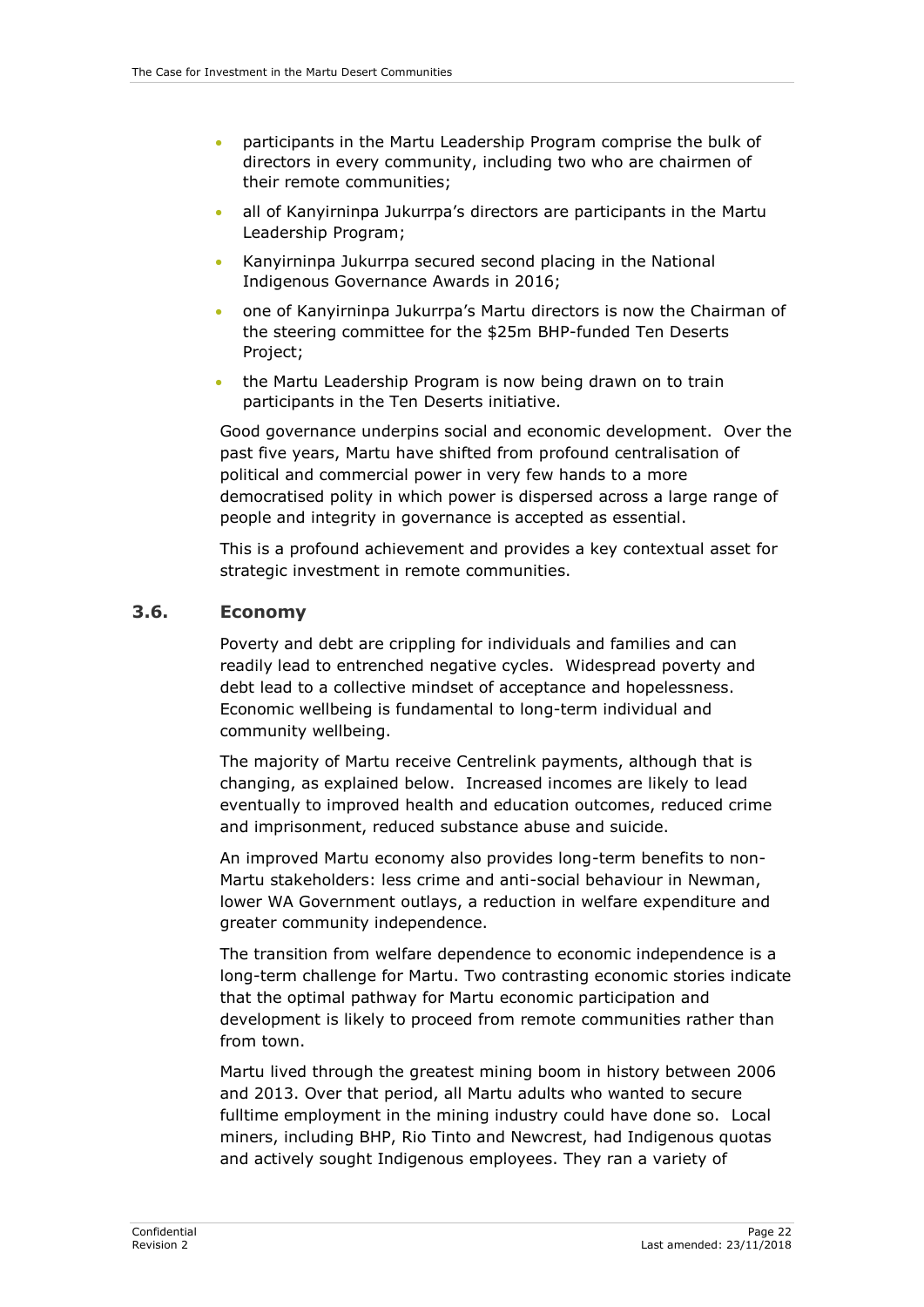strategies to secure higher levels of Indigenous employment, including crafted training programs and transport programs to support the engagement of local community members.

During the mining boom, staff of Kanyirninpa Jukurrpa witnessed virtually every young Martu adult in the remote desert communities commence a training program at Newcrest Mining Limited's Telfer mine on Martu country. Any who finished the training were offered immediate employment. But by the end of the boom, only a small handful of Martu from these remote communities worked at Telfer and three worked for BHP.

On the other hand, KJ started its ranger program in Martu communities in 2009. By the 2017/18 financial year, KJ was the largest employer of Martu, with 61 contracted Martu employees earning \$1.19m, an average of \$19,450 per person, and a further 328 casual employees or contractors earning \$1.27m (an average of \$3,880). This has created a broad base of people gaining familiarity with paid employment throughout the communities.

The following table charts KJ's increasing engagement with Martu and payment of wages each year from 2009 to 2018.



This chart demonstrates that it is possible to create significant economic opportunities in and from remote communities, if the chosen enterprises have the right characteristics.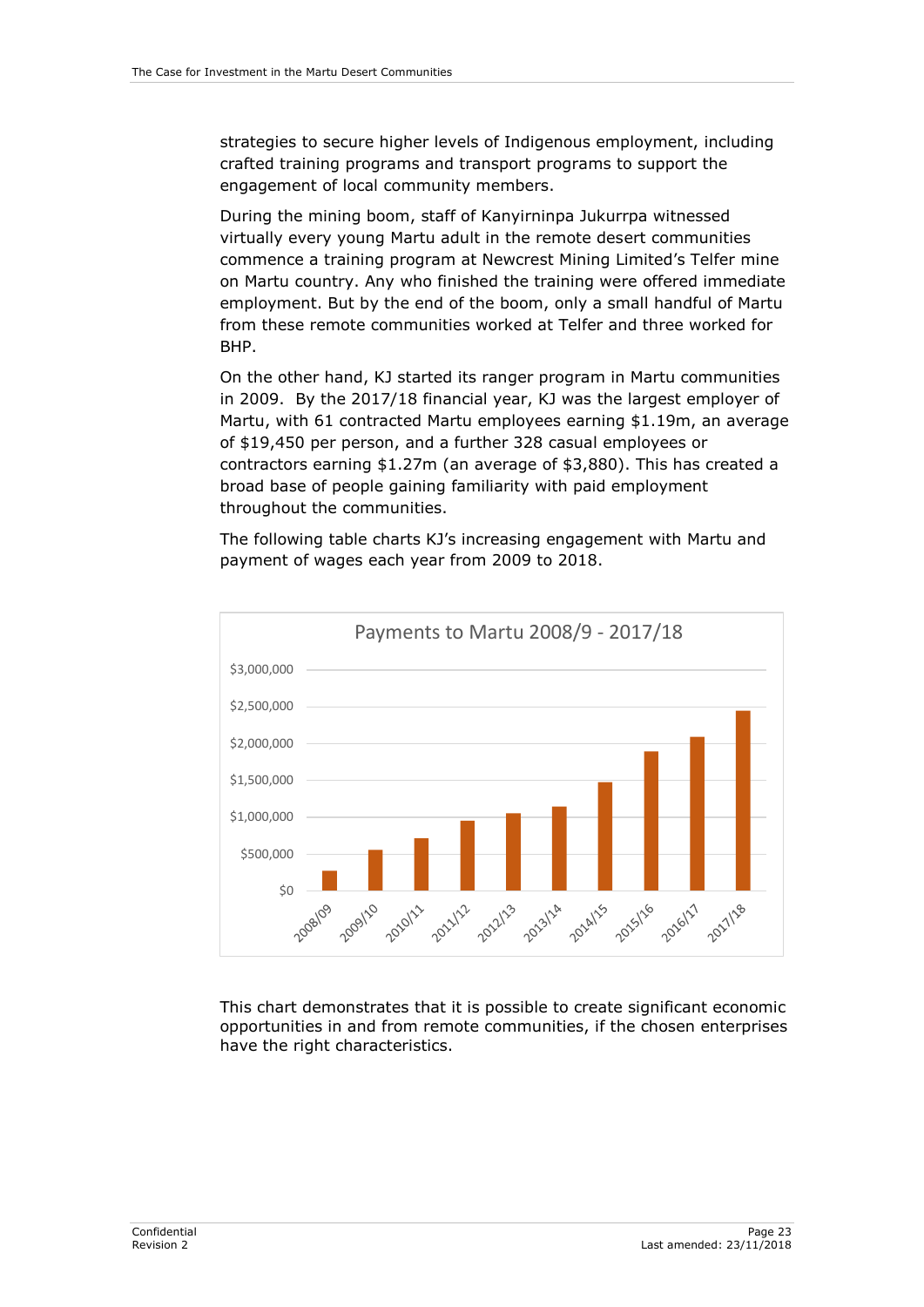KJ has developed a set of predictors for participation in an economic activity36. The more of these indicators that an activity satisfies, the more likely it is that there will be strong Martu participation:

- having inherent value to Martu (as, for example, activities that fulfil cultural obligations);
- based on Martu knowledge or skills (such that Martu have confidence);
- owned by Martu;
- located on Martu country (close to family):
- revenue-earning:
- flexible in terms of time;
- grounded in Martu assets (such as country or intellectual property);
- communal rather than individual;
- providing variety;
- with appropriate support.

As an example, both Indigenous art and ranger work (particularly casual ranger work) satisfy all ten criteria while the mining industry (the main industry in the Pilbara) ticks only one. Grounding an economic strategy on Martu participation in mainstream jobs is unlikely to succeed, as all evidence over the past 20 years has demonstrated.

KJ suggests that the analysis above indicates a credible pathway to the development of economic initiatives that are likely to secure high Martu participation. Several of the indicators are more readily satisfied in remote communities. Satisfaction of all or many of the indicators requires distinctively tailored enterprises and a distinctively organised economic framework. That tailoring and economic organisation are most susceptible to activities in remote communities.

The development of niche, high-end tourist offerings provides an example of future economic development options being considered by KJ. There are several characteristics of Martu country that support such development:

- The country is diverse, with salt lake country, desert riverine complexes, sand-hill country, stony desert country and breakaway hills. To Western eyes, much of this is very distinctive.
- As detailed in the next section, Martu country has very high environmental value, including endangered flora and fauna.
- It has substantial Indigenous heritage values. The rock art in several sites has been rated by experts as of equivalent value to the Burrup and Kakadu<sup>37</sup>.

<sup>36</sup> *Towards a Martu Economy*, paper prepared by Kanyirninpa Jukurrpa, September 2017

<sup>&</sup>lt;sup>37</sup> Professor Peter Veth, University of Western Australia, personal communication, 2010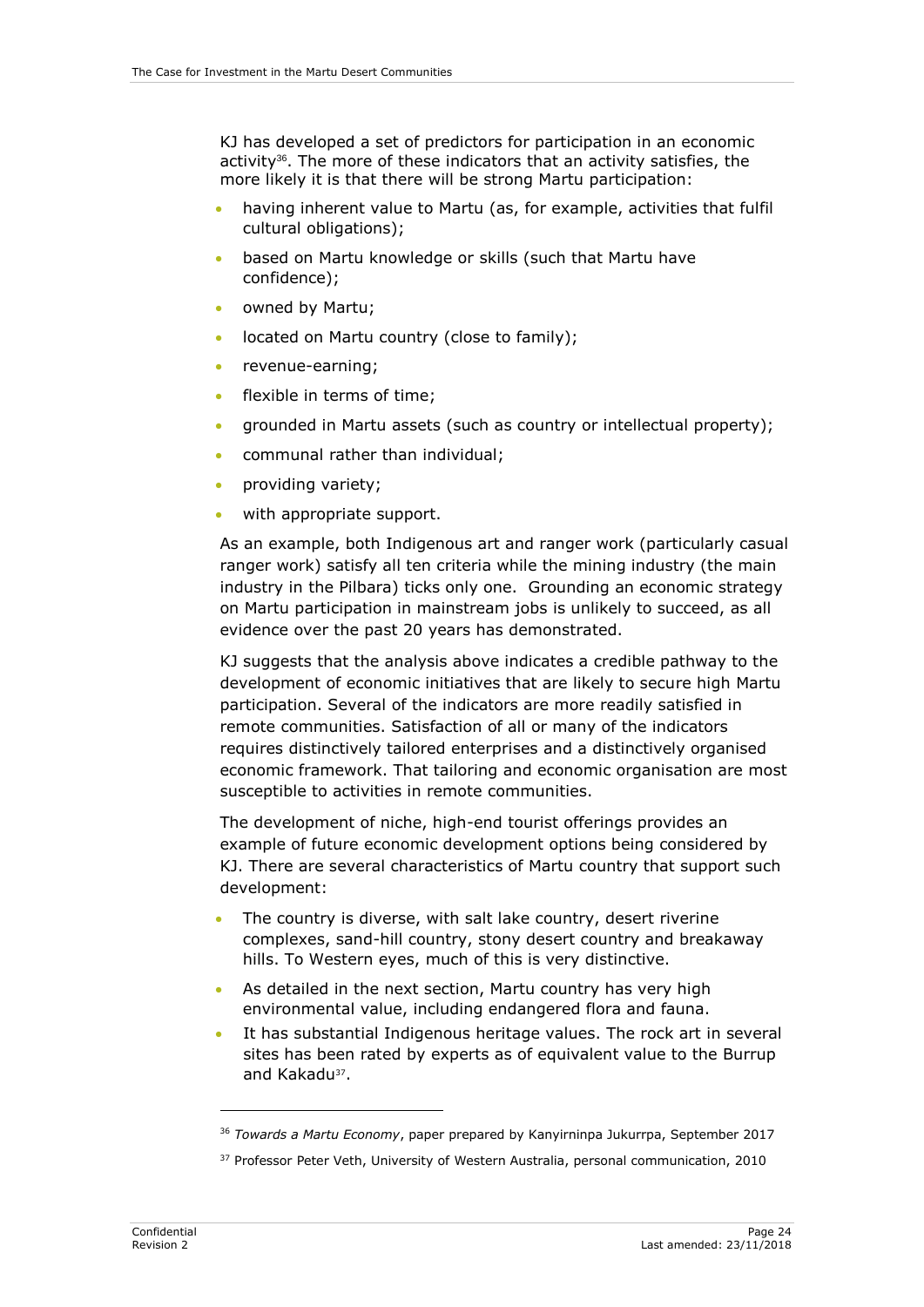- It also has distinctive Western heritage values. It includes over half of the Canning Stock Route running through it. It was the site of the 'dump zone' for the Woomera Rocket Range, and through that was the site of Australia's best-documented first-contact events, in 1964.
- Senior Martu retain intensely detailed cultural and environmental knowledge, providing a window into pre-contact life.
- Martu lands form a corridor that links other areas of high value to tourists interested in unique Australian experiences. To the east are central desert sites such as Uluru, Kata Tjuta and King's Canyon. To the north is the Kimberley. To the west are Karajini National Park and the Ningaloo Reef. To the south is Perth and the south-west of WA.

In addition, Martu hold intellectual property of real value to the mainstream. This includes the capacity to provide a sharp cross-cultural mirror for government and professional staff seeking insight into remote Indigenous issues and appropriate policy design. Immersive cultural and professional development experiences form a distinctive market that Martu can exploit.

KJ has conducted a number of immersive experiences on Martu country for schools, government and corporate markets, including several for senior BHP executives, one for members of the Pilbara criminal justice system, one for senior police officers from around Australia and several for international and national tour groups. These have been both a commercial success and a proven vehicle for strong cross-cultural engagement. The expansion of this activity is currently the subject of a joint business planning process with Deloitte Private.

A long term economic trajectory for Martu may ultimately include a shift to conventional, mainstream activities: mainstream jobs and businesses. But the primary actor in Martu economic development, Kanyirninpa Jukurrpa, advocates a crafted response at the outset – the development of pathways within communities to a diverse and much larger long-term economy that resonates with Martu and provides opportunities for work that they find stimulating and rewarding. This is reflected in KJ's strategy for developing a distinctive Martu economy<sup>38</sup>.

However, the influence of alcohol is a major factor in the likely success or failure of economic engagement. Any organisation is far more likely to secure continuing, reliable participation in dry, remote communities than in town, as KJ's experience of long term, increasingly diverse engagement demonstrates.

An exodus from Martu communities is likely to lead to very substantial reductions in Martu economic participation and earnings. A small number of Martu in Newman are employed in a mainstream context, with three working with BHP, several at various schools and two at the

<sup>38</sup> *Towards a Martu Economy*, paper prepared by Kanyirninpa Jukurrpa, September 2017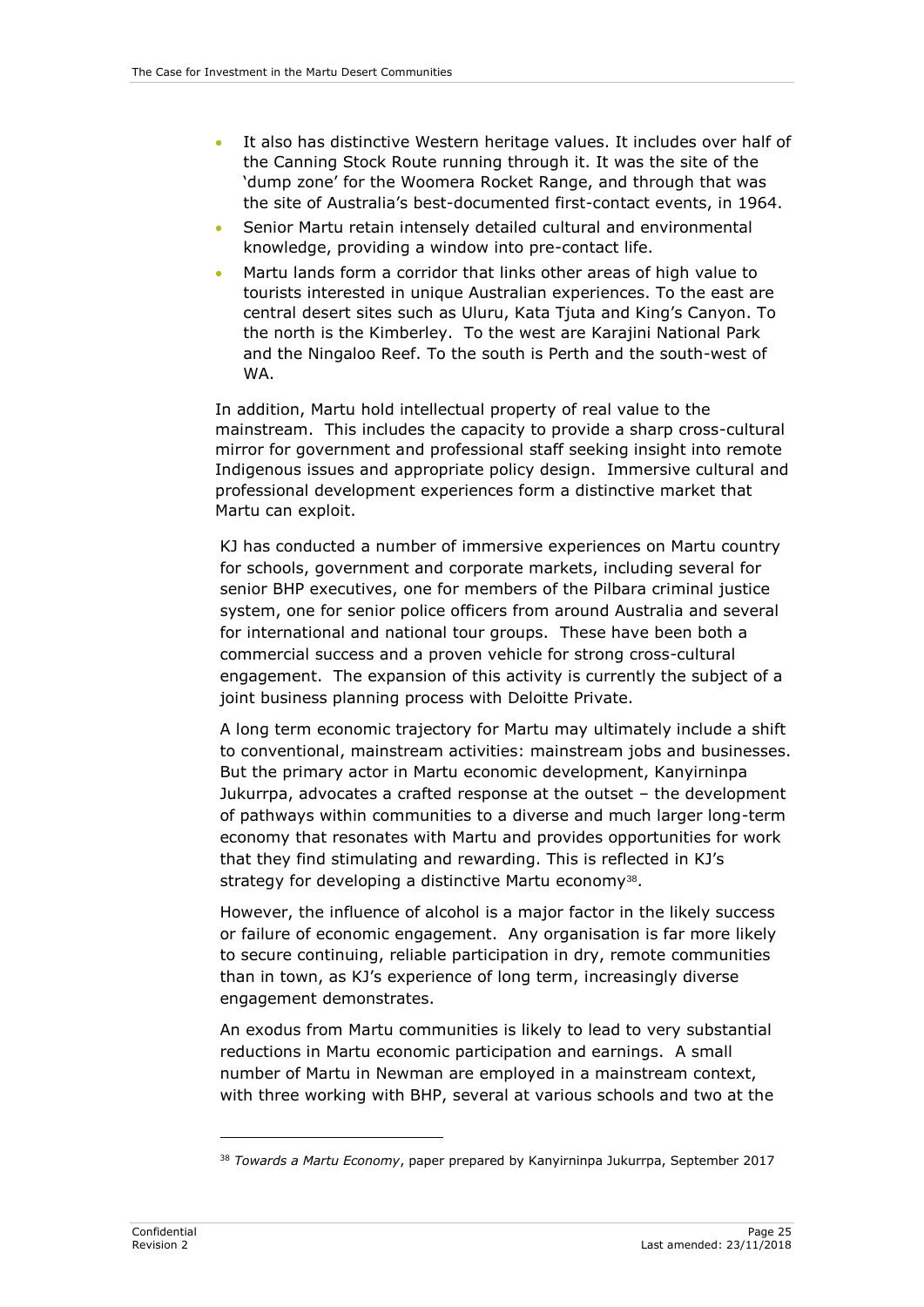Puntukurnu Aboriginal Medical Service. Several work at Martumili Artists, but in a format congruent with the framework of the distinctive Martu economy contemplated by KJ.

The former Coalition Government in WA advocated a strategy for remote communities that involved incentives for people from remote communities to move to towns and large settlements, described as 'centres of employment and education'. This study indicates that these towns and large settlements pose significant challenges because of the pervasive access to alcohol. This raises the risk that poor educational and employment outcomes will follow from such a shift.

#### <span id="page-31-0"></span>**3.7. Environment**

Martu hold the strongest form of native title (exclusive possession native title) over 136,000 square kilometres of remote Australia. When coupled with an undeveloped national park in the middle of their country, this land mass totals 150,000 sq km.

In 2012, the largest conservation organisation in the world, The Nature Conservancy (TNC), prepared a report on the significance of Martu country for BHP Billiton<sup>39</sup>, prior to that company making a substantial investment in the conservation of the Martu homelands. TNC summarised the environmental value of the area under consideration (the 'HCP area') in the following terms:

The 8.9 million ha of the proposed Martu HCP area (approx. 1% of the Australian continent) is demonstrably significant for biodiversity conservation in Australia. It will make a substantial contribution to national and global arid zone, wilderness and biodiversity conservation. The HCP area's bioregional significance, many threatened species, significant wetlands, refugia, and significant cultural and heritage values combine with its sheer scale and the unbroken connection of the Martu owners to provide a conservation opportunity of global importance. 40

TNC went on to elaborate on the global importance of this desert region:

The arid ecosystems of Australia have the lowest levels of human influence of all arid ecosystems globally and have been identified as one of 24 global wilderness areas and in combination with adjacent Northern savannas, Australia's deserts are recognized as one of the five great wilderness areas remaining in the world, along with the Amazon, Antarctica, Canadian Boreal Forest, and the Sahara Desert. 41

<sup>&</sup>lt;sup>39</sup> As the company was then named

<sup>40</sup> *Martu Country: Healthy Country*, a report prepared by The Nature Conservancy for BHP Billiton, 2012

<sup>41</sup> *Martu Country: Healthy Country*, a report prepared by The Nature Conservancy for BHP Billiton, 2012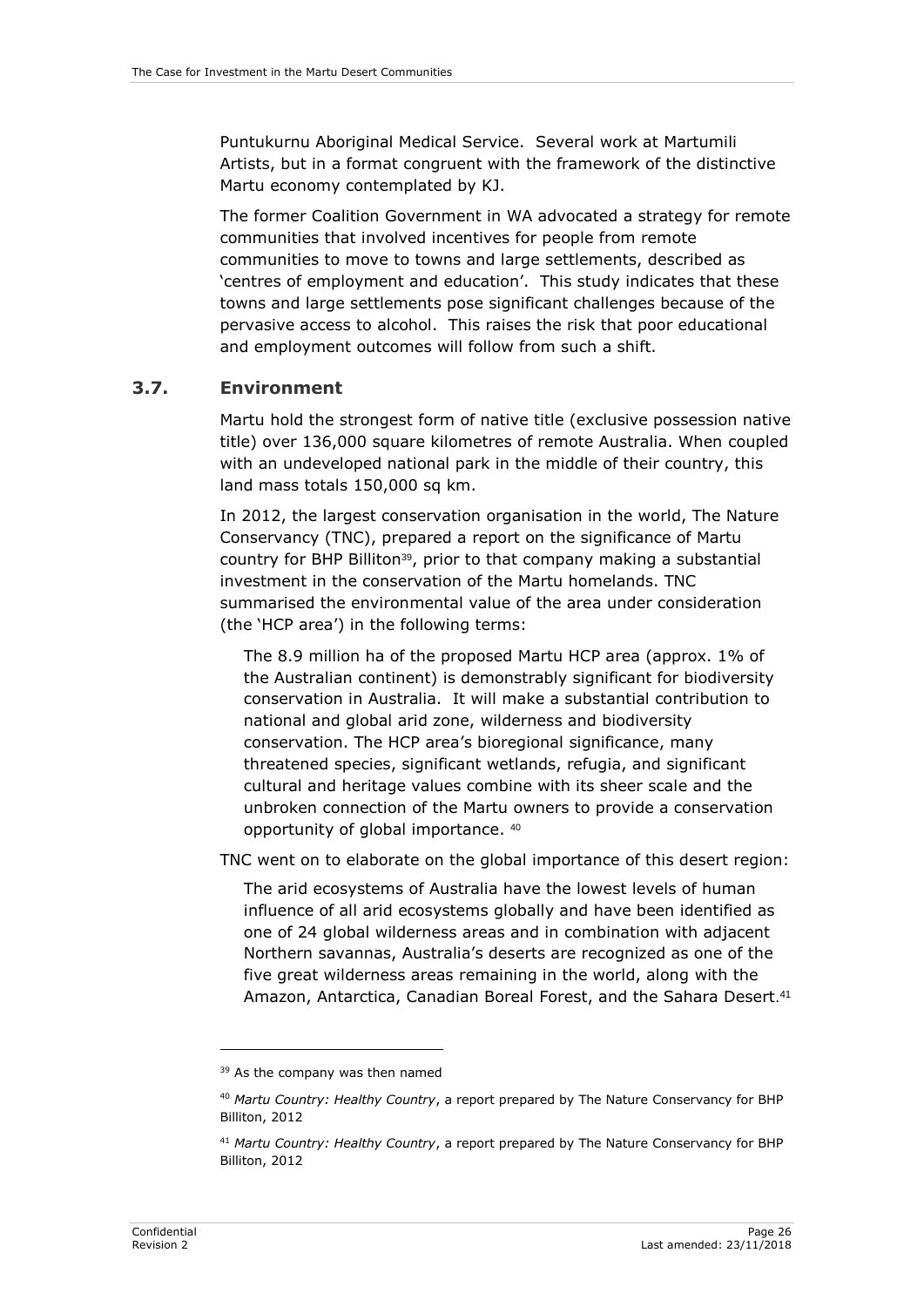Many older Martu walked this country to adulthood in traditional times. This means that the knowledge of country is deep and detailed. That knowledge is allowing a melding of traditional techniques for caring for country with Western scientific techniques through KJ's land management programs. This collaboration of traditional ecological knowledge with Western scientific method provides insights for the preservation of natural resources that can inform conservation planning within and beyond Martu country.

Martu country has value to all Western Australians and all Australians. BHP has recognised its unique environmental value with a program that annually injects \$3m towards the preservation of the environmental values. The Australian Government injects a similar amount annually towards the employment, equipping and support of Martu rangers to maintain this environment. The WA State Government has recently awarded a contract to Kanyirninpa Jukurrpa for Martu rangers to provide services in the Karlamilyi National Park. The BHP Billiton Foundation (BHP's international philanthropic fund) has recently granted \$25m to the Ten Deserts Project, a vast landscape-scale environmental effort spanning one third of the Australian continent, including Martu country, that recognises the national and international importance of Australia's arid regions.

The majority of this conservation work relies on the presence and activities of Martu rangers, working out of the four Martu remote communities. This work would be severely diminished if Martu were not present in these communities to conduct the environmental activities.

#### <span id="page-32-0"></span>**3.8. Will people move back to communities?**

Policy-makers considering this advocacy for the remote Martu communities might well ask whether, once people have moved out of a remote community into a town, will they ever return? Recent experience suggests that, given the right opportunities, they will.

In 2015, a small number of Martu families lived in Kunawarritji, a small, very remote community located near Well 33 on the Canning Stock Route. The community had a store and health clinic and a single primary school class was run by a single teacher from the school in Punmu, two hours away. There was little employment in the community, other than working the petrol bowsers for occasional, seasonal tourists on the Canning Stock Route and CDP.

In early 2016, Kanyirninpa Jukurrpa started running their ranger program in Kunawarritji. Within months, ten families had moved back to the community from Port Hedland, Newman and Warralong, occupying all the vacant housing. Many of the men and women who returned had a history of heavy drinking in Port Hedland or Newman.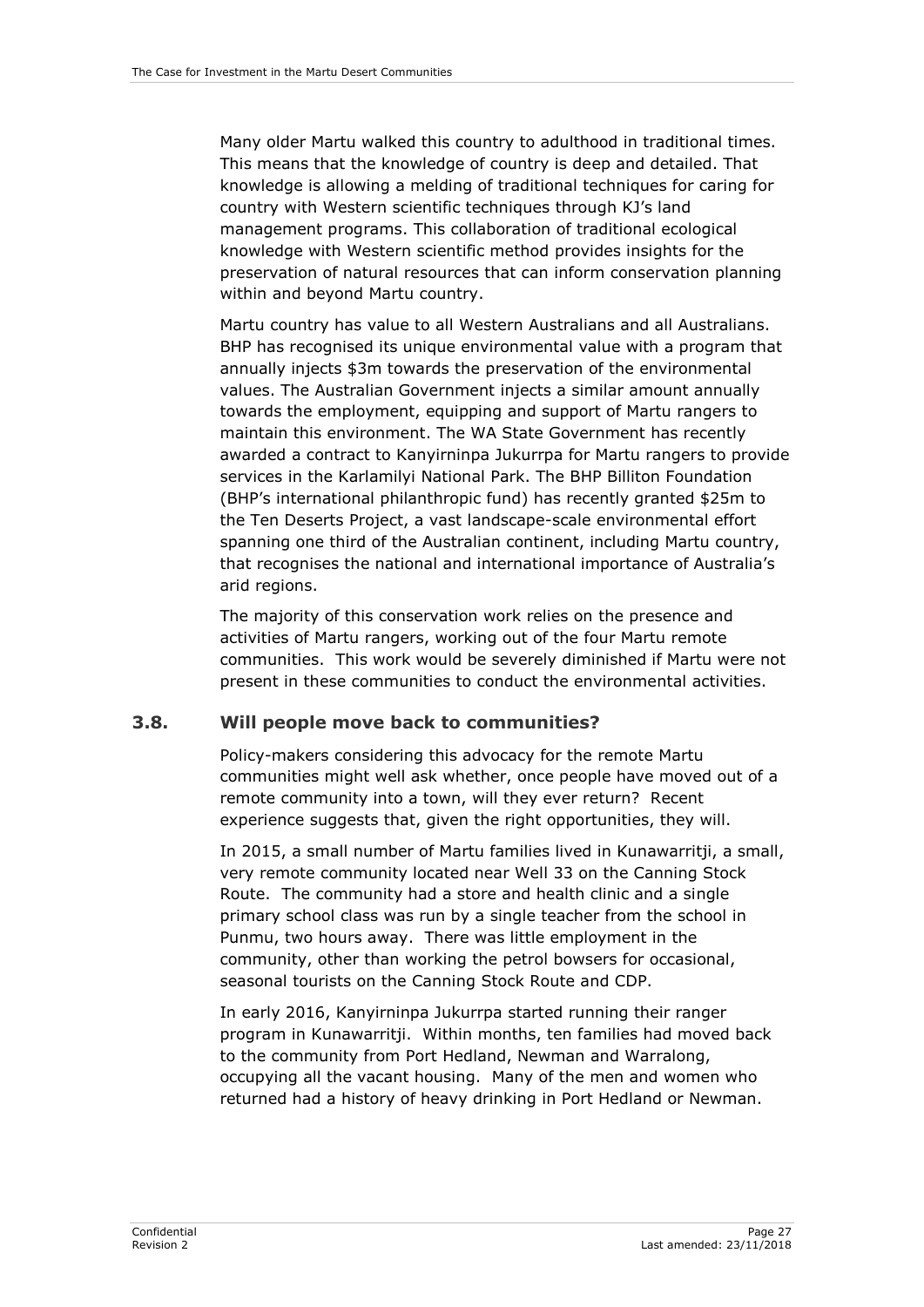The average attendance at the school jumped from 8-12 children to 20- 24 children<sup>42</sup>. Fifteen men and three women started work with the ranger team. Several of these men and women joined the Martu Leadership Program and took places on the community council.

In short, the provision of engaging activity and employment in the community led to a revitalisation of one of the most remote communities in Australia.

<sup>42</sup> Personal communication with school principal, Sarah Mortimer, 2017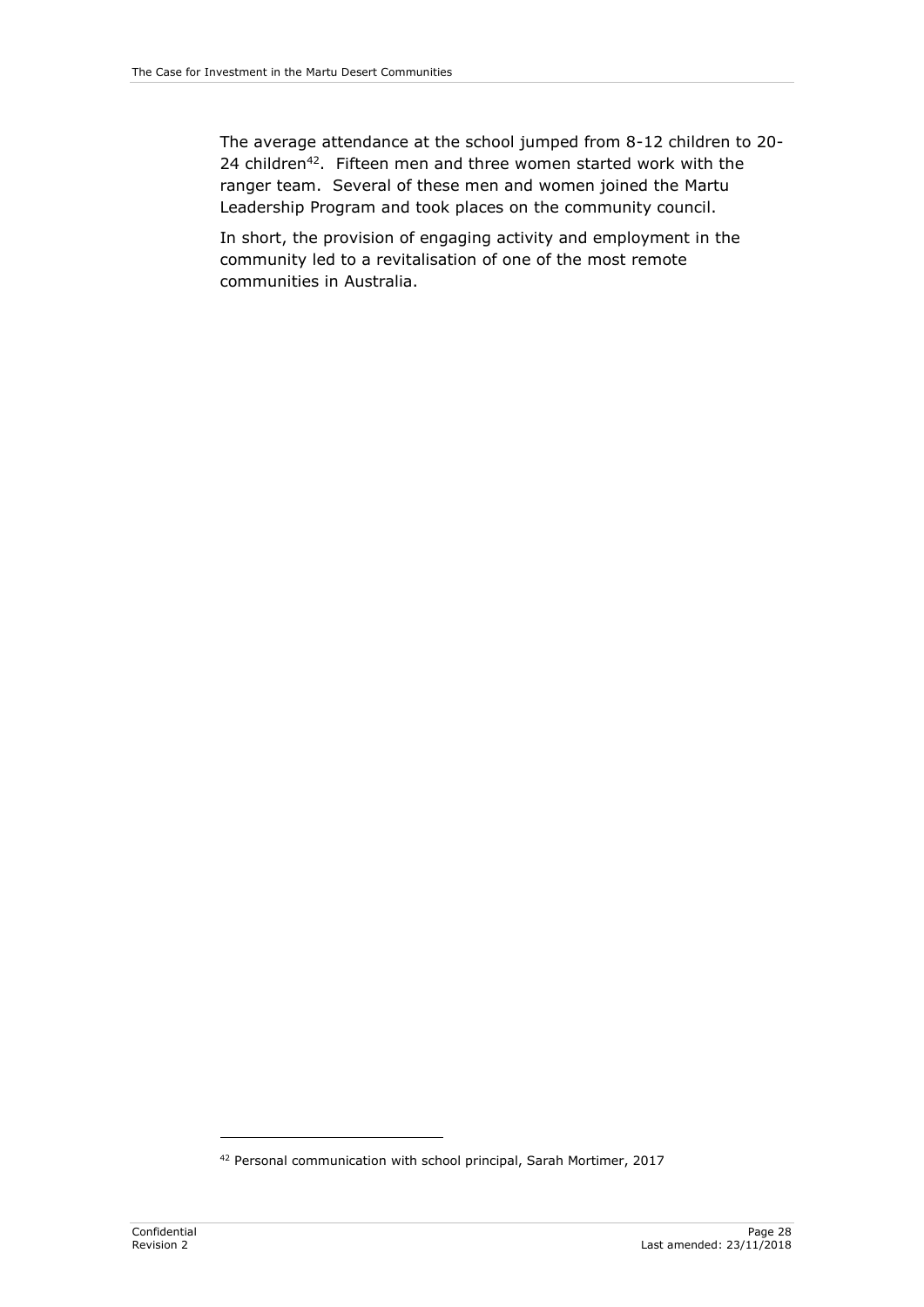## <span id="page-34-0"></span>**4. Opportunity Costs of Failing to Invest**

#### <span id="page-34-1"></span>**4.1. The stakeholders in Martu development**

The principal stakeholders in the social consequences of a largescale shift to Newman are Martu individuals and families. The dominant costs and benefits examined for each of the five domains – culture, society, governance, economy and environment – relate to outcomes for Martu.

However, there is a range of secondary stakeholders in such a dramatic shift in population. Some, like the Australian Government and BHP, are significant investors in Martu lands and communities. This section demonstrates that the WA Government will lose all or much of the benefit of these investments if there is a substantial shift away from remote communities.

#### <span id="page-34-2"></span>**4.2. Environment**

Over the past 10 years, the Australian Government has invested over \$20m in ranger programs operated by Kanyirninpa Jukurrpa from Martu communities. The primary character of the ranger program is as an environmental program, seeking benefits for the Australian community through care for natural resources.

Over the past 10 years, BHP has invested over \$18m in environmental, cultural and social programs conducted by Kanyirninpa Jukurrpa on Martu lands. BHP currently invests more annually in these programs than the Australian Government.

In addition, the BHP Foundation recently injected \$25m over five years into the Ten Deserts Project, an ambitious environmental, cultural and social program spanning one third of the Australian continent, including Martu homelands.

As indicated earlier, most of this environmental work relies on rangers from remote Martu communities. The State Government's Parks and Wildlife Service has little activity in this vast desert area, other than in partnership with and funded by Kanyirninpa Jukurrpa. Movement away from these communities will greatly jeopardise the environmental work as well as the social and economic benefits that flow from it.

#### <span id="page-34-3"></span>**4.3. Economy**

The Australian Government also has a direct stake in the economic development of Martu society, with the consequent impact on income support payments. Together with the Western Australian Government, the Australian Government also has political and moral interest in that economic development.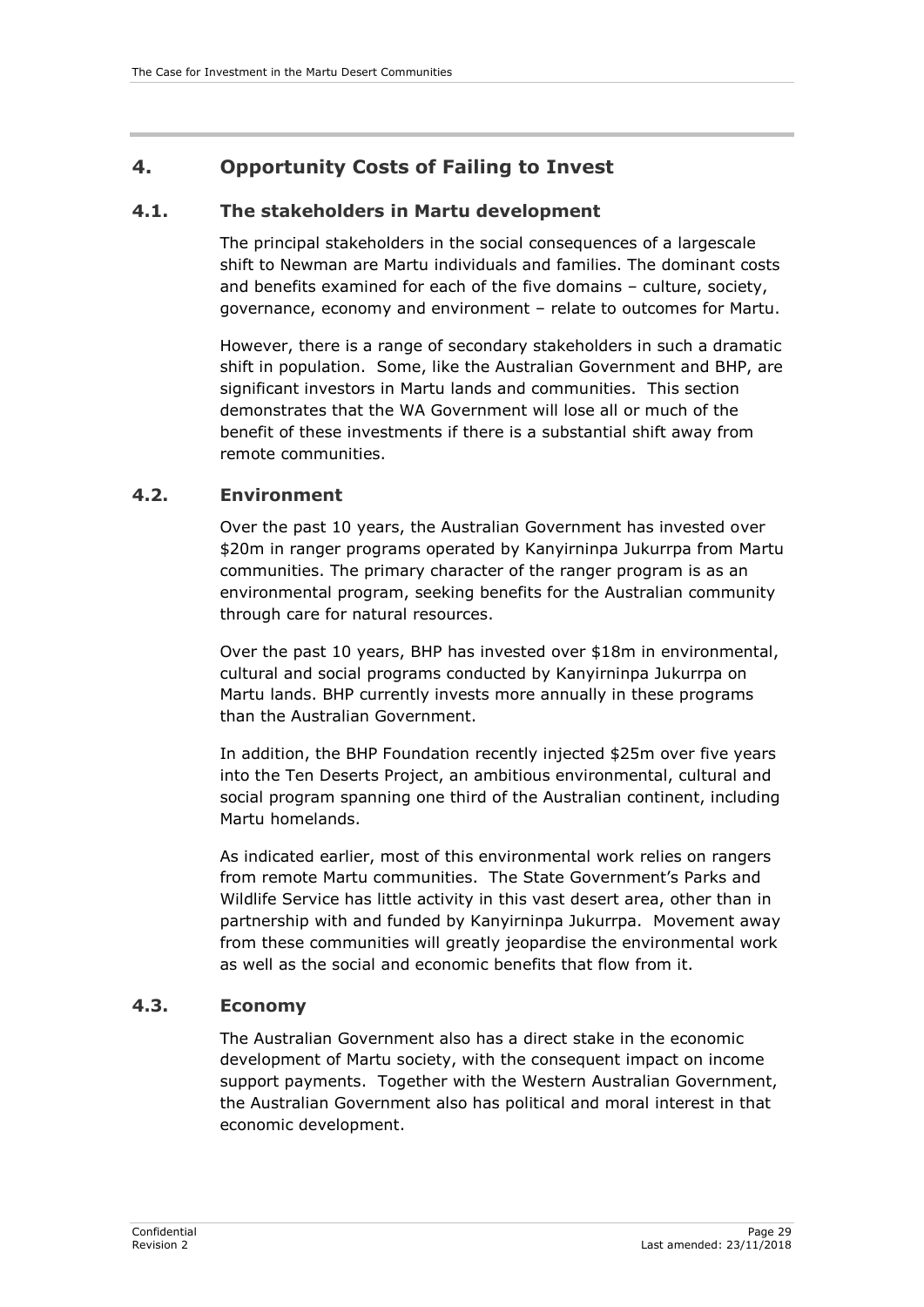Very significant progress has been achieved on this economic development over the past 10 years. A stable base has been built with economic participation growing year-on-year. That base is now being built from, to create more diverse and substantial economic opportunities.

Two economic consequences will flow from an exodus from remote communities. First, the significant momentum that has been built will be squandered – current ranger work cannot be viably performed from Newman. Secondly, the ability to build a stronger, broader economic foundation for Martu people will be severely curtailed because of the pervasive effects of alcohol in Newman.

The best chance for achieving Martu economic development and pathways to more resilient economic participation lies in the remote communities. That chance will be lost if the communities are not adequately supported.

#### <span id="page-35-0"></span>**4.4. Health**

The Australian Government currently provides the bulk of funds for the Puntukurnu Aboriginal Medical Service, the Martu-run service which provides clinics and frontline medical treatment for Martu in the communities. The annual cost of a clinic in a remote community is approximately \$900,000<sup>43</sup>.

In addition, the Australian Government has funded the construction in 2018 of new clinics in each of Parnngurr and Punmu. Each clinic cost \$2.3m. Each includes dialysis facilities for three people, which can be operated by family members of patients. These facilities will not only provide significant benefits to patients and their families but will also reduce the load on facilities in Port Hedland and Perth, where Martu must currently travel to access dialysis facilities.

The value of these Australian Government investments will be lost if the population of these remote communities dwindles due to poor housing conditions.

#### <span id="page-35-1"></span>**4.5. Education**

-

The Australian Government funds the independent schools in the three remote Martu communities. Each school has substantial infrastructure worth several million dollars as well as recurrent costs of between \$1m and \$1.5m.

The difference between educating Martu children in communities rather than in Newman is taken into account in the SVA analysis. However, there are additional opportunity costs for the WA Government if these independent schools were to close.

<sup>43</sup> Data supplied by Puntukurnu Aboriginal Medical Service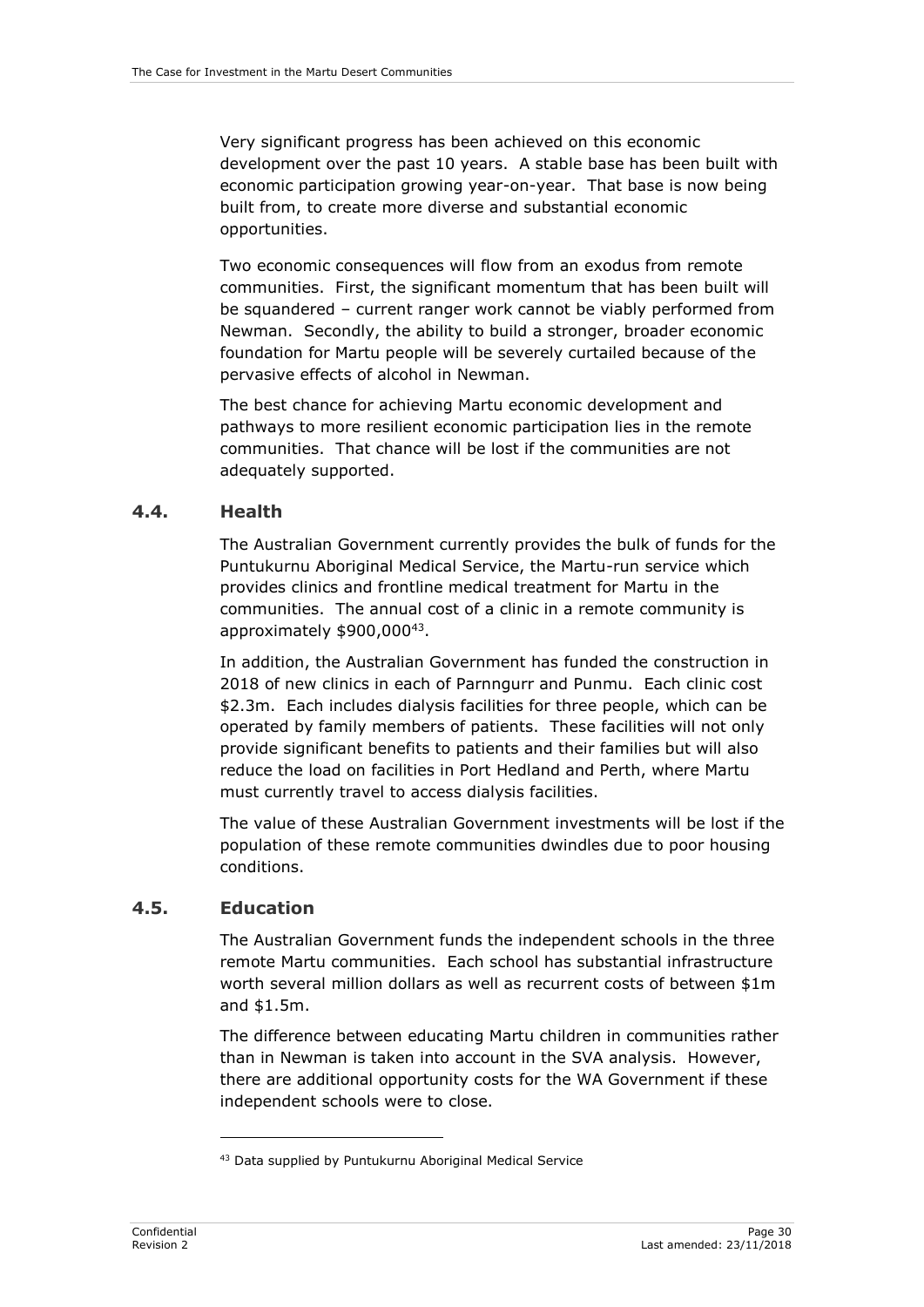The key to successfully educating Martu children is to have them engaged, and wanting to learn. Students are more likely to engage in schooling where their culture and knowledge systems are valued and they can see their own people leading elements of their learning. All of this is possible and is currently being implemented in the schools in the Martu desert communities.

In this context, the Parnngurr community has made very clear its vision for their school: for students to learn enabling English language literacy and numeracy skills for the necessary interactions with mainstream Australia, while at the same time emphasising that intergenerational transfer of cultural knowledge is an essential element of children and young peoples' learning. These expressed goals are what directs the school's teaching and learning program.

In conjunction with the CSIRO Science Pathways project, Parnngurr Community School has prepared a two-way learning curriculum, which acknowledges the value of two separate knowledge systems and uses the students' strength in one system to inform education in the other. Science Pathways has produced over 600 pages of resources for students of all age groups that lead teachers and Martu through a process for combining the deep Martu traditional ecological knowledge (TEK) with western science and other learning areas. They also show how Martu and teachers can work together effectively to empower Martu as educators and to value their cultural knowledge in a form of genuine 'two-way learning'.

This form of two-way learning is proving to be highly successful in Parnngurr, where Martu teaching aides are employed in the classroom to facilitate the learning process, and students can regularly be taken out on-country to engage in "real life" learning experiences that combine Western science with traditional knowledge.

The program has been in use for less than two years in Parnngurr and, already, a substantial improvement in student attendance and achievement is evident. Young Martu children are now reading and writing at a standard that is equal to, or better than, their mainstream counterparts. The value of this carefully constructed and highly focused learning process would be lost if the same Martu children had to be educated in Newman.<sup>44</sup>

<sup>44</sup> Personal communication with Todd Flanagan, Principal of Parnngurr Community School, October 2018 and see also [https://www.parnngurrschool.wa.edu.au/learning](https://www.parnngurrschool.wa.edu.au/learning-areas/integrated-curriculum-project-based-learning)[areas/integrated-curriculum-project-based-learning](https://www.parnngurrschool.wa.edu.au/learning-areas/integrated-curriculum-project-based-learning)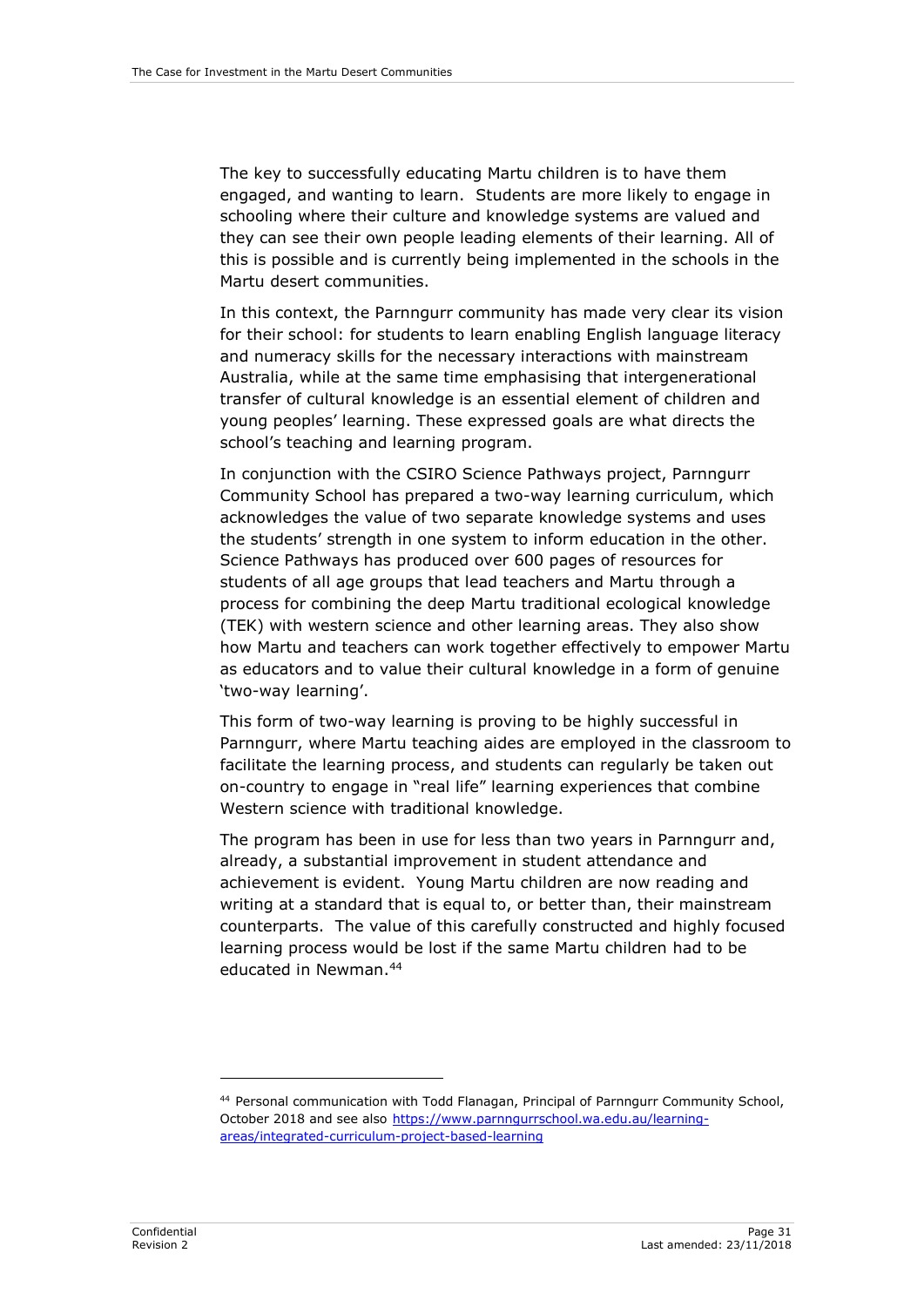# <span id="page-37-0"></span>**4.6. Diversion from crime and incarceration**

As outlined in the SVA analysis, policing and imprisonment of Martu in Newman represent substantial costs to the WA Government. These costs will increase dramatically over a ten-year period if the remote communities are forced to close through lack of investment.

Diversionary programs can reduce imprisonment by providing a sentencing option for courts. They can provide an opportunity for police to divert. They provide transitional options and support for prisoners released from prison, seeking to change past patterns of alcohol abuse and trouble. They further not only the Martu community's aspirations to have young people out of prison, but the aspirations of governments to reduce Indigenous incarceration and to craft effective programs to reduce crime and recidivism.

But if communities fall into disuse, there is also a relevant opportunity lost to reduce the costs of policing and imprisonment. Diversionary programs, such as that currently being implemented by Kanyirninpa Jukurrpa, are seen as viable only because of the context and opportunities in remote communities: an alcohol-free location far from town, funded ranger work, capacity for social support and the ability to leverage existing, proven programs with high levels of engagement.

# <span id="page-37-1"></span>**4.7. Amenity of Newman**

BHP has a unique interest in the future of Martu. In addition to BHP's heavy investment in Martu programs and communities, particularly in relation to the preservation of the Martu desert environment, the company has a very direct interest in the safety and amenity of the town of Newman. Most families in Newman include employees or contractors of BHP or service providers to a town that is founded almost entirely on BHP's mining operations. Negative social behaviours have a significant effect on the amenity of the town and thus on the capacity that BHP has to attract and retain staff and contractors. Ultimately, a significant loss of amenity could have an effect on the scale of mining operations and level of royalties paid by BHP.

Another range of secondary stakeholders are not investors, but have a significant stake in social outcomes for Martu and for Newman. Newman is the largest town in the Shire of East Pilbara and its administrative base. The amenity of the town, including the level of alcohol abuse, antisocial behaviour, crime and child welfare problems, is an issue of genuine and appropriate concern to the Shire. Similarly, the residents of Newman have a legitimate interest in the safety and amenity of the town.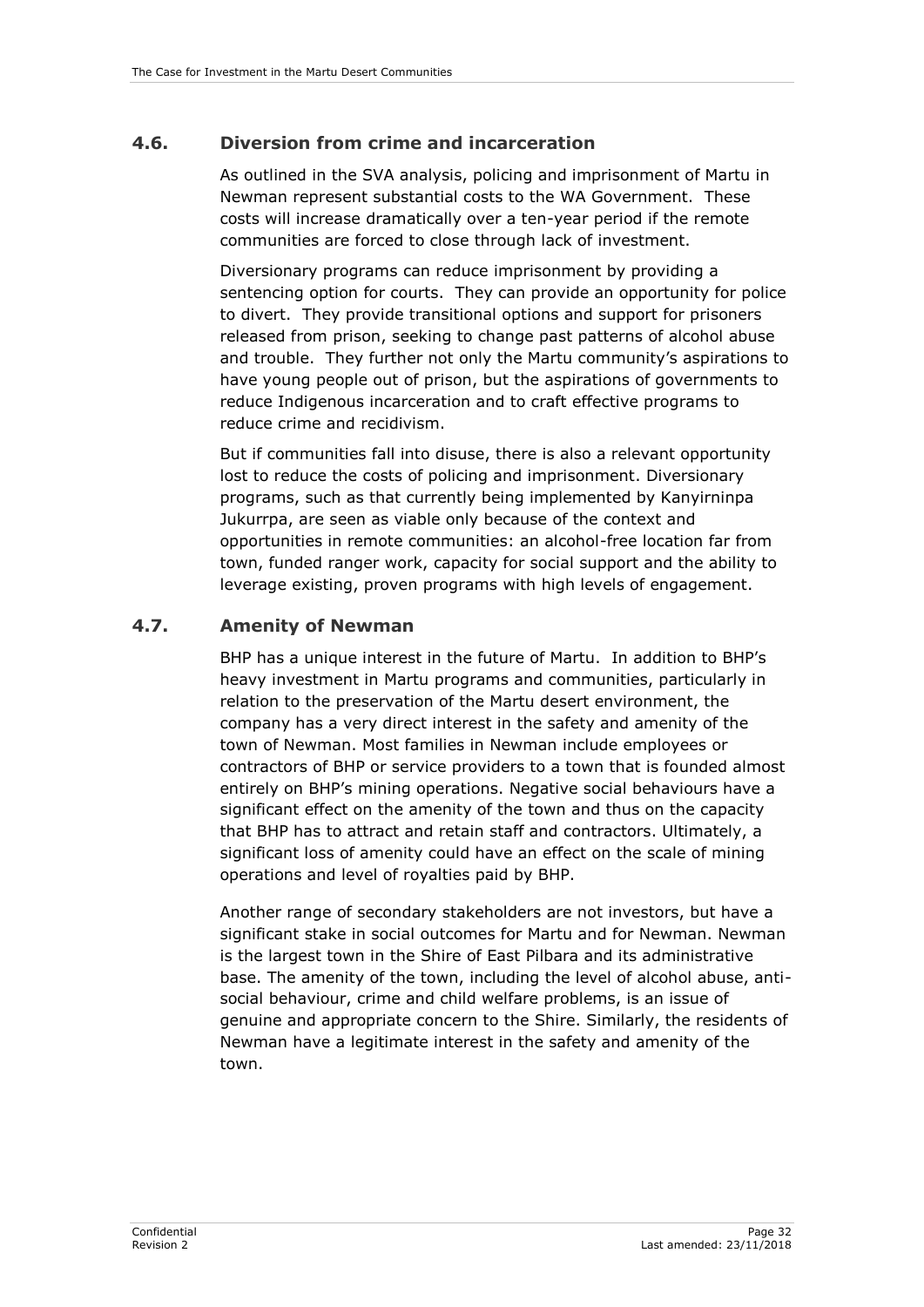## <span id="page-38-0"></span>**5. Key Areas for Investment**

Adequate investment in remote communities will have three major effects.

First, it will avoid the scale of increased outlays identified in the SVA analysis, chiefly in policing and incarceration.

Secondly, it will reduce the social costs outlined in Section 1 of this report. That is not only critical to Martu wellbeing but also to the government's achievement of priorities in Indigenous policy.

Thirdly, and most importantly, it will enhance the long-term likelihood of cultural, social and economic development for Martu people. It is this development that will ensure the long term reduction in the social costs currently being experienced.

There are two initial areas that require attention by the State Government without significant investment.

- 1. **Place-based strategy** this provides the foundation for any joint approach to improving the life conditions of Martu. This requires close cooperation between the relevant government and non-government agencies in the Pilbara to invest in a coordinated and strategic fashion. In particular, as the costs and savings elaborated in the SVA analysis involve a number of WA Government portfolios, it is critical that a coordinated placebased strategy is adopted to secure savings and social outcomes.
- 2. **Tenure** resolution of the tenure of Parnngurr and Punmu communities, which currently lie inside Karlamilyi National Park, is a prerequisite to investment in housing in those communities.

The area that requires major investment by the State Government was identified in the SVA analysis:

3. **Housing** – a combination of refurbishment of existing houses and construction of a number of new houses, as outlined in the SVA analysis. Without housing, it is impossible to implement complementary strategies directly addressing social and economic development.

The SVA analysis also identified two additional areas of WA Government investment that are essential complements of improved housing: provision of modest Community Support and funding of a diversionary program. These investments would enable:

- 4. **Community Transport** to help Martu to return quickly and easily from Newman to communities. (See section 5.1)
- 5. **Community transactional facilities and support** digital facilities in communities allowing Martu to conduct more transactions from remote communities, rather than being required to attend Newman. (See section 5.2)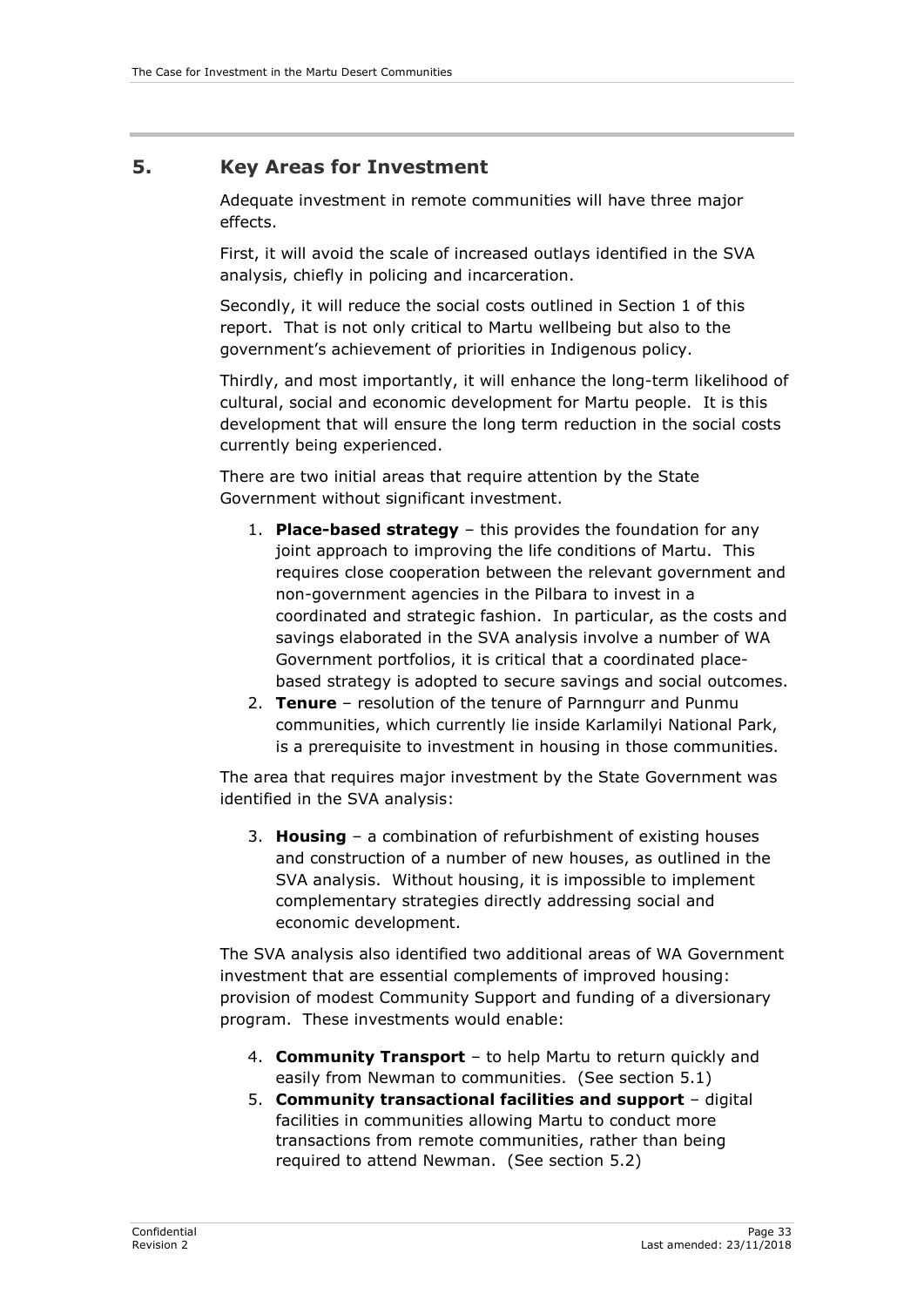6. **Diversion from alcohol, crime and prison** - options for the local police, magistrate, prison and counsellors that will effectively divert Martu from crime and prison. A key part of this program is a rehabilitative initiative that resonates with Martu to reduce alcohol abuse. (See section 5.3)

Finally, there are two additional programs that may not require investment by the WA Government, but that are essential to building strong, resilient communities:

- 7. **Expanded economy** a broader, more diversified economy in Martu communities that employs more people. (See section 5.4)
- 8. **Food security** a strategy to ensure that sufficient, nutritious food is available at reasonable cost in remote communities. (See section 5.5)

Each of these requires a separate strategy. Complete, stand-alone strategies, including costings, will follow this report. For that reason, each of the issues is only discussed briefly below, with indicative rather than formal costings.

Of course, there are additional issues in health, education and safety that require attention to meet the government's objectives in relation to Martu wellbeing. These are beyond the scope of this paper. However, the likelihood of improvements in all of these areas is greatly enhanced by stable, vibrant remote communities.

#### <span id="page-39-0"></span>**5.1. Transport**

There is no public transport between Newman and the remote communities. Martu are therefore completely reliant on private means to cover the hundreds of kilometres into and out of town.

As a result, Martu who are required to attend town for myriad good reasons (court, licensing, police reporting, vehicle needs, shopping, specialist medical and dental services, travel to Perth) become stuck in town. With inadequate suitable accommodation in Newman, they are often required to stay in dysfunctional, drinking households. This transient population has a significant impact on the rates of crime, policing and incarceration in the Martu community<sup>45</sup>.

The lack of public transport is exacerbated by the relatively few Martu who have drivers' licences or working vehicles.

Transport has repeatedly been identified as a principal unmet need:

<sup>&</sup>lt;sup>45</sup> See the discussion of costs related to this transient population in the SVA analysis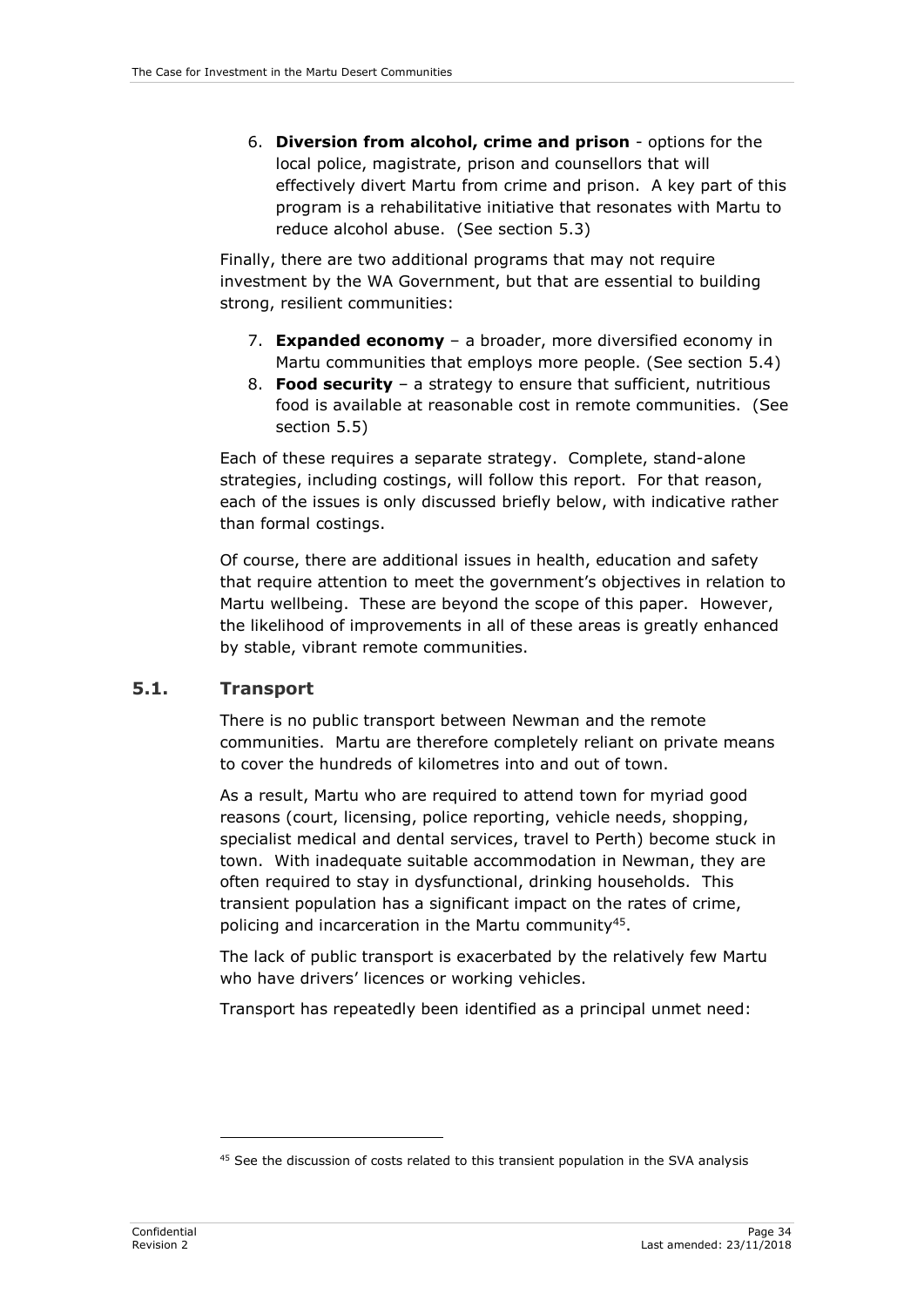- In 2011, a study by the Department of Indigenous Affairs recognised the need for good transport between communities and Newman<sup>46</sup>. In a survey of 107 Martu, this study confirmed that 100% of respondents stated that they been required to secure a lift to come into Newman.
- In 2012, the Newman Reference Group, funded by BHP Billiton, commissioned RPM Project Management to conduct a study of Martu mobility, identifying measures that could address problems caused by mobility. That study<sup>47</sup>, based on 187 interviews with Martu, identified that 85% of Martu interviewed said that they spent longer in Newman than they wished to after travelling to Newman, because of the lack of transport. The study recommended the provision of a transport service between Newman and the communities.
- In 2013, the Newman Reference Group prepared a Newman Strategy<sup>48</sup>, gathering the outputs of a range of studies and identifying the top priorities for investment in Martu development – transport was the second priority, after measures to improve safety for visitors to Newman.
- In 2017, community consultations conducted by Kanyirninpa Jukurrpa identified transport as a high priority for Martu in every community.

Despite these studies that consistently identify transport as a key issue for Martu from remote communities and a significant contributor to selfharming and dangerous behaviour in Newman, there has been no funding of any transport arrangement.

The Newman Reference Group has initiated an informal, cooperative pool to help transport Martu back to communities from Newman. It has also prepared a flexible strategy for providing quick, appropriate and low-cost transport between communities and Newman. 49 That would cost approximately \$250,000 per year (for all communities). The portion of this cost relating to Parnngurr residents, and the resultant benefits due to Martu spending less time in Newman, have been included in the SVA analysis.

#### <span id="page-40-0"></span>**5.2. Transactional facilities**

-

The time that Martu need to spend in Newman is greatly determined by their need to conduct business there. Because of the lack of public transport, each trip to Newman can cost hundreds of dollars in diesel

<sup>46</sup> *Newman Discussion Paper 2011 – A focus on the impact of alcohol and remote visitors,*  prepared by Helen Shanks, DIA Director Operations - Central, Department of Indigenous Affairs, 2011

<sup>47</sup> *Ngurra Kujupa Jarnu*, RPM Project Management, October 2012

<sup>48</sup> *The Newman Strategy* a presentation prepared by the Newman Reference Group, November 2013

<sup>49</sup> *Transport to Communities – Alternatives*, discussion paper prepared by the Newman Reference Group, May 2018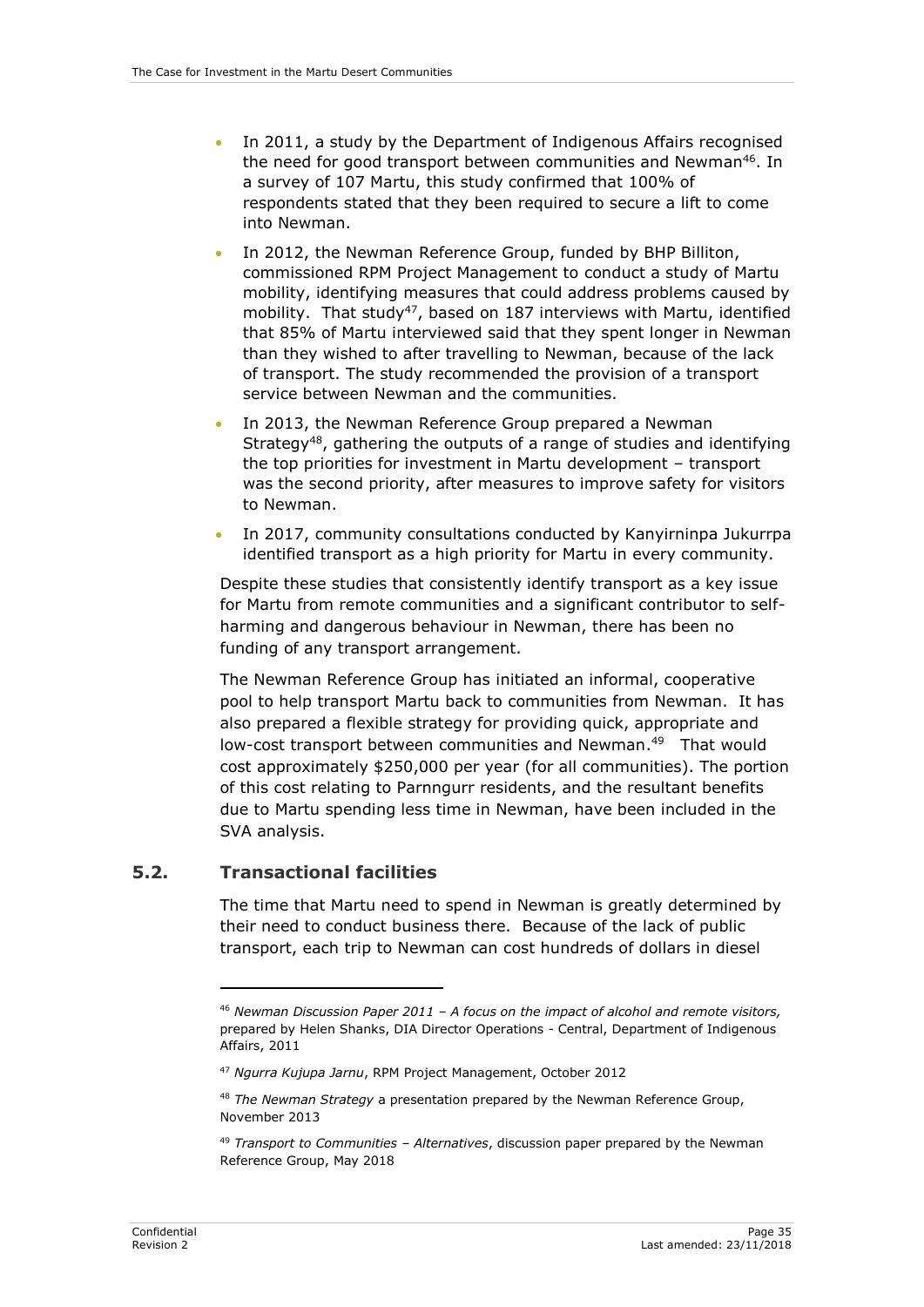and vehicle costs. The cost and difficulty become a practical impost on life in communities.

Of course, some people come to town for purely social reasons, including to drink. But to the extent that time in town can be reduced, the likelihood is that negative social effects can be commensurately reduced.

In consultations conducted by Kanyirninpa Jukurrpa in the remote communities in 2017, Martu identified a broad array of reasons that they needed to go to town: medical appointments, court, police reporting, licensing, banking, vehicle repairs, shopping, dental appointments and so on. These reasons accord with previous, extensive consultations on this question.<sup>50</sup>

When asked whether people would travel less frequently to town if these activities could be conducted in communities, the overwhelming response was that they would.

Conduct of more transactions from within communities requires three things.

First, it requires technical infrastructure such as video-link facilities or conventional internet access. Five years ago, it was difficult to provide adequate facilities. However, satellite-based NBN services are now sufficient for most purposes, if there is a sufficient data allowance. The necessary infrastructure costs approximately \$10,000 per community.

Secondly, it requires the cooperation of the companies and agencies that the transactions involve. This may require changes to processes, which need to be negotiated. This involves no up-front or recurrent cost.

Thirdly, it requires support. Martu need support to access and conduct the transactions. These often involve interaction with agencies with no experience of Martu, with staff who speak in technical terms about processes that Martu do not understand. In addition, the creation of simple and appropriate processes for all of these transactions requires someone who understands the Martu community context and requirements and who can negotiate with providers. This requires the employment of one person at a full cost of approximately \$200,000, of which the salary costs of \$150,000 per annum have been included in the SVA analysis.

This is a relatively low-cost initiative that would greatly enhance the independence of remote communities.

<sup>50</sup> See for example, *Ngurra Kujupa Jarnu*, RPM Project Management, October 2012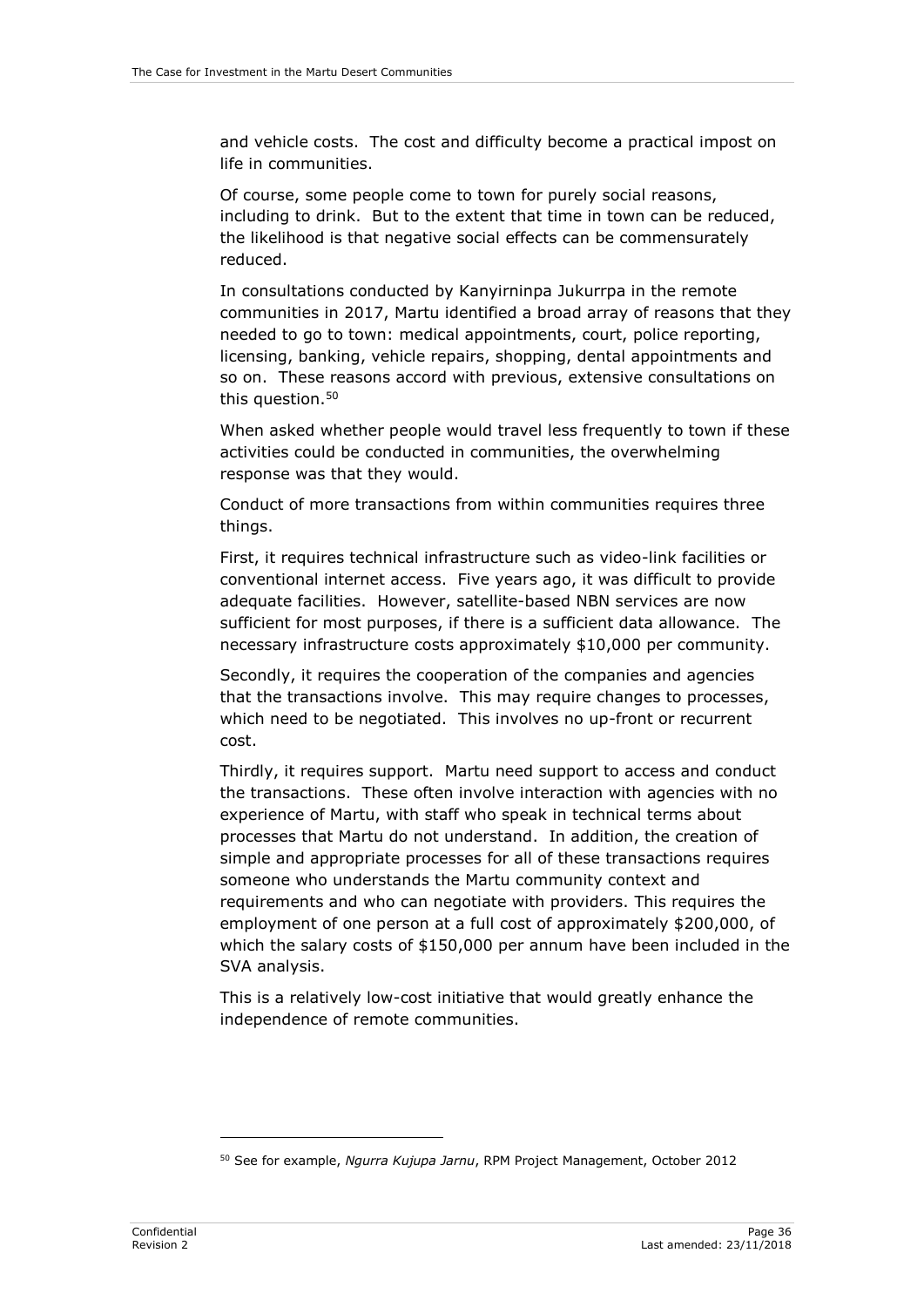#### <span id="page-42-0"></span>**5.3. A diversionary program**

Diversion is often spoken of as a sentencing alternative to prison. However, in the Martu context, diversion is seen as a means by which a person who is trapped in a cycle of dysfunction can escape that cycle and change their life's trajectory.

This can operate with several entry points: self-referral, referral by police, referral or sentence by a court or transition from prison, whether through parole or simply on release.

The Martu Diversionary Program currently being developed by Kanyirninpa Jukurrpa has the following key elements:

- **community-based** continuing, unbroken residence in community for an extended period, to escape town;
- **work** guaranteed, immediate work through the ranger program, expanded on-country economic initiatives or other community employment options;
- **education** participation in adult education activities through the Martu Leadership Program;
- **action on alcohol** participation in the Alcohol Program outlined above, include Wama Wangka (outlined in detail below);
- **mentoring** of the person by nominated Martu in the community.

The diversionary program therefore leverages substantial existing funding provided by the Australian Government and corporate and philanthropic sponsors, it builds on existing, successful programs that have been proven to have high levels of engagement and it is focused on community. It has been designed by Martu and has Martu support.

The major investment required for the Martu Diversionary Program is the organisational infrastructure, which has three components.

The first is the Martu Court, an initiative designed by Martu in conjunction with the Pilbara Magistrate. This is a forum in which offenders work with a panel of Martu to develop a personalised diversionary program, which leads to a formal agreement which is then recommended to the magistrate. This would cost around \$150,000 a year.

The second is the centralised administrative support required to run the program. This would cost around \$300,000 a year.

The third is the provision of adequate support in communities by Martu mentors. This would cost around \$100,000 a year.

The full estimated cost of this program (other than *Wama Wangka*, discussed below) has been included in the SVA analysis as a WA government cost, and the resultant benefits of reduced cost of imprisonment have been included as a cost reduction.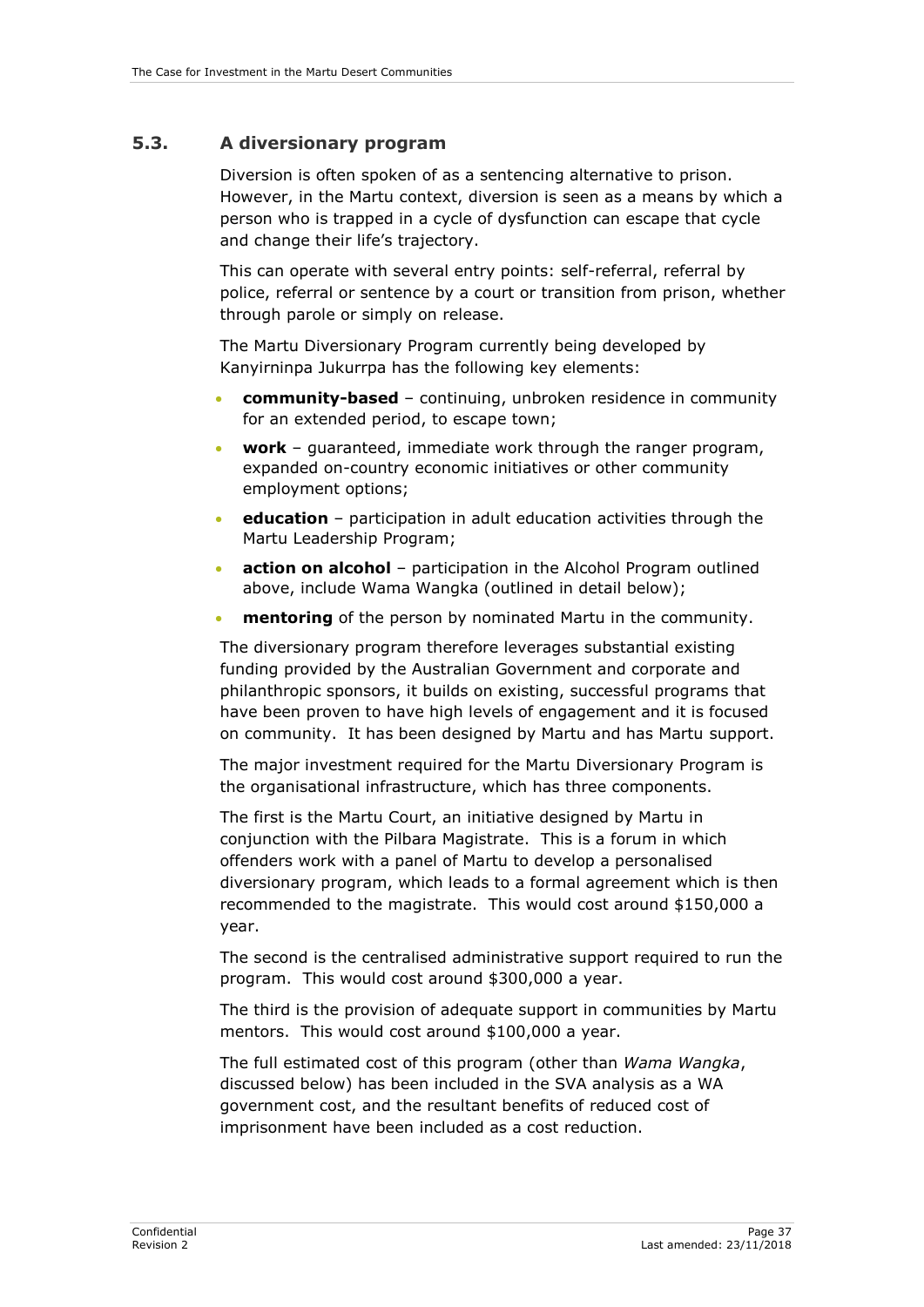The design and final costing of the Martu Court and of the Martu Diversionary Program will be outlined in focused strategy documents by the end of 2018.

#### <span id="page-43-0"></span>**Wama Wangka – A Martu Alcohol Program**

As the SVA analysis and this report have both identified, alcohol abuse is the principal driver of social dysfunction and crime in the Martu community, with the attendant costs to government and damage to people. Martu immediately identify *wama* (alcohol) as the most significant social challenge that they face.

There has been no effective implementation of a mainstream alcoholreduction program in Martu communities, despite several health providers attempting such programs.

Mission Australia currently provides alcohol counselling services in the East Pilbara. It is working closely with Kanyirninpa Jukurrpa to design a program that will be effective for Martu, particularly for people in the remote communities.

Kanyirninpa Jukurrpa has developed, though not fully implemented, an alcohol strategy as part of its diversionary program. It involves several major components:

- a series of films in which Martu who formerly drank but do not now speak about their experiences in Martu Wangka – Martu speaking to Martu about *wama*;
- participation in employment in and from communities, which KJ can provide;
- participation in adult education through the Martu Leadership Program;
- Martu-led cultural activities, including on-country trips and camps, in which cultural identity is reinforced;
- group discussions, both on-country and in communities, focused on patterns of and reasons for drinking;
- a program to provide individuals and groups with techniques to deal with trauma and grief (which are ubiquitous);
- the conscious development by a set of Martu role models of a new cultural narrative about Martu and alcohol.

Many of these elements can be located within an initiative that Martu themselves have recently started, *Wama Wangka* ('Talking about Alcohol'). In discussions in communities, young Martu recognise their own addiction to alcohol and speak of a desire to escape it. But the translocation of mainstream programs that do not resonate will not be effective.

The development of a distinctively Martu strategy, led by Martu, to address alcohol abuse is the strongest approach to addressing a societal issue.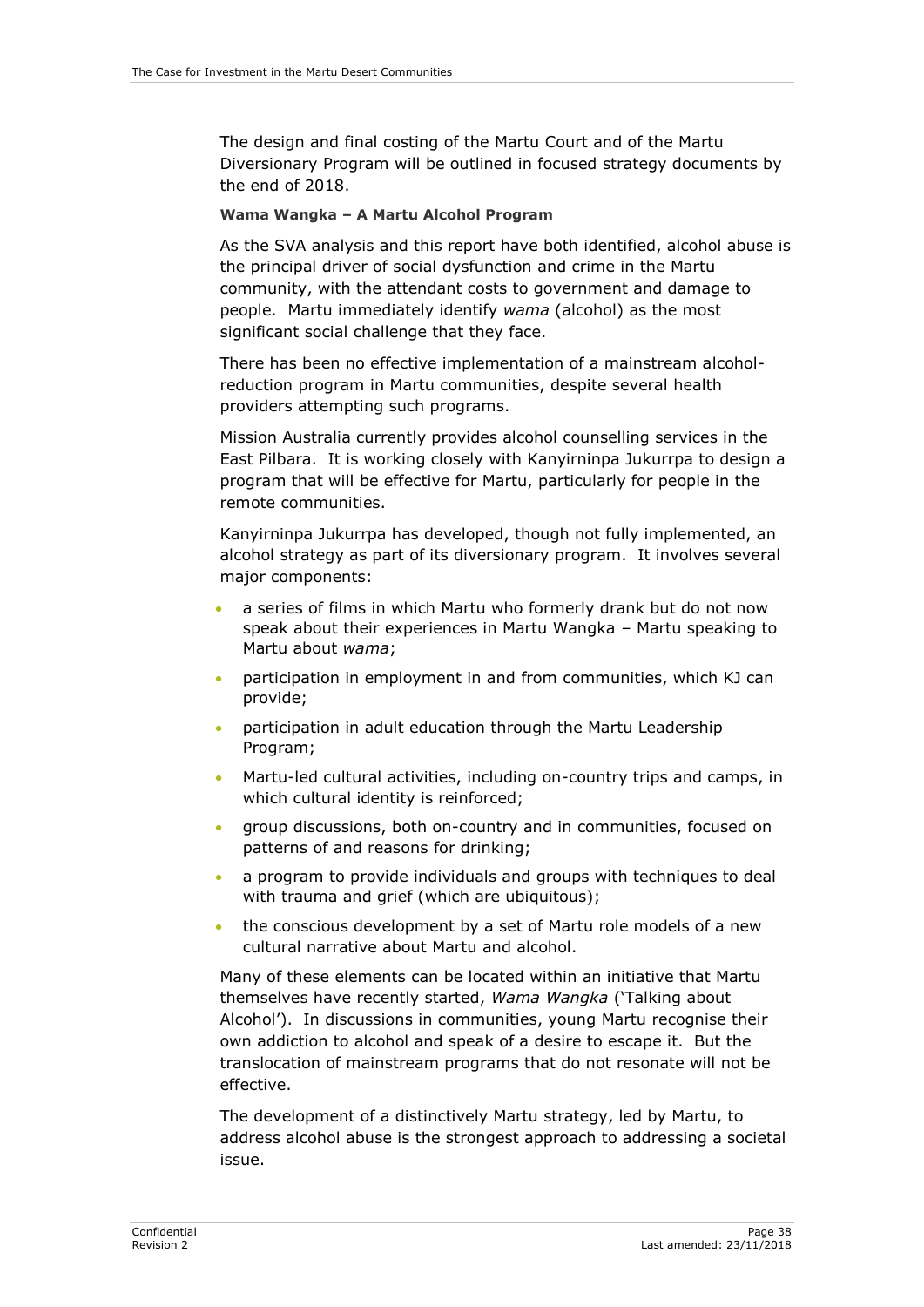This strategy requires redirection of some of the existing government investment in conventional programs such as individual counselling to a more community-based approach. The cost of fully developing and piloting this program in one community is approximately \$400,000 spread over two years. It is likely that this amount can be secured from sources other than the WA Government.

#### <span id="page-44-0"></span>**5.4. Economic Development**

The major industry in the Pilbara is mining. As discussed earlier in this paper, all Martu could work in this industry if they wished to and were adequately trained. But as recent experience demonstrates, the mining industry is not the silver bullet that will ground an expanded Martu economy or widespread private incomes.

Kanyirninpa Jukurrpa has developed a strategy for economic development in Martu communities, which accords with Martu aspirations and capacity and which is grounded in evidence.

That evidence takes three forms:

- proven engagement by Kanyirninpa Jukurrpa that has led to consistently increasing wage-earning by Martu;
- analysis of economic activities that have proven effective and popular in Martu communities, and synthesis of principles from that experience;
- a series of consultations through the Martu Leadership Program to confirm the shape of economic organisation and activities that will resonate strongly with people in the communities.

This strategy does not require substantial government support for revenue-earning initiatives. Rather, it requires support for the organisational infrastructure that will enable Martu-owned, Martuengaging activities to thrive.

The strategy is a departure from previous, failed government policy for economic development in remote Indigenous communities which is all based on participation in the mainstream labour market. Compared to that more conventional policy, it is low-risk.

A place-based strategy in which Government, non-government organisations, companies and Martu are partners could readily trial this new approach at relatively little cost. The required infrastructure would be similar in form and cost to a business incubator. Individual enterprise activities could grow either from self-generated revenues or from modest, targeted seed funding.

The investment required for the organisational infrastructure is likely to be available from several sources other than the WA Government.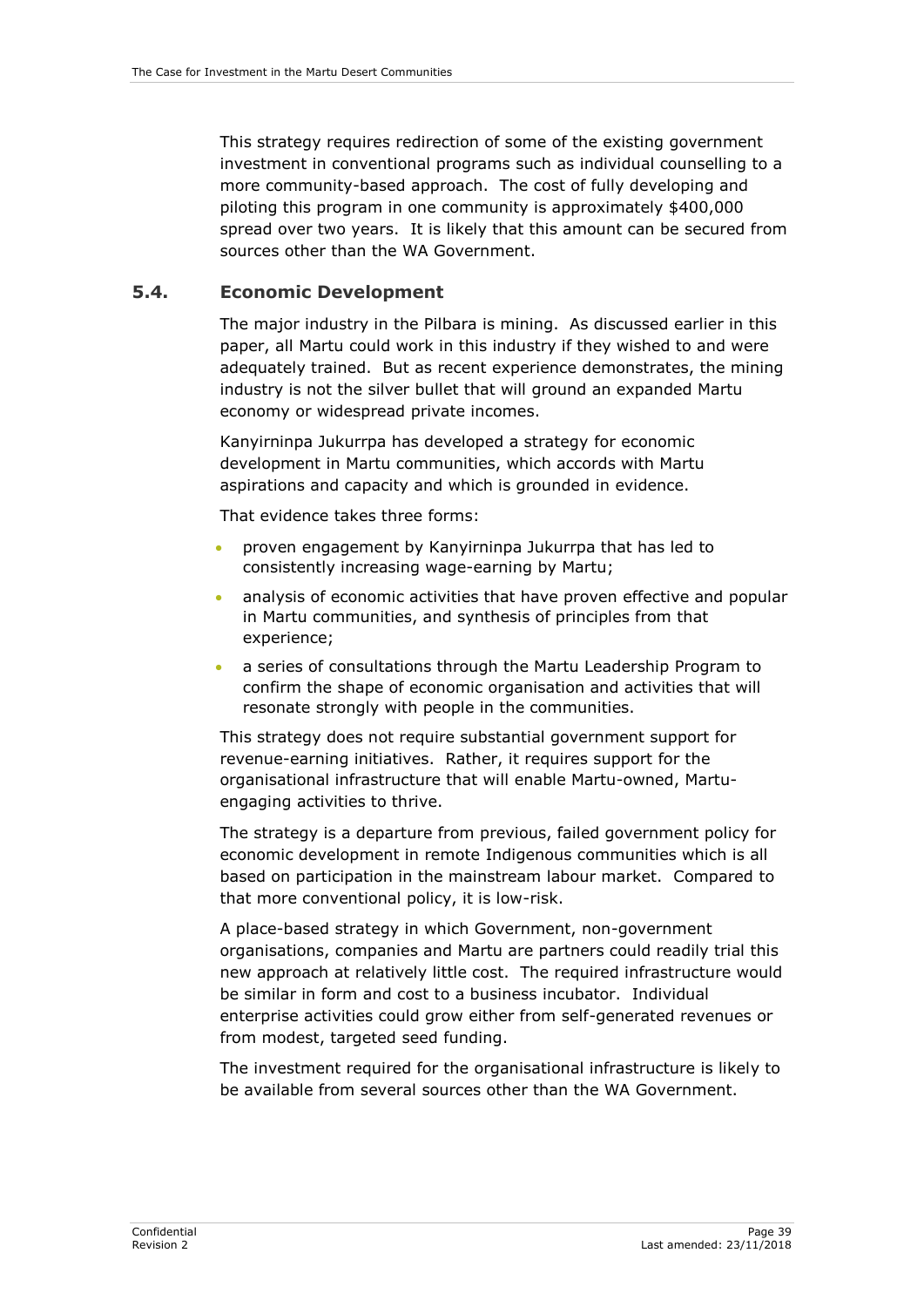# <span id="page-45-0"></span>**5.5. Food security**

Nutrition is fundamental to good health. Several chronic diseases that are endemic in Martu communities – diabetes, renal disease, hypertension – are significantly exacerbated by poor nutrition (as well as alcohol abuse).

The lack of fresh food, lack of range and high cost of food were high priority concerns raised by Martu in every community during Kanyirninpa Jukurrpa's 2017 community consultations.

The economics and practical challenges of food security are complex. In each of the remote Martu desert communities, the community stores are owned by the community but, in practice, are controlled by the Community Coordinator. Over many years there has developed a practice whereby surpluses generated by the store are viewed as the prime means of funding small, but necessary, community development projects, due to the difficulty of sourcing external funding. This practice has led to unnecessarily high prices and an orientation that can lead to the store stocking high profit margin items in preference to those that are most advantageous for the health of residents.

This is a challenging area, in which health, logistics, the funding of basic community operations and poverty intersect. It requires a tailored strategy, with close cooperation between government, community councils, community administrators, health providers, food providers and transport providers.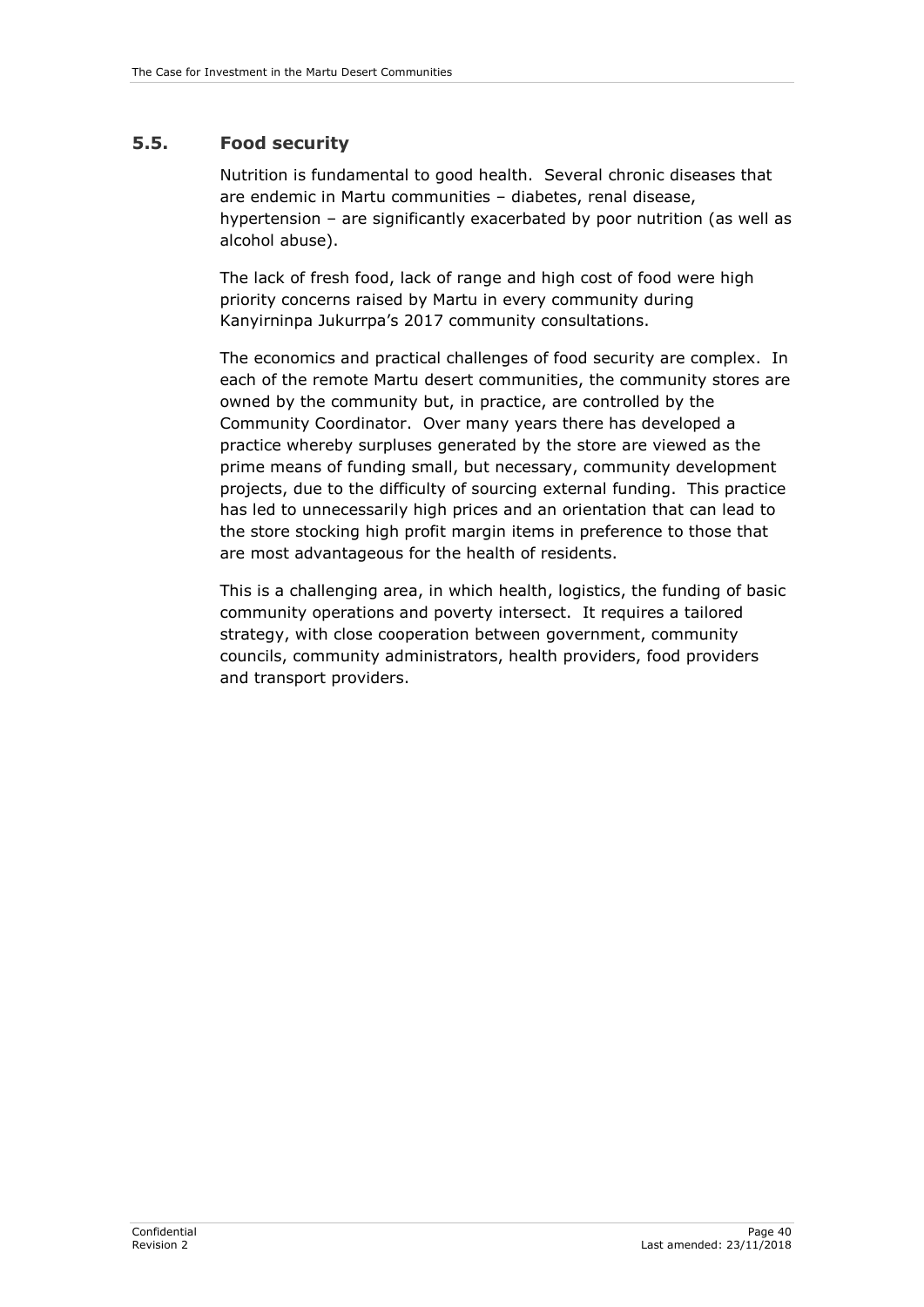## <span id="page-46-0"></span>**6. Conclusion**

The SVA analysis and this report provide a foundation for good policy decisions in relation to the Martu desert communities. They gather together:

- rigorous financial modelling of medium-term policy challenges and options;
- detailed data on an array of social problems that the Government wishes to address;
- an elaboration of the capacity of the relevant communities to take on social and economic development;
- complementary investments from which the State Government can benefit;
- a range of complementary strategic initiatives across multiple portfolios and levels of government that can realistically achieve the aspirations of both Martu and the WA Government.

But there is a need to act with some urgency. As outlined in the Introduction, continued inaction on housing and related issues can lead to precipitate collapse and closure of any of these desert communities. Loss of faith that Government will act, for example on the long-standing threshold issue of tenure, can accelerate this collapse. That would lead to unnecessary consequences that would be both socially and financially dire.

Some of the less-costly and readily achievable initiatives outlined in section 5 – such as expanded community support for transport and transactional facilities and action on the issue of tenure – could easily ground a renewal of faith in the future of these communities.

This paper and the SVA analysis identify a package of investment and initiatives that, together, can ground a strong and healthy future trajectory for Martu who currently live in or wish to live in these communities. Simultaneously, they can ground responsible financial planning for the WA Government in relation to this distinctive segment of the WA population.

While these studies are explicitly focused on a particular geographic and social context, the method and approach used in these studies can be applied elsewhere. They provide a template for determining the viability and sufficiency of a place-based strategy.

In the same way, the investment package sought through these reports can ground a pilot to test assumptions and this overall approach. Such a pilot would allow several key elements to be tested: the accuracy of projected costs, measures of social and economic development and measures of return on Government investment.